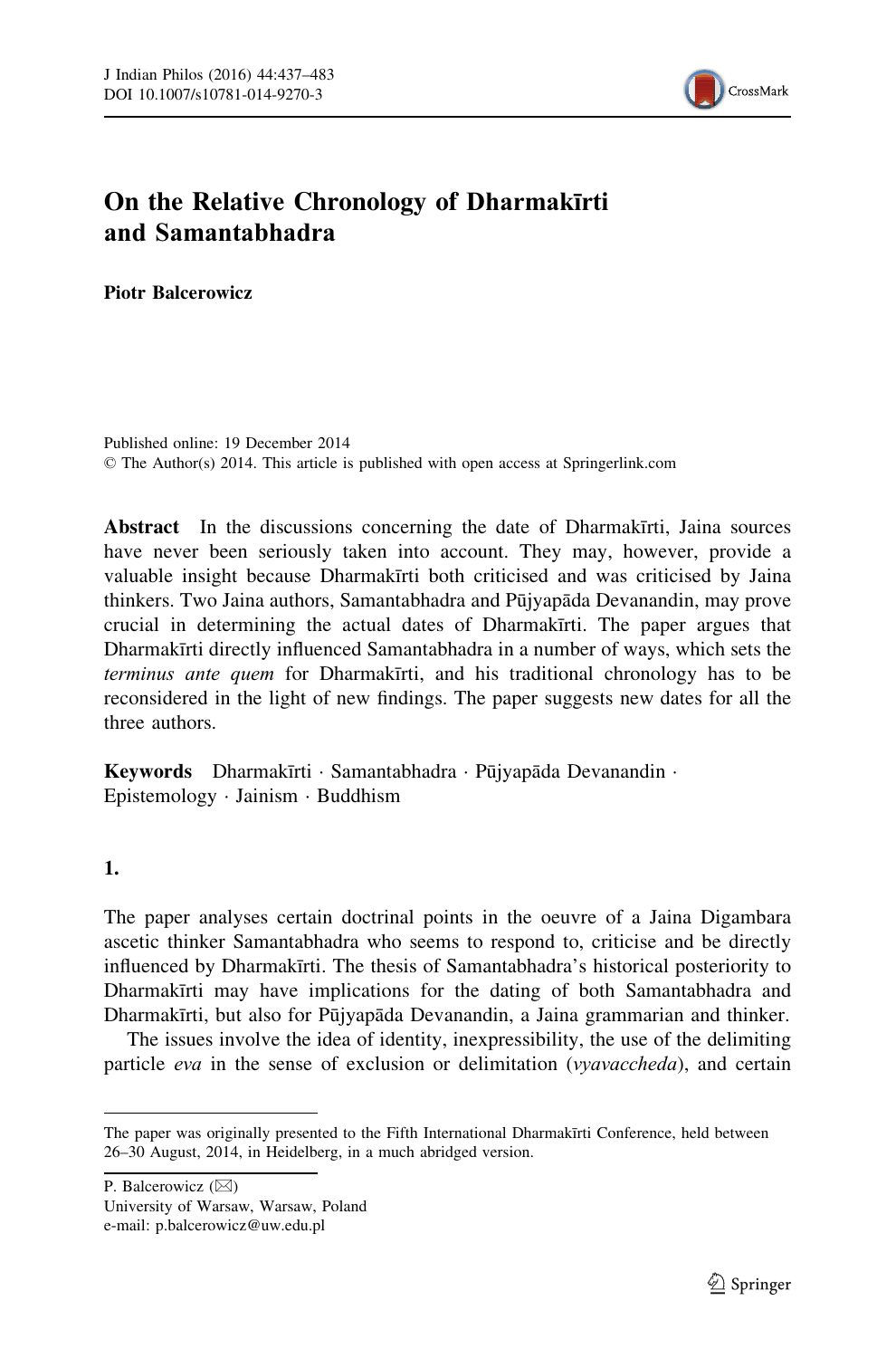other issues found in a few passages of Samantabhadra's works which reveal his knowledge of the Pramāṇa-vārttika.

Samantabhadra—to whom such works as  $\bar{A}pta$ -mīmāṃsā (ĀMī),<sup>1</sup>Yukty-anuśāsana (YA), Svayambhū-stotra (SvSt), Stuti-vidyā (StVi) and Ratna-karanda $s\bar{r}\bar{a}\nu\alpha k\hat{a}c\bar{a}r\alpha$  (RKSA) are ascribed—is traditionally considered to live around 500–550, perhaps even earlier. Sometimes he is also thought to be contemporaneous with Mallavādin Kṣamāṣ́ramaṇa, alias Vādimukhya (before 600 CE), the author of<br>the *Dyādaṣāra-nava-cakra*, the source of plethora of quotations from Dignaga's the *Dvādasta-naya-cakra*, the source of plethora of quotations from Dignaga's  $Pramāna-samuccaya$ , who had apparently had no knowledge of Dharmakīrti. Whether such dating can still be maintained will also be addressed in the paper. Of note is that Samantabhadra never produced a typical philosophical work which would lay down the rudiments of his philosophical system or described a portion of it in a systematic way, and instead he phrased his philosophical reflections as eulogies (stuti, stotra), philosophically quite ambiguous, in praise of religious founders, which has some important implications, such as that he never quotes his opponents, and external influences in his work are rather difficult to determine with certainty.

The working hypothesis is that Samantabhadra was acquainted with some of Dharmakīrti's ideas, primarily with his critique directed against Jainism. Additional working methodological assumption is that  $x$ 's criticism directed against  $y$ 's views is, as it was usually the case in India, framed and phrased with wording and manner indicative of the original inspiration. Another methodological strategy accepted below is that if we have reasons to think that  $x$  seems to respond to the ideas expressed by both  $y$  and  $z$ , out of whom  $y$  temporarily precedes  $z$ , there is no justifiable reason to assume that x was influenced by z, rather we should be ready to admit that we have only evidence to the effect that x was influenced by  $y$ , unless some additional evidence is found in favour of  $z$ 's impact on  $x$ 's thought.

# 2.

In his criticism of the Jaina doctrine of multiplexity of reality *(anekānta-vāda)* found in the Svârthânumāna Chapter of the Pramāṇa-vārttikal-svavr̥tti (PV/ PVSV 3.181–184),<sup>2</sup> Dharmakīrti<sup>3</sup> expresses an idea that 'acts of cognitive awareness do not concern an indescribable thing,  $\frac{4}{3}$  viz. inexpressible entities are necessarily not objects of the language, but also they cannot become objects of thought. The context is a discussion that entities, which is Dharmakinti's thesis against the Jaina's, in their natures are absolutely discrete, different from each other:

 $1$  Alias Devâgama-stotra, from the opening hemistich devâgama-nabho-yāna-cāmarâdi-vibhūtayaḥ.

<sup>&</sup>lt;sup>2</sup> The chapter numbering of PV/PVSV primarily follows Rāhula Sāṅkr̥tyāyana's edition(PV<sub>4</sub>), and the sub-section numbering of PV/PVSV 3.181-184 found in Balcerowicz [\(2011](#page-41-0)).

A larger portion of PV/PVSV 3.182–184 is quoted in AJP I: 23.1–27.4 and refuted in AJP I: 295.10– 317.10 and AJP II: 124 ff.

 $3$  See Balcerowicz [\(2011](#page-41-0)).

 $4$  PVSV 3.184.22: na hy avācyam artham buddhayaḥ samīhante.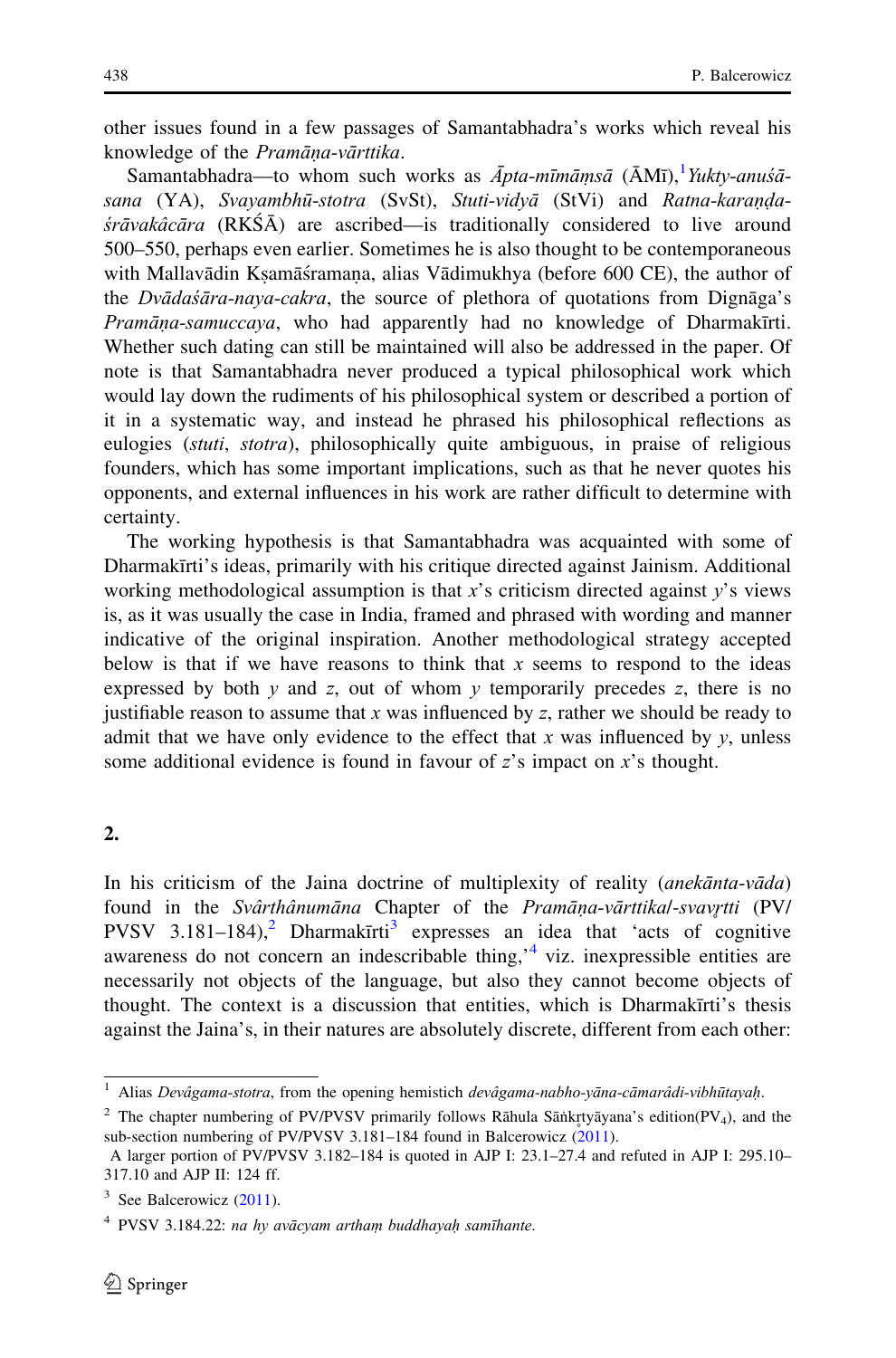'one [particular] form is invariably confined to a certain entity.'<sup>5</sup> This idea is expressed by him on a few other occasions as follows:

'For all entities with no exception have their actuality in their intrinsic nature. They do not mix their natures with another [entity], because of the undesired consequence that such [a thing] would become another [thing], $\cdot$ <sup>6</sup>

and

'[40] All entities [being absolutely discrete] are established in their own essential natures, because they partake in the exclusion (sc. apoha) of [things that have] similar essential nature and [things that have] different nature. [41] Therefore, on the basis of that by virtue of which the exclusion (differentiation) of things [is accomplished] individual class notions are conceived that encompass (sc. refer to) particulars which share this [similar essential naturel.<sup>'7</sup>

Accordingly, there is no way that two contrary properties, e.g. P and non-P, or P and the absence of  $P$ , are applicable to one and the same entity. The Jainas are reported by Dharmakīrti to argue, against the *apoha* theory, that one and the same word both affirms and negates properties either possessed or not possessed by the property-bearing substratum. In this sense, when these two aspects, i.e. assertion and negation, are considered, these imply one another (PVSV 184.10), for otherwise one could not express the absence of property  $P$ , inasmuch for the expression 'absence of  $P'$  to be meaningful, some kind of real absence (i.e. a positive entity) has to be accepted as its *designatum* (a thesis which Dharmakīrti rejects (PVSV 184.22: tasmāt santy abhāvesu śabdāh—'Therefore there are speech elements which refer to non-existent entities'), for words have to name something existent, not something non-existent. Further, the implication of Dharmakīrti's criticism is that it is not possible to meaningfully negate both (1) a relation between a substratum and a property which that substratum does not possess and (2) such a property itself which is not related to the substratum. The background of such criticism is apparently the Jaina thesis that a substratum is both P and non- $Q^8$ , which could correspond to one of two figures (bhaṅga) of the method of the sevenfold modal description (saptabhaṅgī, syād-vāda), i.e. those which compound, or express jointly,  $P$  and non- $P$ (or rather non-O, to be precise), such as the third and fourth figures: (3)  $s\nu\bar{a}d$ avaktavyam ('x is, in a certain sense, inexpressible'), and (4)  $s\nu\bar{a}d$  asti nâsti ('x is, in

This verse is quoted in TBV 243.18–20 with a variant sarva-bhāvāḥ for sarve bhāvāḥ.

<sup>5</sup> PVSV 3.184.2: kvacid apy ekam ākāraṃ pratiniyatam.

<sup>&</sup>lt;sup>6</sup> PVSV<sub>2</sub> 24.24–25: sarva eva hi bhāvāḥ svarūpa-sthitayaḥ. te na ātmānaṃ pareṇa miśrayanti. tasyâparatva-prasaṅgāt.

<sup>7</sup> PV 3.40–41:

sarve bhāvāh svabhāvena sva-svabhāva-vyavasthiteh / svabhāva-parabhāvābhyāṃ yasmād vyāvr̥tti-bhāginaḥ // 40 // tasmād yato yato arthānāṃ vyāvr̥ttis tan-nibandhanāḥ / jāti-bhedāḥ prakalpyante tad-viśeṣâvagāhinaḥ // 41 //

<sup>&</sup>lt;sup>8</sup> Usually it is rendered as  $P$  and non- $P$ , which is not quite precise; see Balcerowicz (forthcoming<sub>1</sub>).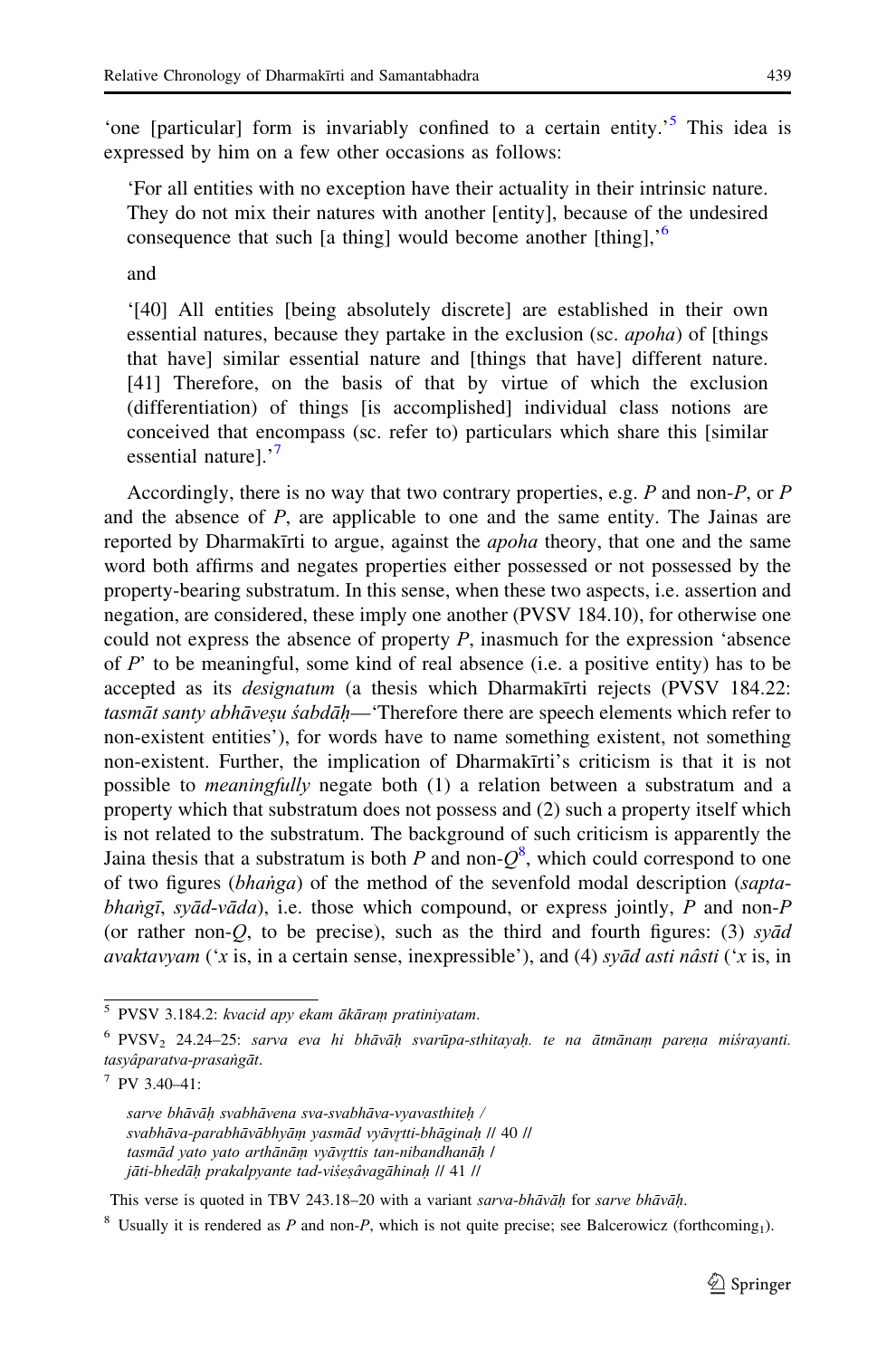a certain sense, P and non-Q'). As I have shown elsewhere, both figures of the sapta-bhaṅgī have quite a similar structure, roughly:  $\sigma$  (x is (P & Q)), the difference being in emphasis (e) of the properties P and Q, which are either expressed ( $e_1$ ) or suppressed ( $\varepsilon_0$ ) with respect to a given parameter ( $\pi$ ), such as substance, place, time and condition, etc.<sup>10</sup> What is important in the context of Dharmak $\overline{i}$ rti<sup>'</sup>s criticism is precisely the fact that in both these figures of the sapta-bhaṅgī (as well as in the remaining three ones), two properties, for Dharmakīrti apparently contrary ones, are related to one and the same substratrum. In one case (apparently Fig. 4), one of the related properties  $(O)$ , or rather the absence of it, cannot be meaningfully expressed because it is simply not related to the substratum (184.22: tathâpi katham niṣiddho yāvad asya sambandho dharmo vā nâstîti matir na bhavati.—'Nevertheless, how can [this relation] be negated as long as its relation or property does not exist?'), and in the other case (apparently Fig. 3 of the *sapta-bhaṅgī*), the substratum with unexpressed properties is inexpressible (as the Jainas say, it is avaktavya), for inexpressible thing cannot possibly become an object of our cognition, and can neither be conceptualised in thought nor expressed in language  $(184.22: na hy)$ avācyam arthaṃ buddhayaḥ samīhante.—'For acts of cognitive awareness do not concern an indescribable thing.') In Jaina view, however, the elements of language (words, sentences) may also refer to what can be called the incommunicable (PVSV 184.8: *nirupākhya*), and the example which they are reported to provide and which should be acceptable to the Buddhist nominalist are ultimate particulars, which are considered by the Buddhist to have no essential nature (svabh $\bar{a}$ va), and hence are genuinely inexpressible, even though can be referred to by language.

The whole discourse in which the above discussion is embedded is opened by the following verse, often quoted by the Jainas:

Since—if everything [is supposed] to have a form of both $11$ —[any] distinction between these [entities (or: between the camel and yoghurt)] would be revoked, then why does a person enjoined as follows: "Eat yoghurt!", not run towards the camel? $1^{12}$ 

If entities were definable in terms of their own nature as well as in the nature of other entities, argues Dharmakīrti, any distinction between them would disappear and their natures would ultimately merge. Not only could they remain absolutely inexpressible (but also impossible) and would not become objects of our thought (na hy avācyam artham buddhayah samīhante), but also they would share ultimately the same, self-contradictory, as it were, nature, making any distinction between them an impossibility.

codito dadhi khādêti kim uṣṭraṃ nâbhidhāvati // 182 //

<sup>&</sup>lt;sup>9</sup> Balcerowicz [\(2014](#page-41-0)) and (forthcoming<sub>1</sub>).

<sup>&</sup>lt;sup>10</sup> Thus, we have both figures: (3) syad avaktavyam:  $P^{\pi_1 \epsilon_1} x \& \neg P^{\pi_2 \epsilon_1} x$ , and (4) syad asti nâsti:  $P^{\pi_1 \epsilon_1}$ *x* &  $\neg P^{\pi_2 \epsilon_2}$ *x*, see Balcerowicz [\(2014](#page-41-0)) and (forthcoming<sub>1</sub>).

<sup>&</sup>lt;sup>11</sup> Viz. either 'of itself and of the other' (sva-para-rūpa), which neatly corresponds to what the Jainas claim themselves, or 'of the universal and of the particular' (sāmānya-viśeṣa-rūpa), which is discussed in the preceding section on the Sāmkhya. For the details, see See Balcerowicz ([2011:](#page-41-0) 10–11).

<sup>12</sup> PV 3.182: sarvasyôbhaya-rūpatve tad-viśeṣa-nirākrteḥ /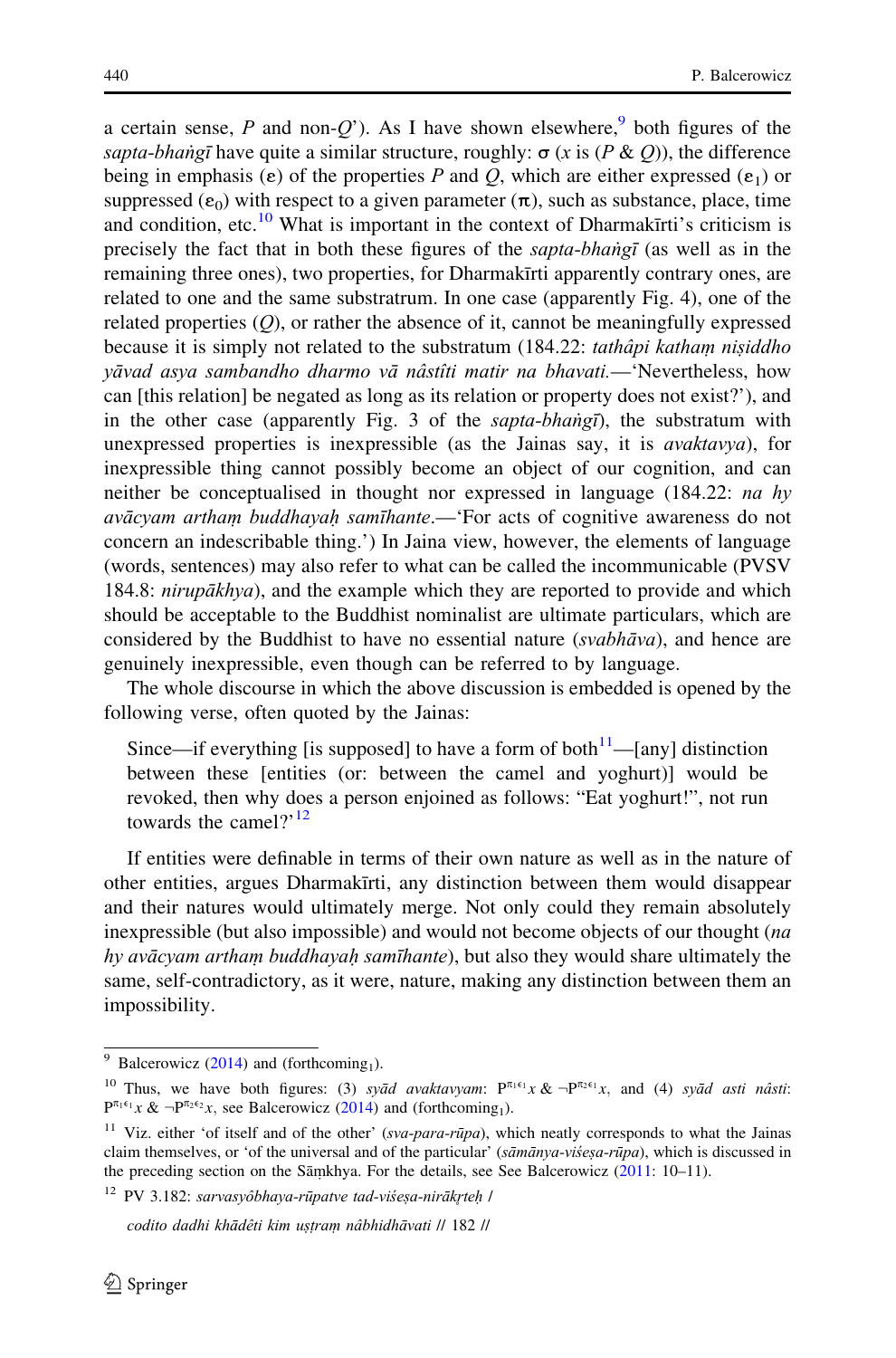Both this verse, implying the identity of entities possessed of contrary properties (P and non-P/non-Q) and therefore sharing their respective natures, as well as the conclusion that any such entity would not only be inexpressible in the absolute sense but also not amenable to thought, find their rejoinder in the following verses of Samantabhadra's Āpta-mīmāṃsā:

[70] Because of the contradiction, there cannot be selfsameness of nature of both [entities that are opposed in nature, which is incriminated] by the enemies of the method of the sevenfold modal description. Also when [a charge is expressly formulated by the opponents] that if [a thing is claimed to be] indescribable<sup>13</sup> it is [indescribable] in the absolute sense, then even the statement that it is indescribable would not be possible.<sup>14</sup>

[71] The substance and the mode are one, insofar as there is no mutual exclusion (disassociation) of these two (sc. they are invariably related) and insofar as [these two always] undergo [their respective] particular kind of transformation due to the relationship [that holds between these two] of the potentiality bearer (sc. substance) and the potentialities (sc. modes).

[72] On the other hand, since [these two] have their particular designations and their particular numerical character (sc. substance is one, modes are many), since they have their unique natures and since there is a distinction between them in terms of their purpose etc., [therefore] there is difference between them. However, [the difference] is not in the absolute sense.<sup>'15</sup>

Verse 70 seems to be Samantabhadra's direct reply to Dharmakīrti's two objections. First, Dharmakīrti's supposition that 'everything [is supposed] to have a form of both' (sarvasyôbhaya-rūpatve) is met with the rejoinder, in very similar wording, that it is not the case because that would lead to a contradiction (*virodhan*) nôbhayaîkātmyaṃ).

Second, Dharmakīrti's criticism that inexpressible entities remain ultimately inexpressible and can never become objects of thought, i.e. 'acts of cognitive awareness do not concern indescribable thing' (PVSV 184.22: na hy avācyam artham buddhayah samīhante), leads to Samantabhadra's statement that if some entities were truly inexpressible it would not be possible even to predicate inexpressibility of them ( $\bar{A}$ Mī 70 cd: *avācyataîkānte 'py uktir nâvācyam iti yujyate*).

<sup>&</sup>lt;sup>13</sup> Here clearly:  $a\nu\bar{a}cya = avaktavya$ , in the sense of the third (or fourth) modal proposition (sy $\bar{a}d$  $avaktavyam$ , see  $\bar{A}$ Mī 14.

<sup>&</sup>lt;sup>14</sup> The verse of  $\bar{A}$ Mī 70 (kārya–kāraṇa) is a repetition of  $\bar{A}$ Mī 13 (abhāva–bhāva), and it reoccurs again and again in Samantabhadra's work: 32 (sāmānya-višeṣa), 55 (nitya-anitya), 74 (apekṣika-anapekṣika), 77 (pratyakṣa–āgama), 82 (antar-jñeya–bahir-jñeya), 90 (daiva–adaiva), 94 (puṇya–pāpa), 97 (ajñāna–  $j\tilde{n}$  $\tilde{a}$ na). In each case ubhaya (in ubhayaîk $\tilde{a}$ tmyam) changes its meaning, here supplied by me in brackets.

 $15$  AM<sub>I</sub> 70-72:

virodhān nôbhayaîkātmyaṃ syād-vāda-nyāya-vidviṣām / avācyataîkānte 'py uktir nâvācyam iti yujyate // 70 // dravya-paryāyor aikyaṃ tayor avyatirekataḥ / pariṇāma-viśeṣāc ca śaktimac-chakti-bhāvataḥ // 71 // saṃjñā-saṃkhyā-viśeṣāc ca sva-lakṣaṇa-viśeṣataḥ / prayojanâdi-bhedāc ca tan-nānātvaṃ na sarvathā // 72 //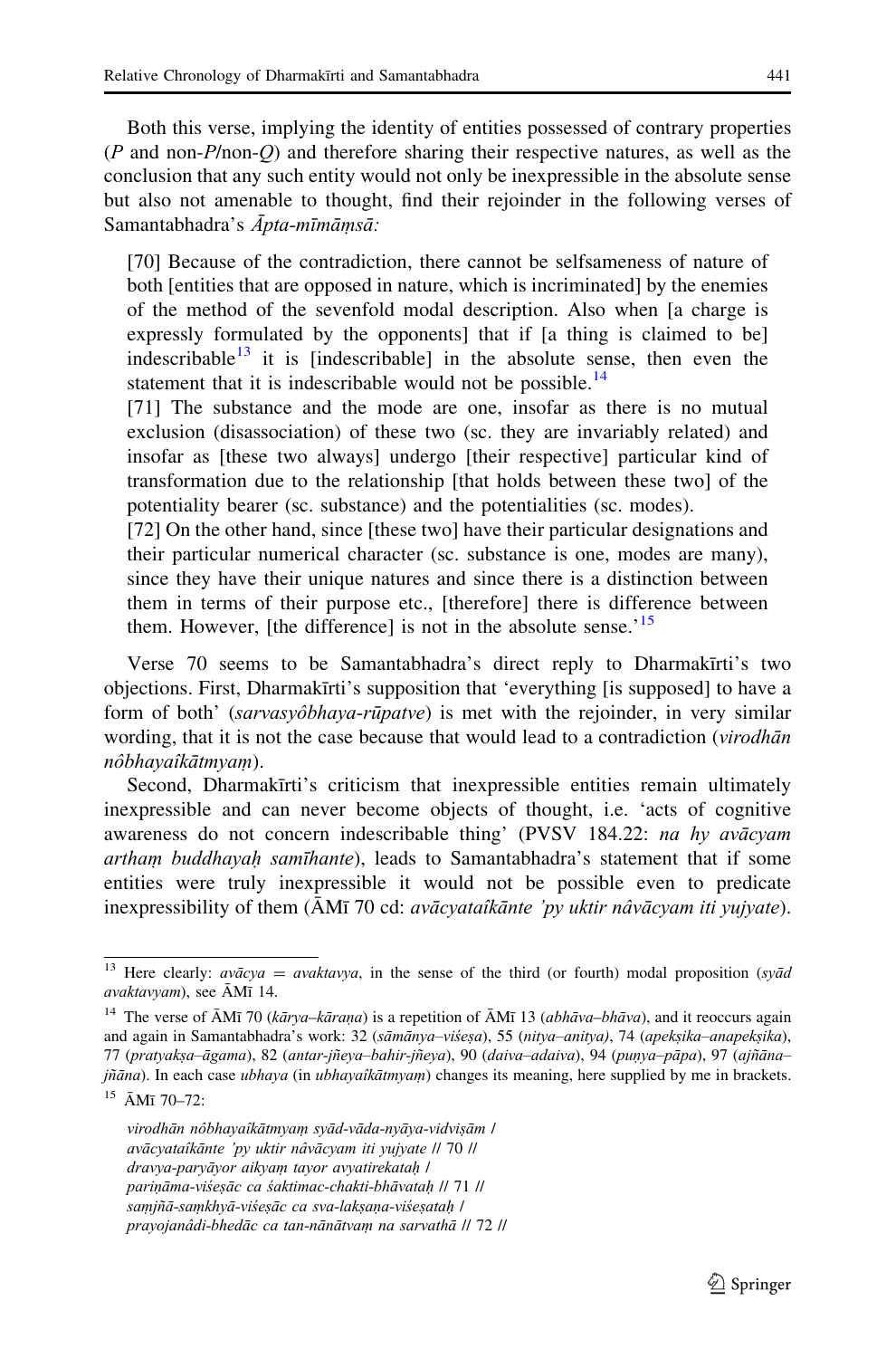The remaining two verses  $(71–72)$  serve to adduce justification for the theses expressed in  $\overline{AM}$  70, but even these two verse have in the background the discussion of the relevant relation of the universal and the particular found the Jaina section of the *Pramāna-vārttika* (PV/PVSV 3.181–184), which in Samantabhadra's exposition are simply called substances and modes. The implication is that any two entities can be considered as both identical and different in accordance with the substance-expressive (*dravyārthika-naya*) and the modeexpressive (paryāyārthika-naya) viewpoints, where the two viewpoints serve as parameters.<sup>16</sup> In the context of Dharmak $\bar{r}$ ti's possible influence, of note is the use of the term *avyatirekatah*, which seems to be a direct reaction to, or rather a criticism of, Dharmakīrti's usage of the delimitative/restrictive particle  $eva$ , which is defined in terms of exclusion (*vyatirecaka*) in *Pramāṇa-vārttika* 4.190 (see also below).

Of significance is that, while referring to an entity which is inexpressible from a certain perspective according to the Jaina sevenfold modal description ( $sv\bar{a}d-v\bar{a}da$ ), Samantabhadra does not use the standard and well-established Jaina term *avaktavya*, 'inexpressible', but prefers to use a rather unusual term  $a\nu\bar{a}c\nu a$  ('indescribable'), which is precisely the same word used by Dharmakirti in his account inexpressibility (avaktavyatva).

Even if one concedes, that the actual context of Dharmak $\bar{r}$ rti's and Samantabhadra's statements does not necessarily have to concern the  $sy\bar{a}d-v\bar{a}da$  as such and some of its figures, the actual contents (and the wording) of what Dharmak $\bar{r}$ rti and Samantabhadra say leads to the conclusion that the are discussing one and the same thing.

All these points of correspondence cannot be coincidental, and one has to be a rejoinder prompted by the other. It will have to be decided whether it was Dharmakīrti who is criticised by Samantabhadra or vice versa, for with the traditional Jaina dating of Samantabhadra it was him who preceded Dharmakīrti. But if it was not Dharmakīrti to whom Samantabhadra responds, who would that be?

Samantabhadra deals with a similar problem in his other work, Yukty-anuśāsana, which demonstrates that the charge of contradiction against the  $sy\bar{a}d-v\bar{a}da$  was something he took seriously and tried, over the years, to exonerate the theory of the apparent contradiction:

'In the case of the [claim that] "[a thing] is indescribable", [the conclusion] that "[a thing] is indescribable indeed" would contradict the [original] thesis because it is describable (i.e. one can at least say that "is indescribable"). If [one says] that it is intrinsically [indescribable], then it is a self-contradictory statement because it [does] describes it own nature.<sup>'17</sup>

<sup>&</sup>lt;sup>16</sup> See Balcerowicz [\(2011](#page-41-0), § 4.2.5), [\(2014](#page-41-0)) and (forthcoming<sub>1</sub>).

<sup>&</sup>lt;sup>17</sup> YA 29:

avācyam ity atra ca vācya-bhāvād avācyam evêty ayathā-pratijñam / sva-rūpataś cet para-rūpa-vāci sva-rūpa-vācîti vaco viruddham //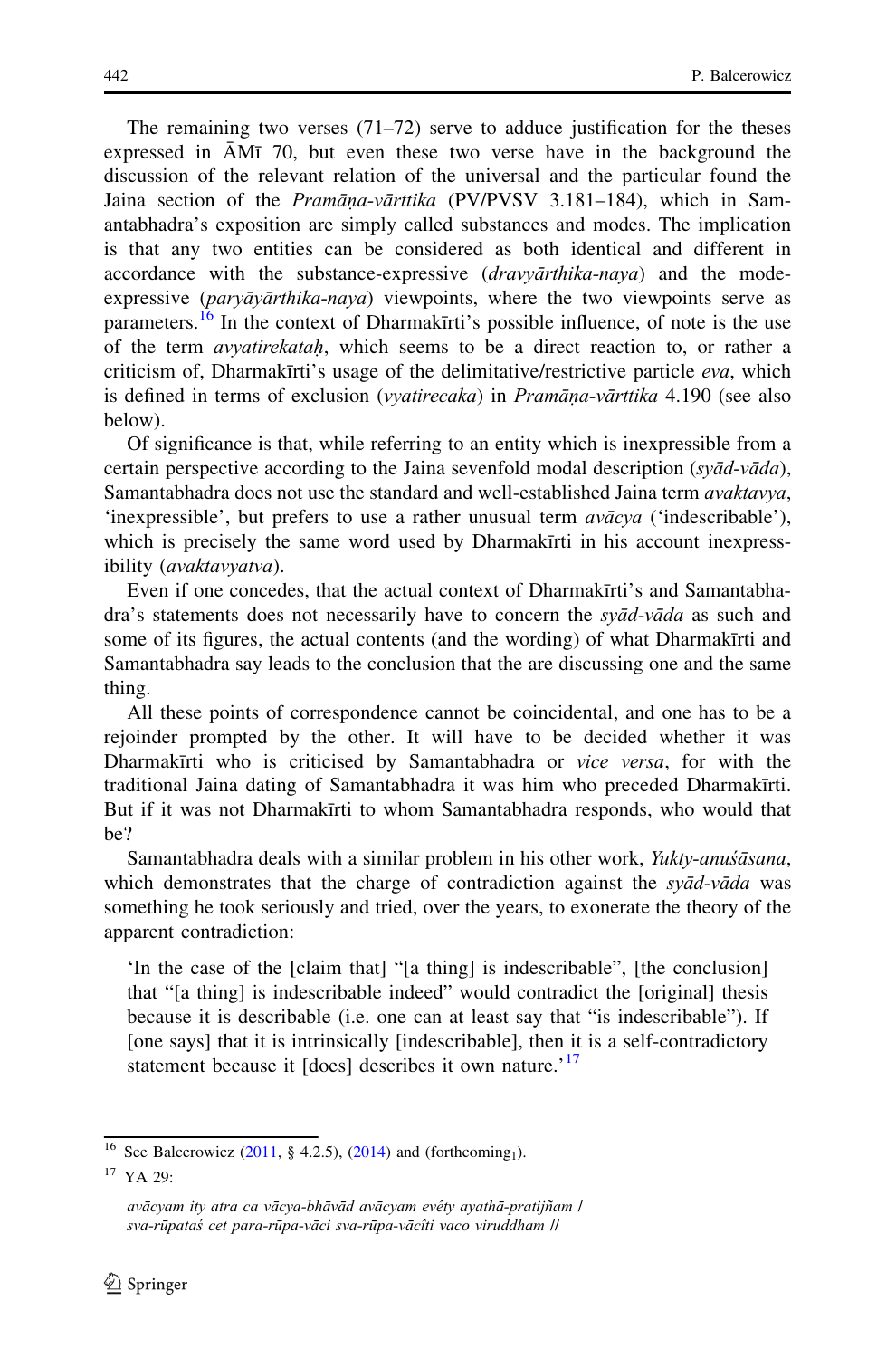It is not impossible that also this verse was, albeit less directly, prompted by Dharmakīrti's criticism.

Could we however trace Āpta-mīmāṃsā 70–72 and Yukty-anuśāsana 29, which both speak of an indescribable thing, back to Digna $\overline{g}$  a? Indeed, Digna $\overline{g}$ a speaks of indescribable, inexpressible particulars which might seem to strike a familiar chord with  $\bar{A}pta$ -mīmāmsā 70, which does speak of thing's indescribability (avācyatā), namely while explaining the grounds for two kinds of inference *(anumāna)* he explains in his *Pramāna-samuccava*(-vrtti):

'[PSV] Now, why is inference divided into two? Because [PS] The individually marked (sc. the unique particular) is inexpressible. Due to the difference in the grasped object, [inference is different]. [PSV] For the object grasped by perception and inference is different in its own essence. If the object of perception were expressible, it could be inferred through the same word [which refers to it]. $18$ 

While dealing with the ultimately existent thing, Dignaga does speak of its inexpressibility, but both the context is completely different (here, he is concerned with the nature of inference and its inapplicability to the perceptibles) and the term used, *anirdesya*, is not the same as  $a\nu\bar{a}cya$ . Further, I do not find anything in Dignāga's work which could be taken as a kind of criticism directly or indirectly waged against Jaina *anekānta-vāda*, and which Samantabhadra could interpret as an a charge of contradiction implied by it. And, clearly, Samantabhadra's statement that 'because of the contradiction, there cannot be selfsameness of nature of both [entities that are opposed in nature, which is incriminated] by the enemies of the method of the sevenfold modal description' (virodhan nôbhayaîkātmyah syād-vāda-nyāya-vidvisām) is a reaction to a critique from an adversary party. We do not find anything of this sort in Dignaga's writings, whereas both the contents and wording of Dharmakīrti's critique fits the context very well. Therefore, the Pramāṇa-samuccaya has to be dismissed as potential source of inspiration for and influence on  $\bar{A}pta$ -mīmāmsā 70 and Yukty-anuśāsana 29. And there seems to be no other such potential source in the extant Indian philosophical literature of that time.

 $\frac{18}{18}$  PS/PSV 2.2: atha kasmād anumānam eva dvidhā bhidyata iti, yasmāt

<sup>[</sup>PS] svalaksanam anirdeśyam grāhya-bhedāt.

bhinnaṃ hi pratyakṣânumānayoḥ svâtmavad grāhyam. yadi ca nirdeśyaḥ pratyakṣasyârthaḥ, sa tenaîva śabdenânumeyaḥ syāt.

Here I follow the reconstructed text (not yet published) by Horst Lasic (the project 'Reconstruction of Dignāga's Pramāṇasamuccaya with the Vṛtti', Research: Ernst Steinkellner and Horst Lasic, Austrian<br>Academy of Sciences Institute for the Cultural and Intellectual History of Asia) to whom I would like to ˙ Academy of Sciences, Institute for the Cultural and Intellectual History of Asia), to whom I would like to express my thanks for making the passage available. It agrees in most details with the reconstructed text in Pind ([2009:](#page-43-0) 302, n. 552): atha kasmād anumānam eva dvidhā bhidyate? yasmāt "svalakṣaṇam anirdeśyam grāhya-bhedāt". bhinnaṇ hi pratyakṣānumayoḥ svātmavad grāhyam. yadi ca\pratyakṣârtho nirdeśyaḥ syāt,  $>$  sa tenaîva śabdenânumeyaḥ syāt. Cf. also the translation of the passage in Hayes [\(1988](#page-42-0): 232).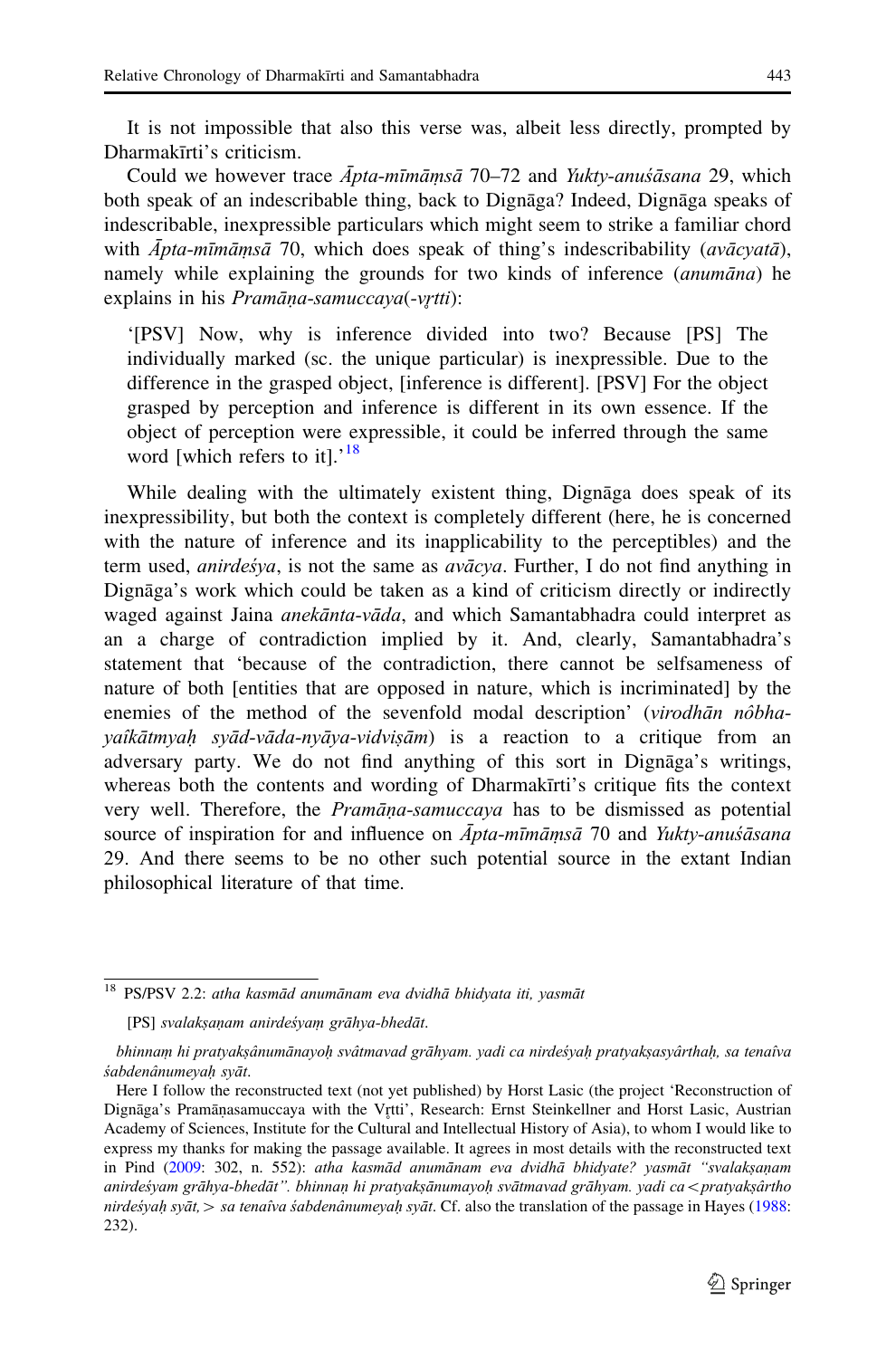*Pramāna-vārttika* 3.182 quoted above<sup>19</sup> is followed by another verse:

'If [the Jaina says that] there is indeed some ultimate quality by virtue of whose singular character [the person enjoined as above] acts [with respect to the yoghurt, not with respect to the camel, then what follows is that the entity] does not have both [natures but eventually] is [only] something different: that very [ultimate quality] is yoghurt [and] that [ultimate quality] is not present in any other [thing, e.g. in the camel].<sup>'20</sup>

These two verses, PV 3.182–183, jointly are meant to criticise the Jaina idea that entities allegedly share certain properties which allow one to relate them in an objective manner, by virtue of a really existing, ontologically determinable link between the entities which would bind them together, and not purely via imaginative relation, based on individual subjective observation of internally perceived similarity which is projected onto the external reality. Whereas for Dharmakīrti, all entities, being momentary, are ultimately bearers of their own unique quality only which is never shared with any other entity, for the Jainas entities have both their singular, specific qualities as well as generic qualities held by them, or some of them, in common. In other words, Dharmak $\bar{i}$ rti's criticism is directed against the ontological underpinnings of the Jaina doctrine of multiplexity of reality *(anekānta-vāda)*, according to which the entities, while undergoing constant change, which implies also the change in the qualities they possess, preserve their identity, which entails the idea that a range of qualities is common to them. This line of criticism is independently confirmed by Abhayadeva-sūri (TBV, p. 243.27 ff.), who quotes the two verses and refutes them.

It seems that it was rather *Pramāna-vārttika* 3.182–183, being a criticism directed against the Jainas than some other passage, e.g. PVSV 24.24–25<sup>21</sup> or PV 3.40–41,<sup>22</sup> expressing the same idea, which may have prompted the following rejoinder from Samantabhadra in his  $\bar{A}$ pta-mīmāmsā:

'This [real thing<sup>23</sup>] is in a certain sense of the nature of everything, if we put aside [the Buddhist theory of] the exclusion of the other. If [the real thing]

sarvasyôbhaya-rūpatve tad-viśesa-nirākrteh / codito dadhi khādêti kim uṣṭraṃ nâbhidhāvati // 182 // athâsty atiśayaḥ kaścid yena bhedena vartate / sa eva dadhi so 'nyatra nâstîty anubhayaṃ param // 183 //

 $21$  See p. 2, n.6.

3.

<sup>19</sup> See above, p. 4, n. 12.

<sup>20</sup> PV 3.182–183:

 $22$  See p. 2, n. 7.

 $^{23}$  AsS: tattvam.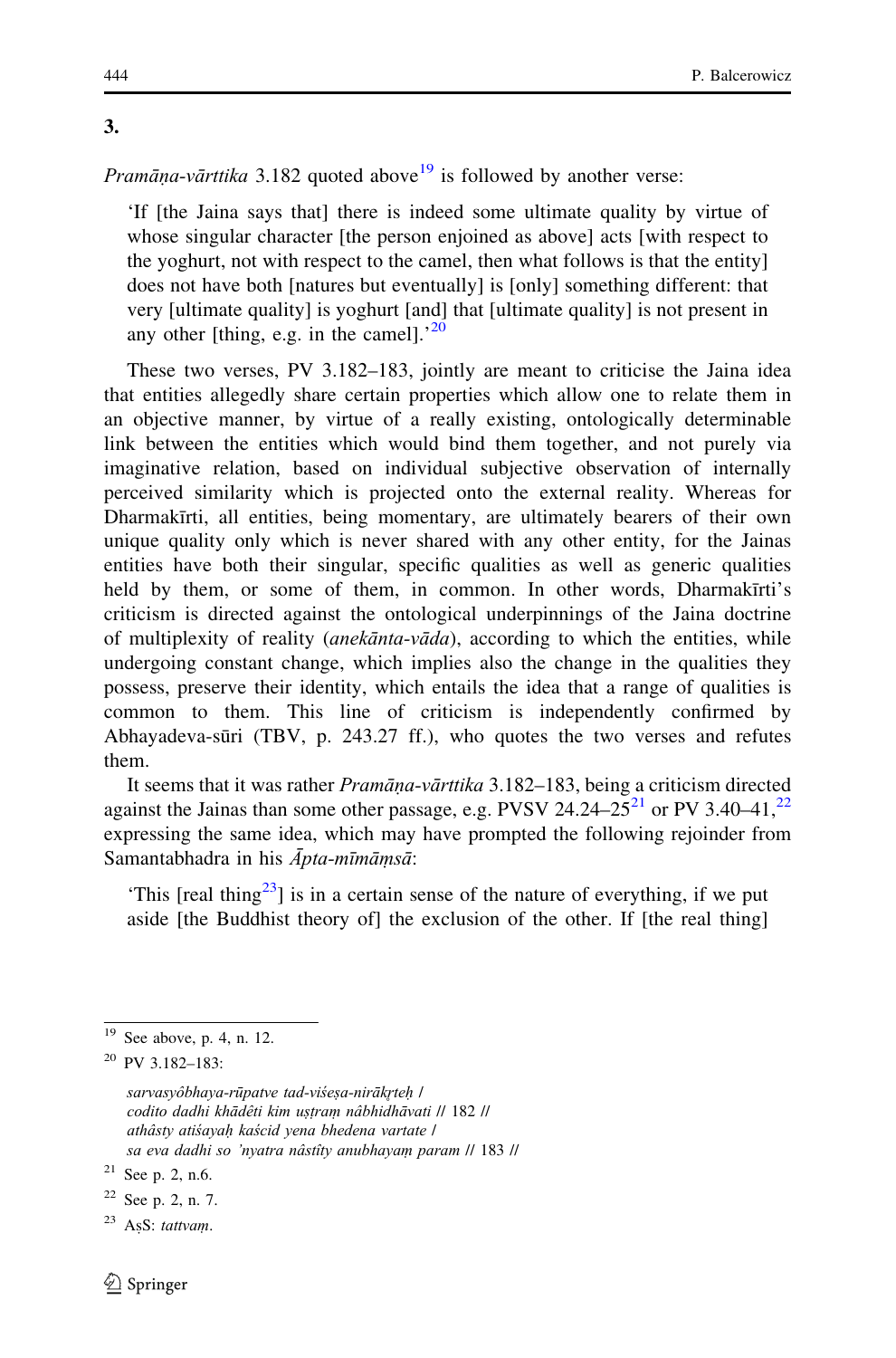resided in something else [than itself (its own nature)], it could not be designated in any respect [at all]. $^{24}$ 

Samantabhadra does admit that entities share some kind of common characteristics but does not accept Dharmakīrti's conclusion that that would prevent any theoretical and practical distinction between the entities whose natures would become indistinguishable from each other. He denies—and that is a criticism of the *apoha* theory (which may intimate either Dignaga or Dharmakirti as the butt)—that every entity is in a way absolutely 'self-centred', or 'it resides in itself' (svarūpa-sthiti), i.e. that it is ultimately incommensurable. If an entity shared no common qualities with other similar entities, it could never be expressed in language, ergo it could not even be conceptualised in thought, which is reciprocally connected to language. Samantabhadra seems to point out that the apoha theory is methodologically flawed because, were it true, it would necessarily prevent any description of and reference to any entity. What he does is he turns Dharmakīrti's argument around as follows. What Dharmakīrti actually asserts is the following: if any entity  $x$  possesses its own unique qualities as well as another entity's, y's, unique qualities, then these two x & y can be treated as identical, ergo they should be expected to perform the same function, which is still another quality S:

 $(Px \& Py) \& (Qx \& Qy) \dots \& (Rx \& Ry) \rightarrow (x = y)$ therefore,  $S_x \rightarrow S_y$ 

What Samantabhadra does is to demonstrate that any entity has to possess also other entities' qualities because it is the way that things are nameable through the language in which one word necessarily has to potentially refer to more qualities than just one. Otherwise, the language would have to consist of as many words as there are unique entities and discrete qualities, and this would render any description and communication impossible. From the fact that more entities than one share more qualities than one follows that they share one more quality, i.e. nameability N, viz. more unique entities than one and more discrete qualities than one can be named with one and the same word, but it cannot follow that these entities and qualities are identical:

 $(Px \& Py) \& (Qx \& Qy) \dots \& (Rx \& Ry) \rightarrow (Nx \& Ny)$ therefore,  $(x \neq y)$ 

While commenting on *Pramāṇa-vārttika* 3.40–41, which conveys the same idea as 3.182–183, the *Pramāṇa-vārttika-svavr̥tti-ṭīkā* commentator Karṇakagomin does<br>not fail to notice the exchange of criticisms between Samantabhadra and not fail to notice the exchange of criticisms between Samantabhadra and Dharmakīrti, and he quotes the above hemistich of  $Apta$ -mīmāmsā 11:

'Also, what a certain Digambara maintains, namely: "«This [real thing] is in a certain sense of the nature of everything, if we put aside [the Buddhist theory

 $\overline{^{24}}$   $\overline{A}$ Mī 11:

sarvâtmakaṃ tad ekaṃ syād anyâpoha-vyatikrame / anyatra samavāye na vyapadiśyeta sarvathā //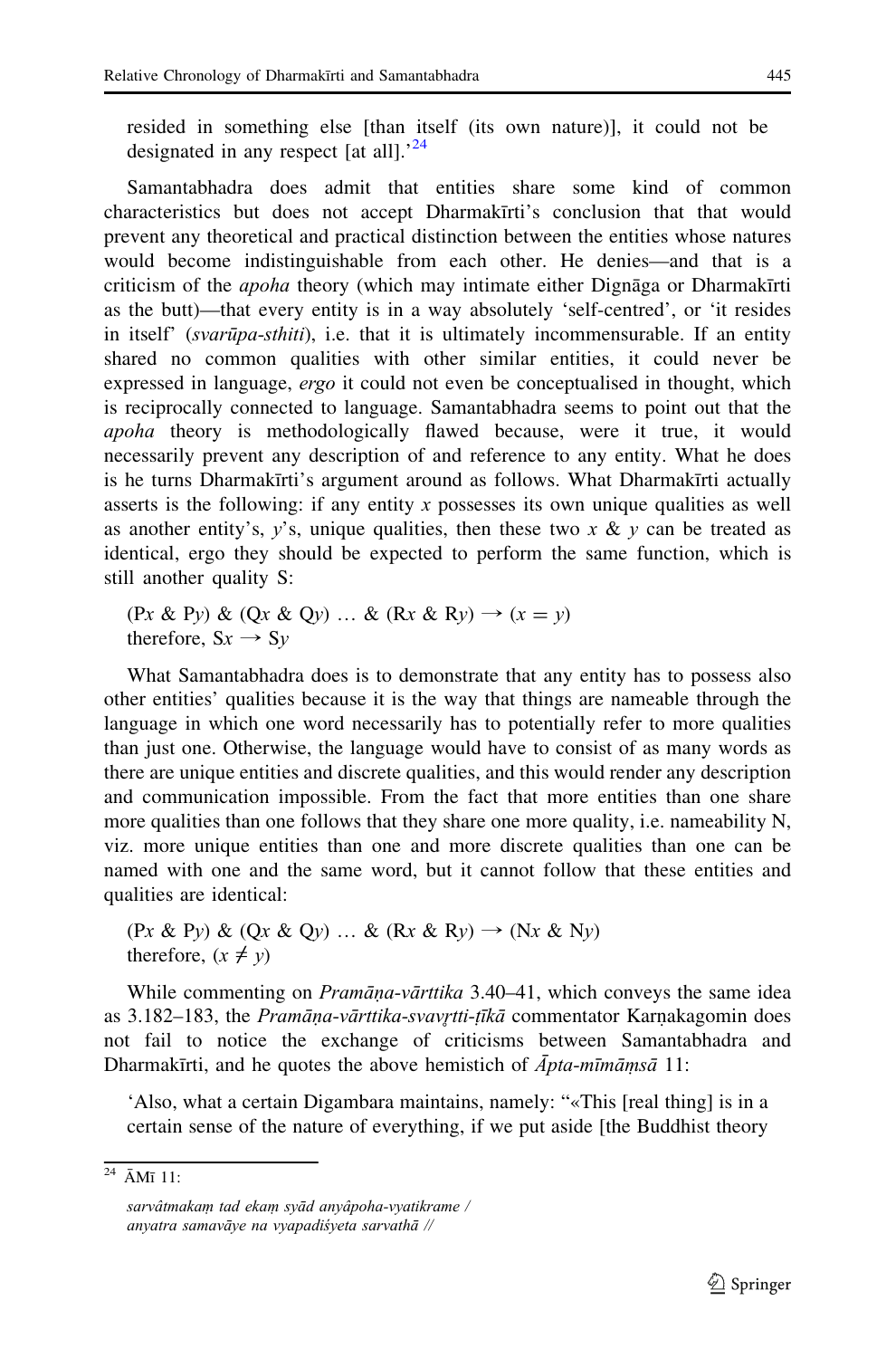ofl the exclusion of the other» ( $\bar{A}$ M $\bar{I}$  11ab). Otherwise there would be no singular character [of entities] different from this [universal character], if there were no mutual absence of things." Also this [Digambara] has been refuted by him (sc. by Dharmakīrti), because singular character of entities cannot be established on the basis of absence. Thus, mutual absence in the case of entities which are brought about by a cause as selfsame (lit. non-different) is not possible. If they are brought about [by a cause] as different, how is mutual absence in their case possible? If they are brought about as different, how is the idea of mutual absence possible? $2^{25}$ 

The structure of the argument in Karnakagomin's commentary might, in<br>
ory suggest historical priority of Samantabhadra, for Karnakagomin first theory, suggest historical priority of Samantabhadra, for Karnakagomin first<br>quotes  $\bar{A}M\bar{L}$  11ab and then implies that 'that certain Digambara', namely quotes  $\overline{A}M\overline{\iota}$  11ab and then implies that 'that certain Digambara', namely Samantabhadra, who must have first criticised the originator of the apoha theory, i.e. Dignaga, was subsequently refuted by Dharmakirti (so 'py anena nirastah). However, the sequence which Karnakagomin suggests, namely Dignāga  $\rightarrow$  Sam-<br>antabhadra  $\rightarrow$  Dharmakīrti, does not necessarily have to reflect a historical antabhadra  $\rightarrow$  Dharmakīrti, does not necessarily have to reflect a historical reality. Such historical sequence does not have to be necessarily implied by Karnakagomin, who flourished around  $800<sub>1</sub><sup>26</sup>$  i.e. c. approximately two centuries after Dharmakīrti. The time which elapsed does not have to speak against the historical (in)accuracy of Karnakagomin's account, but it would be methodolog-<br>ically flawed to rely on the way the commentator dialectically structures the line ically flawed to rely on the way the commentator dialectically structures the line of his presentation by juxtaposing the opinions of two representatives of rival schools simply for the sake of argument, and to draw from it conclusions of historical import. It could as well be argued that Samantabhadra simply features in this account as a prominent representative of Jainism, without implying any real chronology.

We should examine whether a possible inspiration for Samantabhadra's passage could indeed, as Karnakagomin could imply, be Dignāga's *Pramana-samuccaya*, and there we do find the following passage: and there we do find the following passage:

'[PS 15] Such [cognition] which has the appearance of a particular [macroscopic object] is not [produced] from that [object], because the five [kinds of sensory cognition] have consciousness as their objective substratum. Such [object (sc. the ultimate particular)] from which such [cognition] is [produced] cannot be really designated (described). … [PS16a] And [such cognition which is] distinct from its object is not describable. [PSV] No cognition can be designated in separation from the form of its object.

<sup>&</sup>lt;sup>25</sup> PVSVT ad PVSV 40, p. 109.3-7: yo 'pi digambaro manyate "sarvâtmakam ekam syād anyâpohavyatikrame" tasmād bheda evânyathā na syād anyonyâbhāvo bhāvānāṃ yadi na bhaved iti. so 'py anena nirastaḥ. abhāvena bhāva-bhedasya kartum aśakyatvāt. nâpy abhinnānā hetuto niṣpannānām anyonyâbhāvaṃ sambhavati. bhinnāś cet niṣpannāḥ katham anyonyâbhāvaḥ sambhavati. bhinnāś cen niṣpannāḥ katham anyonyâbhāva-kalpanêty uktam.

<sup>&</sup>lt;sup>26</sup> See Steinkellner–Much ([1995](#page-45-0): 73, § 19).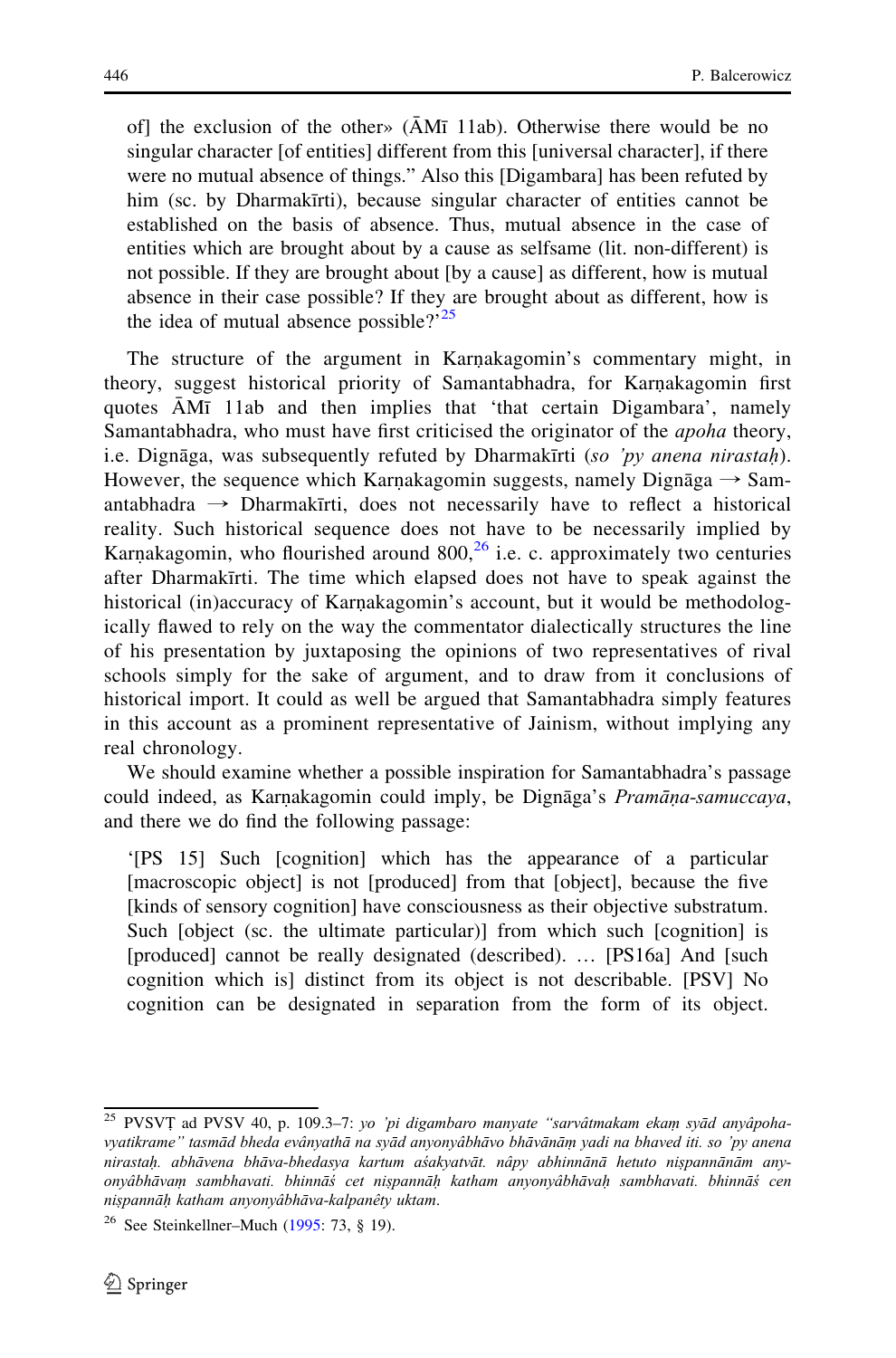[PS16bd] Further, the object of such [cognition] can be indicated (specified) as having the form of the universal. $27$ 

This passage does speak of a real thing which cannot be really designated (na … *vyapadišyate*). The context is however quite different. For Dignaga, it is the particular, or the ultimately real thing (svalaksana), which produces cognition but cannot be designated. For Samantabhadra, the problem of indescribability of an object, which is not a *svalakṣaṇa* but a *vastu* endowed with both particular (viśesa) and generic ( $s\bar{a}m\bar{a}nv\bar{a}$ ) features, would occur if one tried to describe it in terms of something absolutely different from the objects. Further, what Dignaga takes as 'not describable' (na vācyam) is not, as in the case of Samantabhadra, the object of cognition but the cognition itself which is intensional, i.e. it requires a direct reference to its object as its actual contents. Thus the contexts and purport of Digna¯ga's and Samantabhadra's passages are quite different. In addition, what is of crucial importance to Dignaga's project, both in the above passage and in the texts of the *Pramāna-samuccaya* and *Ālambana-parīkṣā*, is the problem of an objective substratum which should provide a basis for a production of its cognition (*ālamba/ālambana*). Had Samantabhadra been inspired by Dignāga and provoked to criticise him directly, he would certainly have refereed to that idea and to the term  $\bar{a}$ *lamba*/ $\bar{a}$ *lambana* explicitly. However, these nowhere occur in Samantabhadra's works.

## 4.

Whether it will be eventually decided who preceded whom, there is additional evidence that  $\bar{A}pta$ -mīmāmsā 11 and Dharmakīrti's critique of Jainism found in PV/ PVSV 3.181–184 are clearly related, which is noticeable in the verbal parallelism of the two verses, especially in their first padas ( $\overline{AM}$  11a: sarvâtmakam tad ekam  $s\gamma\bar{a}d...$  and PV 3.184a: sarvâtmatve ca sarvesām), both of which deal with the same problem, taking different perspectives though on what makes linguistic reference possible:

'This [real thing] is in a certain sense one, of the nature of everything, if we put aside [the Buddhist theory of] the exclusion of the other. If [the real thing] resided in something else [than itself (its own nature)], it could not be designated in any respect [at all].<sup>'28</sup>

 $27$  PS<sub>3</sub> / PSV<sub>3</sub> 1.15–16:

yad-ābhāsaṃ na tat tasmāc cit-ālambaṃ hi pañcakam / yatas tat paramârthena na tasya vyapadiśyate // 15 //

<sup>…</sup> artha-rūpa-viviktaṃ ca na vācyaṃ sarvaṃ jñānam artha-rūpa-vyatirekeṇâśakyaṃ vyapadeṣṭum. viṣayo 'sya ca / sāmānya-rūpa-nirdeśyas tasmān na vyapadiśyate // 16 //

 $28$  For the text see above n. 8.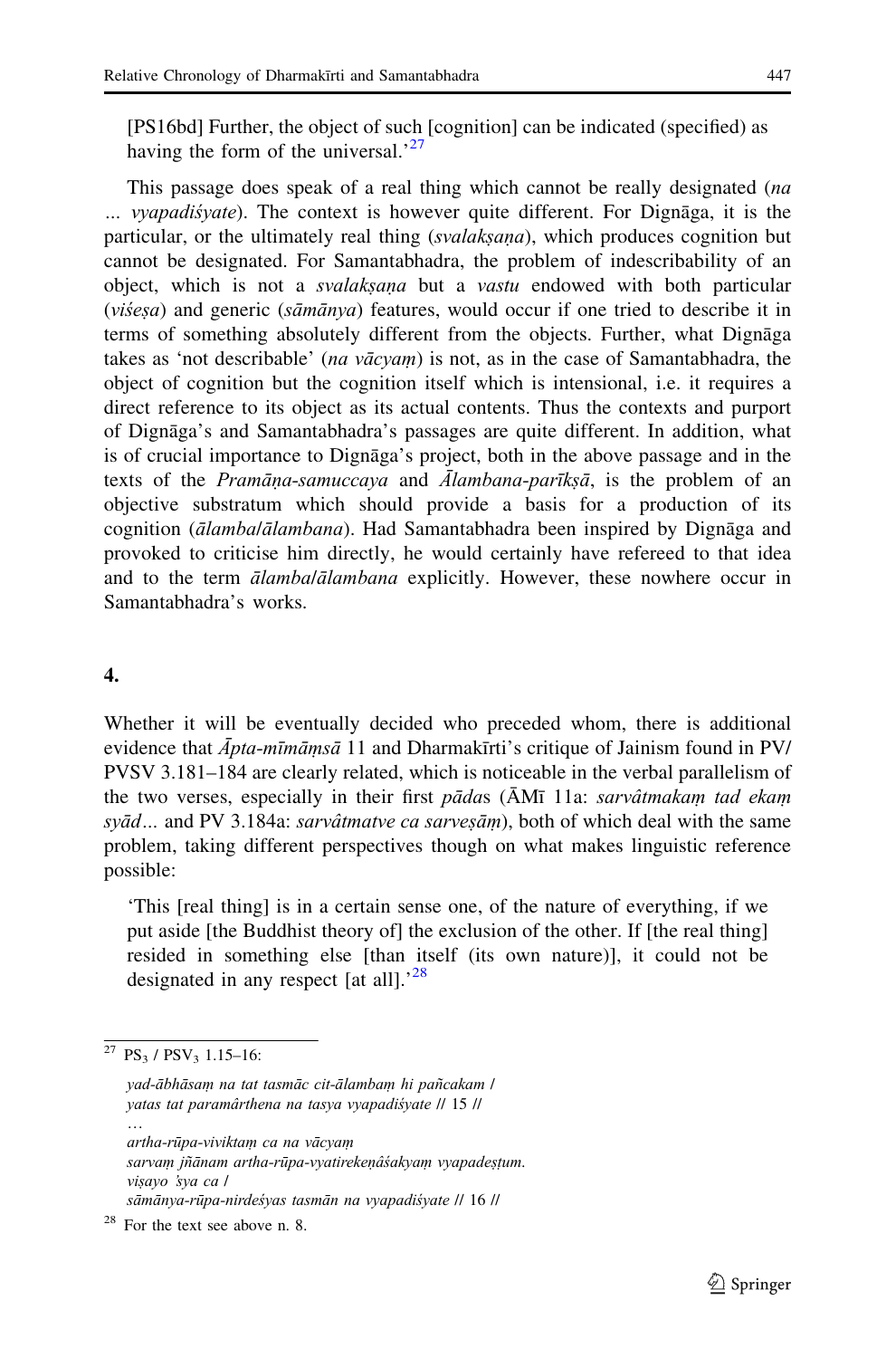'If everything were of the nature of everything, then cognitions (mental images) and linguistic units would not be different [from each other]. Since these [cognitions and linguistic units] are not [non-different], the doctrine of the intermixed character of individual entities is impossible.<sup>29</sup>

These two verse do read like a conversation between both authors. Samantabhadra's statements presuppose his knowledge of the apoha theory, which could be Dignāga's version. Dharmakīrti's criticism requires that he knew the Jaina claim that all entities share their natures, a thesis which, it should be admitted, was not unique to Samantabhadra.

### 5.

In reply to a hypothetical question, or rather a paradox pointed out by an imaginary Jaina interlocutor, how universal-bound words, which convey some meaning and, in the process of reference, map onto entities whose essential natures have to correspond to the ideic contents conveyed by the words, could refer to ultimate particulars which are devoid of such essential nature, $30$  Dharmakīrti asseverates that the process of denoting particulars through words, which primarily have a universal meaning, is possible provided an object is amenable to thought and speech:

'Of course speech elements refer necessarily to these [inexpressible particulars], because assertion ('x is P') and negation ('x is not non-P') are not possible with regard to [entities] that are not determined one way or another (sc. either through cognition or speech). $31$ 

In other words, the precondition for both assertion (positive concomitance) of an entity, i.e. an ascription of a property to a particular substratum, and negation (negative concomitance), i.e. a denial of a contrary property to the substratum, is that the entity can be conceptually determined through (or to which our attention can be directed by means of) an act of cognition or speech.<sup>32</sup> To be determinable at the same time means to possess the capacity of causal efficacy, or to execute causally efficient action (artha-kriyā-kārin), and these are ultimately particulars.

<sup>29</sup> PV 3.184:

sarvâtmatve ca sarvesām bhinnau syātām na dhī-dhvanī / bheda-saṃhāra-vādasya tad-abhāvād asambhavaḥ // 184 //

<sup>30</sup> PVSV 3.184.8: bhavatu nāma bhāvānāṃ svabhāva-bheda sāmānyam. yes āṃ tu nirupākhyānāṃ svabhāva eva nâsti tatra katham svabhāva-bheda-viṣayāḥ śabdāḥ.—'[The Jaina opponent]: "Let the<br>universal character of entities consist in the distinction of essential natures [of entities] if you wish. But universal character of entities consist in the distinction of essential natures [of entities], if you wish. But how can speech elements have as their contents essential natures [of entities] such as inexpressible [particulars] which do not have, [as you claim,] any essential nature at all?'

<sup>&</sup>lt;sup>31</sup> PVSV 3.184.9: teṣv avaśyaṃ śabda-pravr̥ttyā bhāvyam. kathaṃcid avyavasthāpiteṣu<u>vidhi-</u><br>pratisedhâvogāt pratiṣedhâyogāt.

 $32$  Cf. PVSVT ad loc., p. 343.6–8: kathaṃcij jñāna-śabda-viṣayatenâvyavasthāpiteṣu nirupākhyeṣu sarvatra vidhi-pratiṣedhe vā yogāt (recte: vidhi-pratiṣedhenâyogāt). yadi kvacid asata ākārasya niṣedhe jñānâbhidhāne syātām, tadā niṣiddhâkāra-parihr̥te 'rthe vidhiḥ syāt.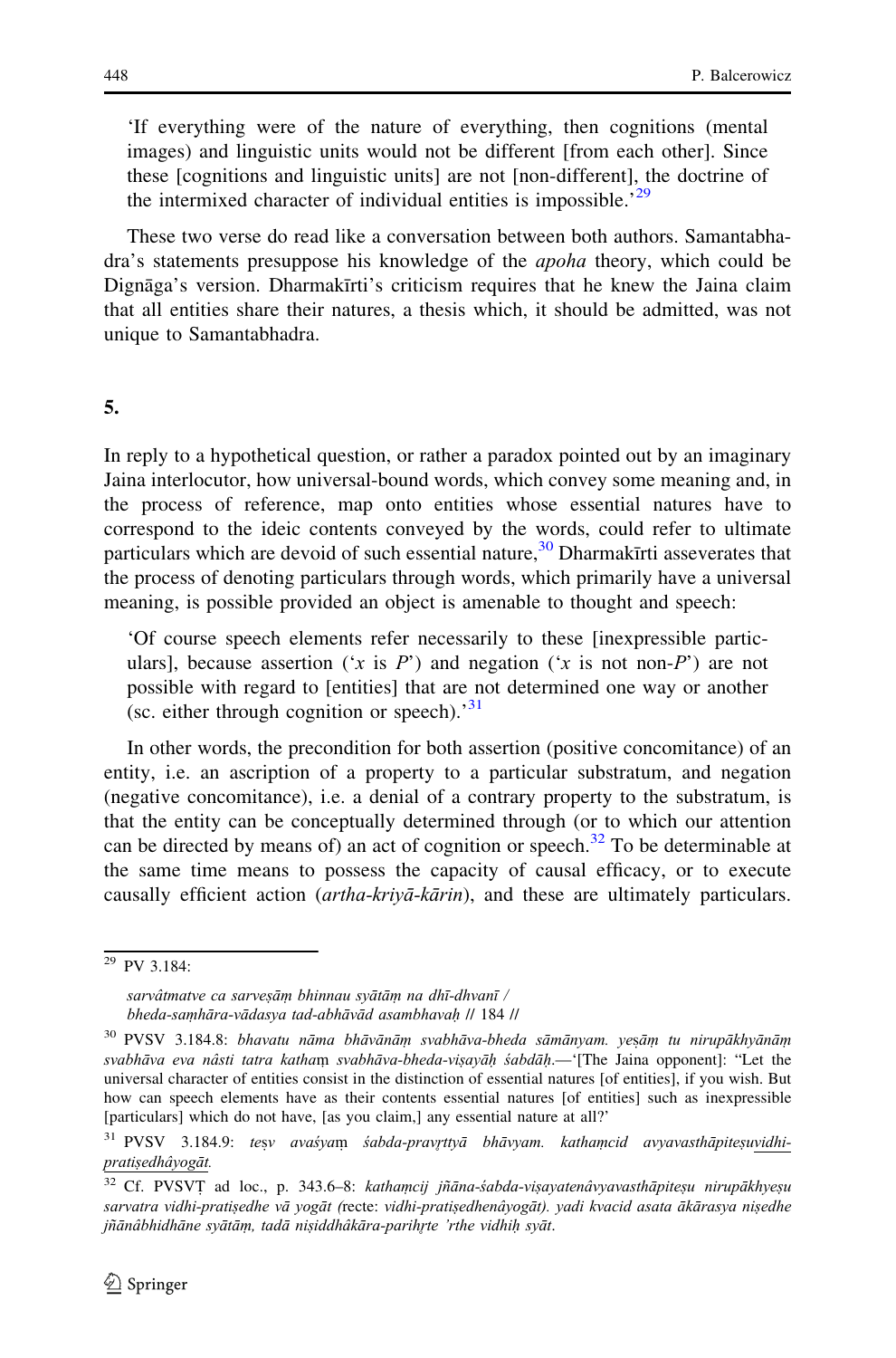Accordingly, Dharmakirti's passage contains three vital elements: the notion of particulars, which are by nature inexpressible and are the sole entities which ultimately real and nothing except them can execute causally efficient action, the possibility of reference either by way of assertion (*vidhi*, 'x is  $P$ ') or negation  $(pratisedha, 'x is not non-P'),$  and the precondition for any meaningful reference, and thus for verbal communication and conceptualisation, is the idea that these particulars are amenable to language and thought (vyavasthāpita).

These three elements are found in Samantabhadra's verse, which seems to be a rejoinder to the *Pramāna-vārttika* and uses quite similar wording (avyavasthāpita/ anavasthita; vidhi-pratiṣedha/vidhi-niṣedha):

'Thus, [only an object] which is not restricted through assertion [only] or through negation [only] executes object-bound [action, i.e. is ultimately real]. If [the opponent] denies it, [our reply is]: no, because it is like in the case of an effect [which is executed] by means of both extrinsic and intrinsic conditions.<sup>33,34</sup>

What Samantabhadra means is that the ultimately existent thing is an object which is characterised by *both* assertion and denial, which is also the underlying idea of the *sapta-bhangī*, directly referred to by him in the preceding verse.<sup>35</sup>

The same ideas are also found in Samantabhadra's Svayambhū-stotra<sup>36</sup> and Yukty-anuśāsana,<sup>37</sup> which do not appear to have necessarily been directly prompted by Dharmakīrti.

## 6.

In the portion of the *Pramāna-vārttika* section criticising the Jaina *anekānta-vāda*, Dharmakīrti asserts the nominalism thesis as against the multifacetedness claim that entities, preserving their separate identities, share similar natures:

35 AM<sub>I</sub> 20:

śes a-bhaṅgāś ca netavyā yathôkta-naya-yogataḥ / ˙ na ca kaścid virodho 'sti munîdra tava śāsane //

 $36$  SvSt<sub>1</sub> 5.5 = SvSt<sub>2</sub> 25:

'Affirmation and negation are accepted [in the sense of] "somehow". [Thereby] the distinction between primary and secondary [figure of the syād-vāda] is established. Such is the guideline of the wise (or: of the fifth Tirtham-kara Sumati). That is your most excellent creed. Let the worshipper praise you.'<br><sup>37</sup> <sup>37</sup> YA 46:

vidhir niṣedho 'nabhilāpyatā ca trir eka-śastri-dviśa eka eva / trayo vikalpās tava sapta-dhāmī syāc chabda-neyāḥ sakale 'rtha-bhede //

 $33$  I.e. by both auxiliary causes and material cause, or by additional factors and the main cause.

 $34$   $\bar{A}$  M<sub>1</sub> $21$ 

evam vidhi-niṣedhābhyām anavasthitam artha-kr̥t / nêti cen na yathā kāryaṃ bahir-antar-upādhibhiḥ //

vidhir niedhaś ca kathaṃcid iṣṭau vivakṣayā mukhya-guṇa-vyavasthā / iti praṇītiḥ sumates tavêyaṃ mati-pravekaḥ stuvato 'stu nātha //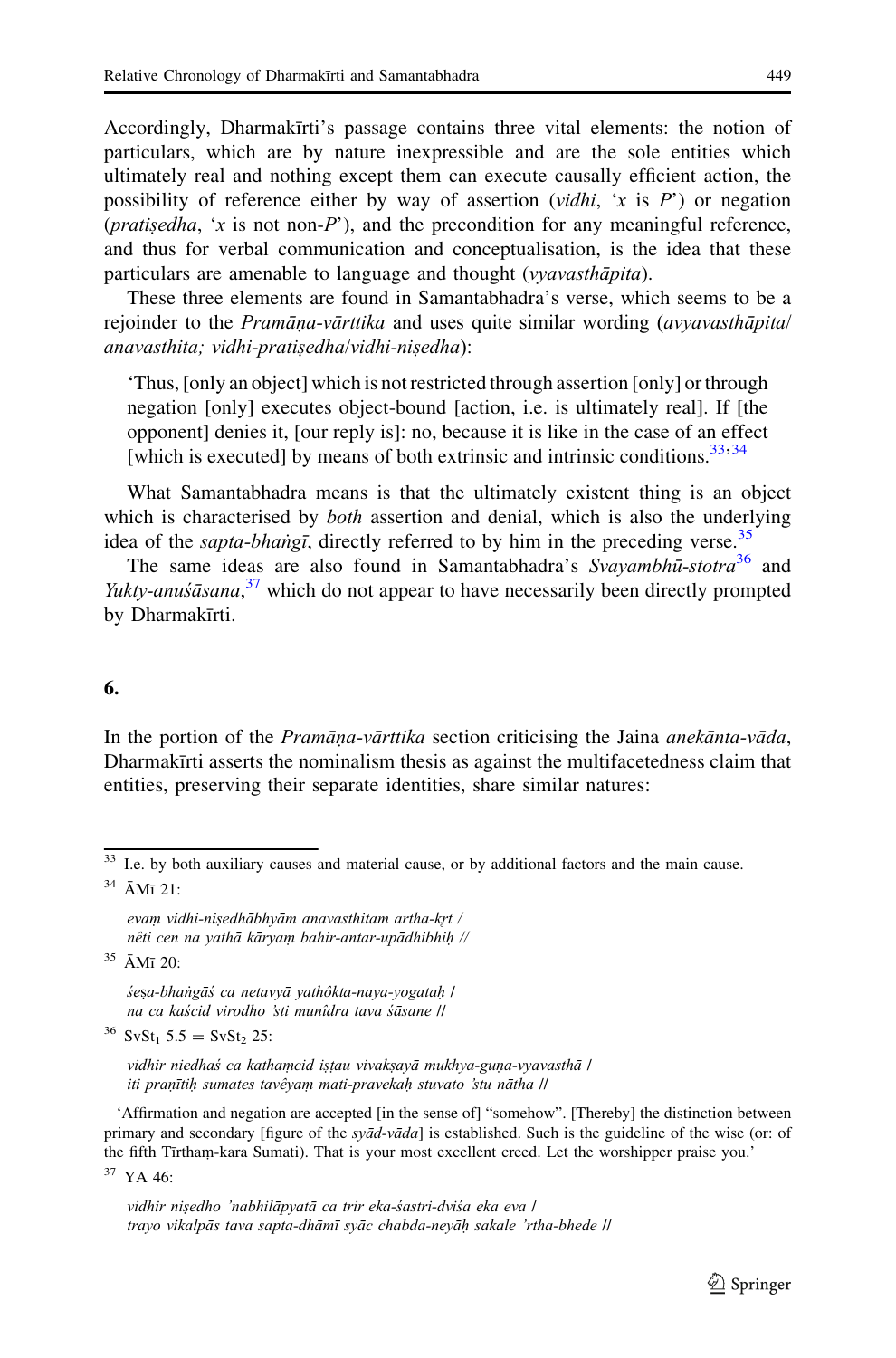'Indeed it has been established that there is no association of essential natures of entities at all, but [rather their] universal character is characterised by distinction only (sc. discrete character).<sup>38</sup>

In other words, the purport of the conclusion of a few-line argument is that there is intrinsically nothing in things which would objectively relate them, and which would then serve as an objective basis for forming class notions and for the objective existence of universals. What they all have in common is that they all are discrete (bheda-laksana), i.e. numerically distinct and different from each other. This view is put forward as a criticism of the Jaina position.

This particular view seems to be directly addressed in the  $\bar{A}$ pta-mīmāmsā in the following verse:

'All [entities] are selfsame inasmuch as they have the same universal existence (i.e. all exist); [they are] discrete due to the difference in substance etc. (i.e. qualities and modes), like a unique cause [of something which is either expressed or unexpressed] in the case of intention [to accentuate its] singular character or non-singular character.<sup>39</sup>

Dharmakīrti's notions of 'no association of essential natures of entities' ( $na$ bhāvānām ... svabhāvânvayaḥ) and 'universal character characterised by distinction' (bheda-laksanam sāmānyam) are countered by the ideas of 'selfsameness of all entities' (sarvaîkyam), besides their discrete character (prthaktva) and 'universal existence' of all entities (sat-sāmānya).

# 7.

Samantabhadra is reckoned as the first Jaina thinker to introduce the delimitative/restrictive particle *eva* into the scheme of the  $sy\bar{a}d-v\bar{a}da$ ,<sup>40</sup> which since his times became an integral part of the standard formulations of the respective seven figures within this theory. We do not find any evidence for the usage of the particle *eva* prior to Samantabhadra. Once it was introduced, it proved a useful semantic tool to restrict the applicability of a property (*dharma*) predicated of the real thing (vastu) without excluding the application of other properties to the same thing or the possession of the same property by other things.

Samantabhadra's standard formulation of the *syād-vāda* is the following:

<sup>38</sup> PVSV 3.184.6: sthitam etat na bhāvānāṃ kaścit svabhāvânvayo 'sti bheda-lakṣaṇam eva tu sāmānyam. 39 AM<sub>I</sub> 34:

sat-sāmānyāt tu sarvaîkyam prthag dravyâdi-bhedataḥ / bhedâbheda-vivakṣāyām asādhāraṇa-hetuvat //

<sup>&</sup>lt;sup>40</sup> See Balcerowicz [\(2009](#page-41-0): ix-x, [2014:](#page-41-0) 36) and (forthcoming<sub>1</sub>: § 3.4).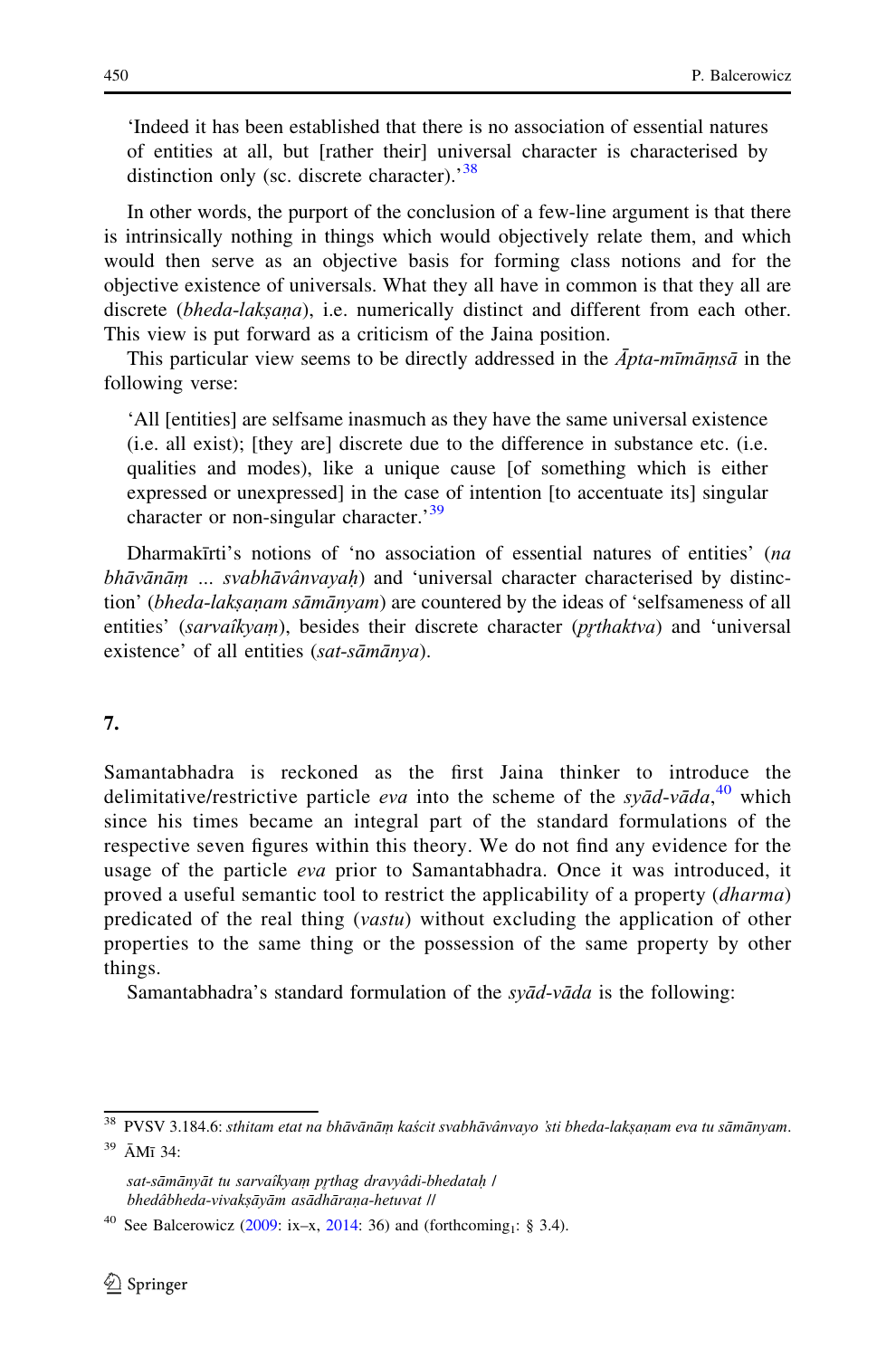'For you, [o Jina!], the [thing] is accepted to be somehow $^{41}$  existent *indeed*, to be [somehow] non-existent *indeed*, similarly, it is [accepted to be somehow] both [existent and non-existent] and [to be somehow] indescribable with respect to a particular aspect (viewpoint), not in every respect.<sup> $42$ </sup>

The verse is preceded by the same verse as  $\bar{A}pta$ -mīmāmsā 70 (=  $\bar{A}$ Mī 13, 32, 55, 70, 74, 77, 90, 94, 97), which clearly states that what we have here is the formulation of the method of the sevenfold modal description. The verse contains four basic figures  $(bha\nu a)$  of the svad-vada (sapta-bhaṅgī), which due to metrical reasons are expressed in an abbreviated form, the unexpressed elements given below in square brackets:

| Āpta-mīmāmsā 14                                              | $=$ standard formulations |
|--------------------------------------------------------------|---------------------------|
| kathamcit sad eva                                            | $=$ syad asty eva         |
| [kathamcid] asad eva                                         | $=$ svān nâstv eva        |
| [kathamcid] ubhayam $[eval] = sy\bar{a}d$ asty eva nâsty eva |                           |
| [kathamcid] avācyam [eva] = syād avaktavyam eva              |                           |

Samantabhadra further explains how the  $s\nu\bar{\nu}d-d\bar{\nu}d\bar{\nu}d\bar{\nu}$  figures work, pointing out that existence (or rather, being something) *indeed (eva)* can be predicated of a thing with respect to certain parameters and non-existence (not being something) *indeed* (eva) can be predicated of with respect to contrary parameters:

'Who would not accept that, in view of the quadruplet of [the parameters such as] intrinsic nature etc. (sc. its own substance, place, time, condition<sup>43</sup>) [of the thing], every [thing] is existent [as  $P$ ] *indeed*, and in view of the contrary [parameters, viz. on the basis of the substance, place, time and condition of the other],<sup>44</sup> [every thing] is not existent [as  $P$ ] indeed? If [the thing] were not [of such multiplex nature], it could not be established.<sup>45</sup>

<sup>&</sup>lt;sup>41</sup> The term kathaṃcit is a common paraphrase of the sentential functor  $sy\bar{a}t$  ('in a certain sense'), which is more common in standard formulations of the sy $\bar{a}d$ -v $\bar{a}da$ . That kathamcit is equivalent to sy $\bar{a}t$  is implicit in the preceding verse ĀMī 13b: syād-vāda-nyāya-vidviṣām.

We should remember that the syad-vada of fifth–sixth centuries was still at a relatively early stage of its development, and the sentential functor syad was not always used.

 $42$   $\bar{A}$ Mī 14:

kathaṃcit te sad evêṣṭaṃ kathaṃcid asad eva tat / tathôbhayam avācyaṃ ca naya-yogān na sarvathā //

<sup>43</sup> Cf. e.g. Ass *ad loc.*, 132.10, 14–15; RVār 4.42, p. 254.14 ff., TT 5.31, p. 409.29 ff.

<sup>&</sup>lt;sup>44</sup> The four basic parameters that qualify the way we predicate of a thing are meant here: substance (dravya), place (ksetra), time (kāla), condition (bhāva), see: Balcerowicz [\(2014](#page-41-0): 36) and (forthcoming<sub>1</sub>: 3.5). Akalantka in As Sprovides the example: *sthity-utpatti-vinās âtmakam sva-predesa-niyatam sva-sarīra-*<br>
svaninam tri-kāla-gocaram ātmanām — which correspond to bhāva, keetra, drawa and kāla of the soul vyāpinam tri-kāla-gocaram ātmanām..., which correspond to bhāva, kṣetra, dravya and kāla of the soul (ātman). However, AṣSTV ad loc., p. 343, speaks of sva-para-rūpa (l. 7), saṃyoga-vibhāga (l. 11), sva-<br>drawa and nara drawa (l. 14), sva-ksetra and nara ksetra (l. 15) dravya and para-dravya (l. 14), sva-kṣetra and para-kṣetra (l. 15).

 $45$   $\bar{A}$ Mī 15:

sad eva sarvaṃ ko nêcchet svarūpâdi-catuṣṭayāt / asad eva viparyāsān na cen na vyavatiṣṭhate //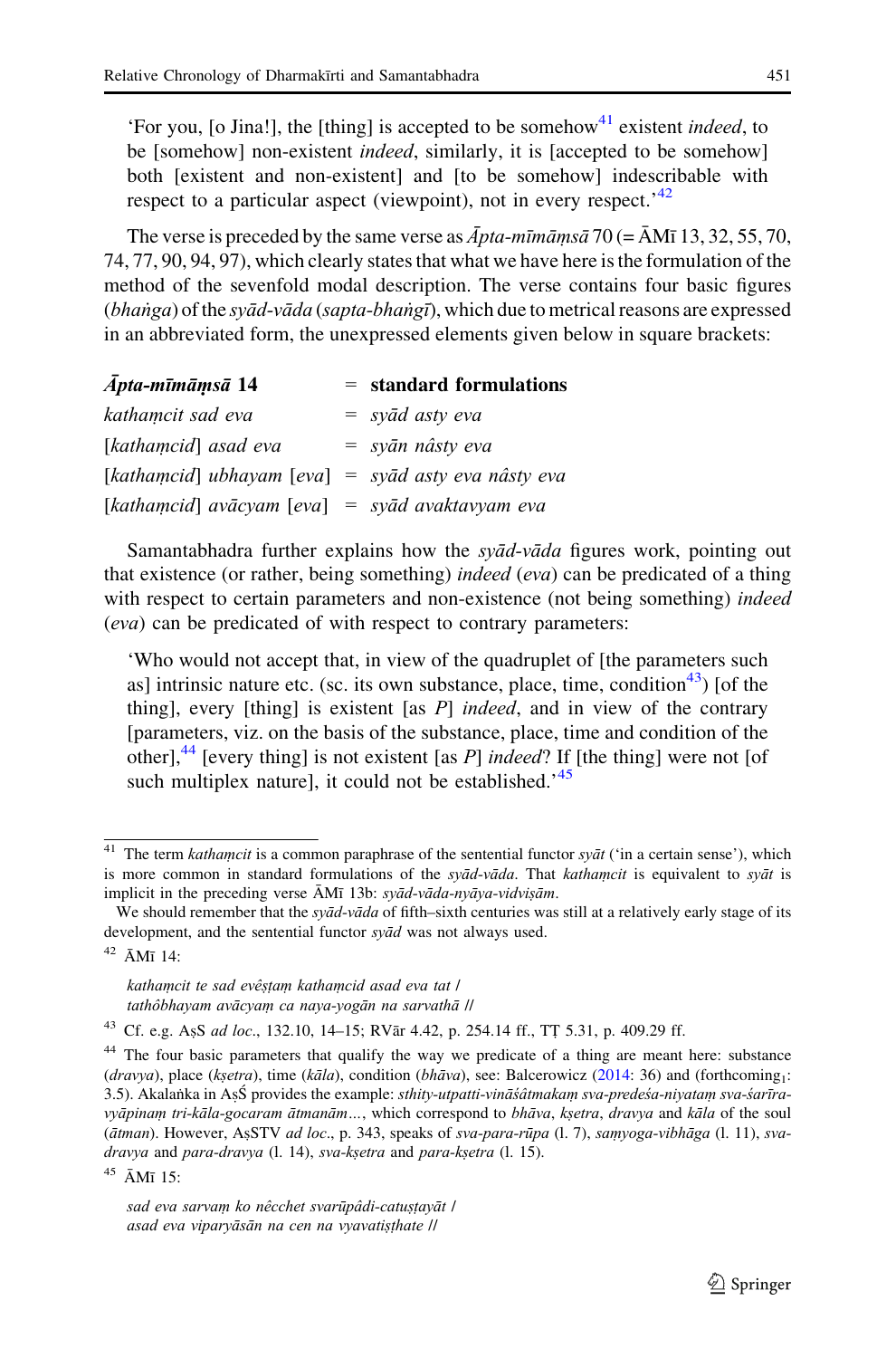But in both such basic figures, the application of the predicate is delimited by the usage of the particle *eva*. The  $\bar{A}pta$ -m $\bar{b}m\bar{a}m\bar{s}\bar{a}$  is not the only work in which Samantabhadra applies the particle *eva* to the *sy* $\bar{a}d$ -*vada* scheme. We find it also in the Svayambhū-stotra:

 $[A]$  thing is in a certain sense P (tad) indeed, and, in a certain sense, it is not P indeed. Because this is the way [the thing] is comprehended in front of you, [O Jina!], it is somehow P. Assertion and negation do not [convey] difference and non-difference in an absolute sense, because they would [suffer from] the defect of being empty.'<sup>46</sup>

While dealing with his favourite theme in the context of the  $s\nu\bar{a}d-v\bar{a}da$ , namely the mutual relation between the particular and the universal which allows for the ascription of seemingly contradictory properties  $P$  and non- $P$  (or rather non- $O$ , to be precise, see above) to one and the same substratum analysed through the prism of the universal–particular relation,  $47$  Samantabhadra explains the rule governing the language of the *syād-vāda* in two verses, the first of which is in itself particularly cryptic both for the modern reader and for its commentator Vidyananda, and at the same time provides a justification for his introduction of the particle eva into the system:

'[41] Such a speech element which is furnished with the particle "only/indeed" (eva) delimits its own object from foreign objects. And [such a speech element] which expresses all modes, substances and particulars, [without differentiating its primary referent from everything else] would be tantamount to the deprivation of reference (entities designated by it), and would be like [a word which expresses] something contrary.<sup>48</sup> [42] [Such a speech element] which does not contain the particle "only/indeed" is equivalent to [an expression of] what has not been expressed (sc. something contrary), inasmuch as there is no exclusion [of the contrary property], even though both types of contention (straightforward assertion and straightforward denial without "indeed") [are explicitly stated; and without the exclusion of the contrary property through the particle "only/indeed", both contrary properties would effectively function like synonyms]. If there were [such] a relation of synonymy [between the two contrary properties, one implied by the other, if no particle "only/indeed" is employed,] none could be effectively expressed. [Consequently, if one property could not be expressed without a possibility of

<sup>47</sup> YA 40:

sāmānya-niṣṭhā vividhā viśeṣāḥ padaṃ viśeṣântara-pakṣapāti / antar-viśeṣântara-vr̥ttito 'nyat samāna-bhāvaṃ nayate viśeṣam //

 $46$  SvSt  $9.2 = 42$ :

tad eva ca syān na tad eva ca syāt tathā-pratītes tava tat kathañcit / nâtyantam anyatvam ananyatā ca vidher niṣedhasya ca śūnya-doṣāt //

<sup>&</sup>lt;sup>48</sup> What is ambiguous in the verse is the second hemistich, which allows for more interpretations than one. What Vidyananda says in not a clarification of the verse as such, not to mention a word-for-word analysis, but merely a loose gloss.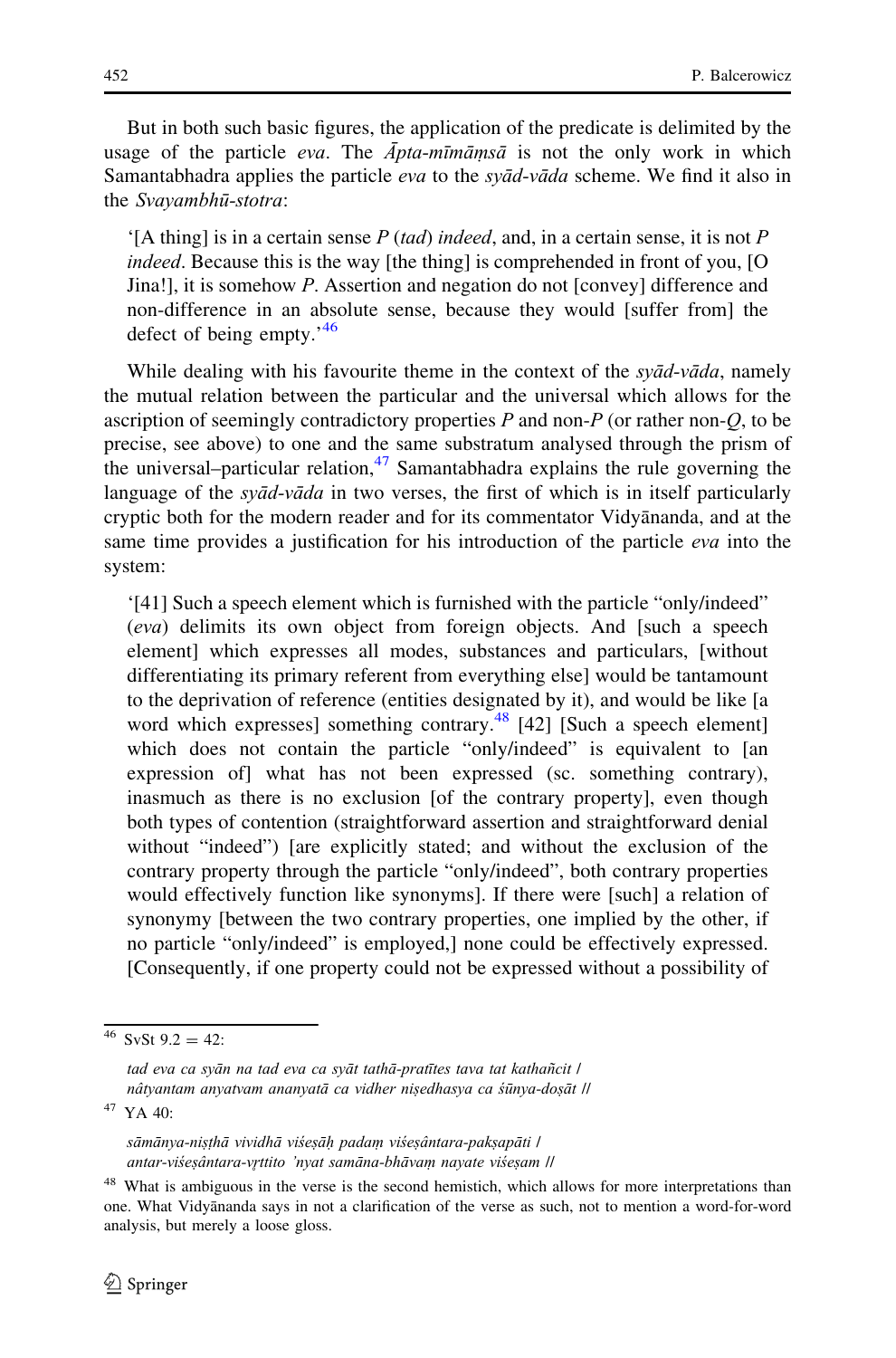the denial of its opposite,] all that [exists] would leave [no room] for the other (its opposite). [If there were no room for effective denial of the opposite property, all the exists] would loose its essence.<sup>'49</sup>

The gist of this complex argument is that the particle *eva* serves as a delimitor of the primary meaning of a word in such a way that it merely distinguishes the primary referent of the word from everything else without denying the existence of all non-referents. In other words, for a term or phrase to be meaningful requires that it leave room for all other properties which are contrary to the primary referent without excluding their existence, i.e. without entailing that they are unrelated to the primary referent in an absolute sense. In other words, an assertion has to leave room for a negation and vice versa. In addition, whether we accept the validity of such reasoning or not, Samantabhadra emphasises that a predicate or a sentence without the delimiting particle *eva* would be ambiguous, to say the least; even more so, the undesired consequence which Samantabhadra points out is that the semantic difference between two contrary predicates would disappear, and when it is transposed onto the ontological plane, entities would loose their separate identities.

This clearly is a semantic background and justification which Samantabhadra succinctly provides for the idea underlying the *anekānta-vāda*, namely that  $P$  and non-P (non-Q) are interrelated and neither P or non-P (non-Q) can exist alone in an absolute sense. Each has to be delimited in the sense that its existence is directly expressed, without denying a possible existence of non- $P$  (non- $Q$ ). Assertion of  $P$  in an absolute sense would, argues Samantabhadra, leave no room for a denial of non-P (non-Q), and consequently both P and non-P (non-Q) would turn out to stand in a relation of synonymy, ergo would become meaningless. What is important is that Samantabhadra in his works consistently understands the ascription of two seemingly contradictory properties to one and the same substratum primarily in terms of the universal-particular relation, when often the universal is exemplified as 'substance' (dravya), which extends over a number of particulars (guna, paryāya).

I would argue, that the inspiration for Samantabhadra to introduce the particle eva into the syad-vada scheme was Dharmakīrti. No one before him had done it in such as consistent way as Dharmakīrti to use the particle's delimiting/excluding force, both as emphasis and quantifier, and the way Samantabhadra uses  $e$ va emulates Dharmakīrti's approach; the differences to be observed (see below) are dictated by different ontologies and requirements of different epistemologies.

Indeed, earlier grammarians discussed the meaning of eva, but mostly understood it in terms of *avadhāraṇa*, 'restriction, determination, limitation, emphasis', and not as 'exclusion'. The locus classicus is  $\text{Ast\bar{a}}$ dhy $\bar{a}v\bar{i}$  8.1.62: 'When there is elision of ca

<sup>49</sup> YA 41–42:

yad eva-kārôpahitaṃ padaṃ tad asvârthataḥ svârtham avacchinatti / paryāya-sāmānya-viśeṣa-sarvaṃ padârtha-hāniś ca virodhivat syāt // 41 // anukta-tulyaṃ yad aneva-kāraṃ vyāvr̥tty-abhāvān niyama-dvaye 'pi / paryāya-bhāve 'nyatarâprayogas tat sarvam anya-cyutam ātma-hīnam // 42 //

Conspicuously, Ratna Lahiri [\(2007](#page-43-0): 157) omits the two verses in his loose paraphrase (rather than translation) of YA.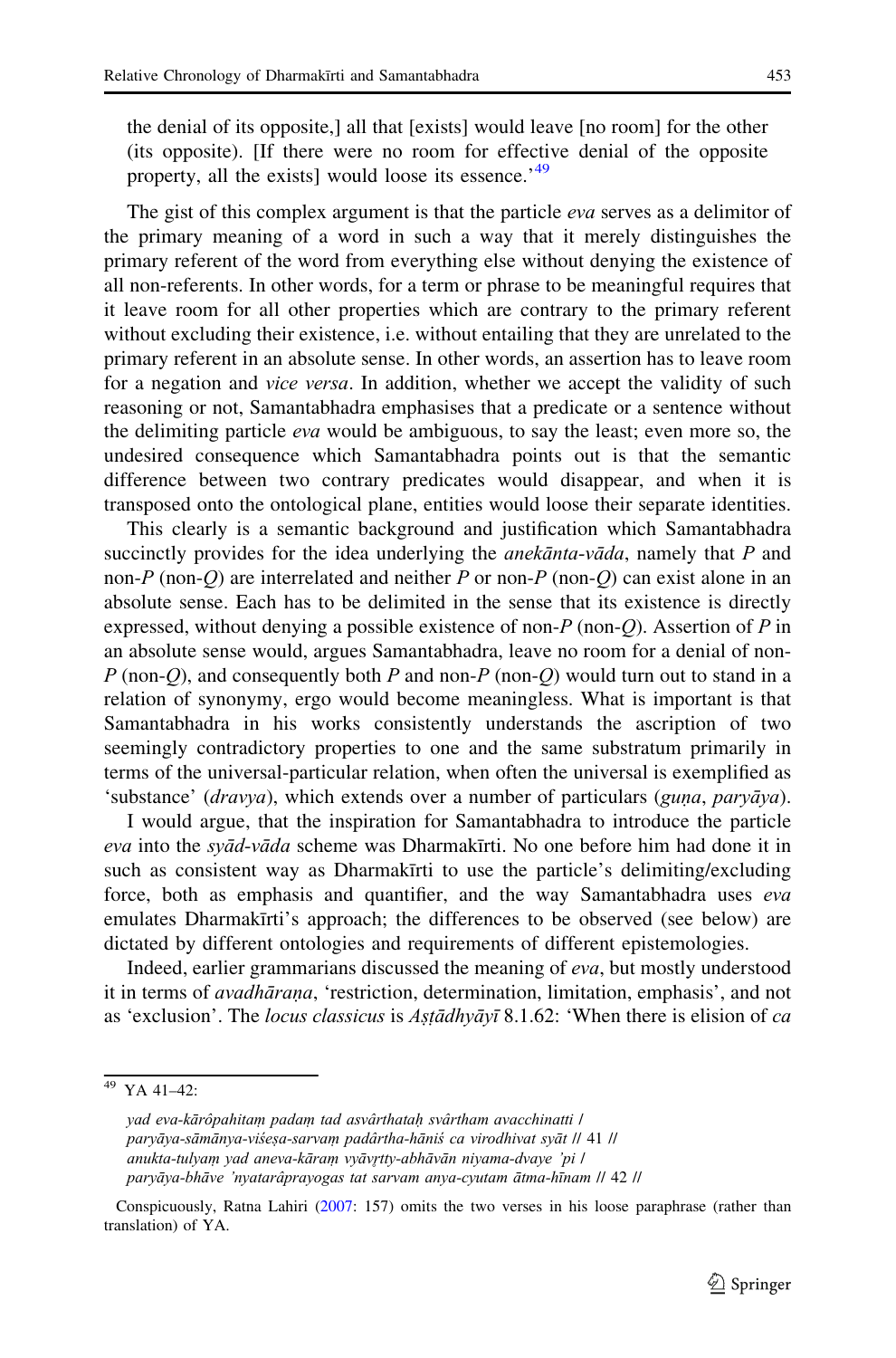and *aha*, there is the limitation through *eva* [and the original first verb retains its accent]' (A 8.1.62:  $c\hat{a}ha-loopa$  evêty avadhāranam), and the meta-rule (paribhāṣā): 'For which reason the particle eva is [used in a sentence], for the same reason there is the limitation regarding the other (thing)' (rule 380: *yata eva-kāras tato* 'nyatrâvadhāraṇam)<sup>50</sup>. Similarly, we nowhere find in Bhartrhāri's work derivatives<br>of *wavascchid* or *avascchid* to explain the meaning of *eva* Significantly of vyava√cchid or ava√cchid to explain the meaning of eva. Significantly, Samantabhadra strays away from this tradition and does not use any derivatives of *ava√dhr* in his exegesis of the function of *eva*, and therefore this grammatical tradition could not have been the source of inspiration for him.

In the well-known passage of *Pramāna-vārttika* 4.190–192, Dharmakīrti lays down the rules governing the usage of the particle *eva* the way which should suit his purpose, i.e. with the *apoha* theory of exclusion in the background<sup>51</sup>:

'The delimiting particle eva excludes, in the case of a property, [its] nonconnection, connection with other [properties] and absolute non-connection when attached to the qualifier (predicate term), the qualificand (the subject term) or the verb [respectively]. Even when not explicitly pronounced, all these meanings are understood from the [speaker's] intention, because every sentence has exclusion as its result. [The examples of the three kinds of usage are] the following: "Caitra is an archer [indeed]", "[Only] Pārtha is an archer", "A lotus is [*indeed*] blue".<sup>52</sup>

There are many differences in Dharmakīrti's and Samantabhadra's approach (such as the application of *eva* either to a sentence or to a term), which I will not discuss here. I will merely focus on those aspects which indicate the former's influence on the latter.

Conspicuously, Samantabhadra does not use the verb  $a\mathit{v}a\mathit{v}d\mathit{h}r$ , 'to restrict, determine, limit, emphasise' (avadhārana), which would put him in line with the tradition of the grammarians (see above). Instead, he chooses to define the character of eva with the verb ava√cchid (avacchinatti), 'to separate, to distinguish, to determine as different, to differentiate', which does not seem coincidental. I would argue thatitis a reactionto, and an adjustment of Dharmakīrti's more restrictive and exclusive verb *vyava*√cchid (vyavacchinatti), 'to exclude, to eliminate'. The verb ava $\sqrt{c}$ chid clearly relates to and replaces Dharmakūrti's vy-ava√cchid, which excludes a possibility of any link between a property and its particular kind of negative relation with other properties or substrata. The verb and its derivatives, are clearly Dharmak $\overline{r}$ tri's own innovation. This usage of vy-

ayogaṃ yogam aparair atyantâyogam eva ca / vyavacchinatti dharmasya nipāto vyatirecakaḥ // 190 // viśeṣaṇa-viśeṣyābhyāṃ kriyayā ca sahoditaḥ / vivakṣāto 'prayoge 'pi sarvo 'rtho 'yaṃ<sup>1</sup>pratīyate // 191 // vyavaccheda-phalaṃ vākyaṃ yataś caitro dhanur-dharaḥ / pārtho dhanur-dharo nīlaṃ sarojam iti vā yathā // 192 //

[ <sup>1</sup> PV4: tasyârtho 'yaṃ.]

<sup>50</sup> Abhyankar [\(1967](#page-40-0)). The rule is mentioned, with a minor variation, in DhPr 1.14, p. 75.23–24: yata eva kāra-karaṇaṃ tato 'nyatrâvadhāraṇam.

<sup>51</sup> There is a plenitude of literature on this issue, but I would draw the reader's attention to two papers: Ganeri ([1999\)](#page-42-0) and Gillon [\(1999\)](#page-42-0).

<sup>52</sup> PV<sub>3.4</sub> 4.190-192: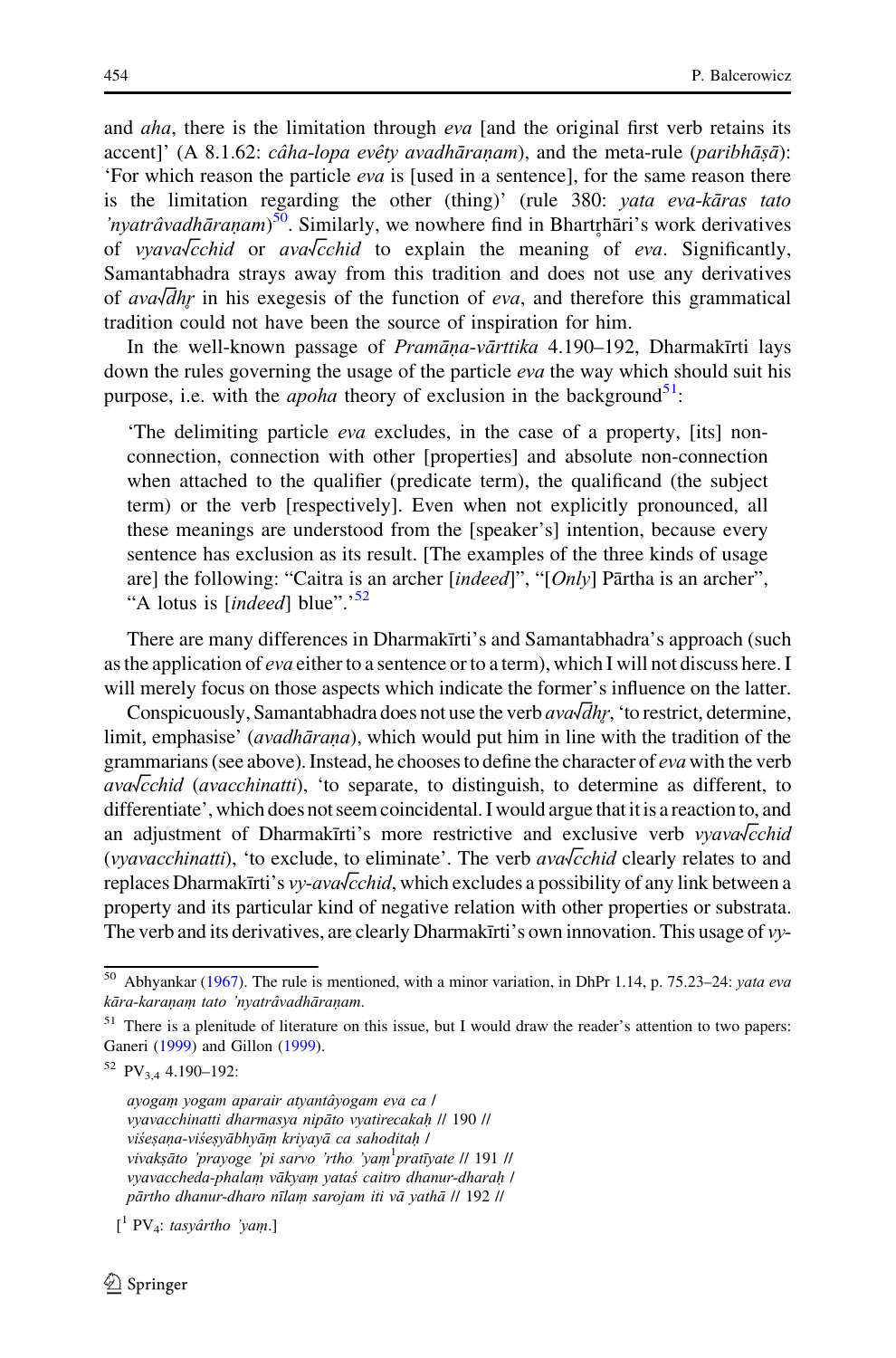$a\vee a\vee cchi$  was well justified in Dharmakīrti's nominalist programme where entities were viewed as ultimately unrelated to each other. However, for Samantabhadra and the Jainas, entities are related with each other in various ways, and Dharmakīrti's such understanding of the particle *eva* would go counter their ontology. A minor change in the verb, i.e. the elimination of the prefix  $vi^{\circ}$  (ava√cchid to replace vy-ava√cchid) makes the verb compatible with the requirements of Jaina ontology. In this way, Samantabhadra rejects the strong claim of exclusion as the actual meaning of the particle *eva*, and indicates that it merely expresses the idea of distinction between properties.

An additional indication that the verses of Yukty-anusa and 41–42 are prompted by Dharmakīrti is the following. Dharmakīrti claims that even when the particle  $eva$ is not explicitly pronounced, all the three kinds of exclusion effected with *eva* are understood from the speaker's intention, inasmuch the particle eva is embedded in any sentence, for every sentence has exclusion as its result (vivaksato 'prayoge 'pi sarvo 'rtho 'yam pratīyate). The premise is that even when the particle eva is not explicitly employed in a sentence, it is always *implied*, because such is the nature of the language which reflects the nominalist structure of the world.

It is precisely in this context that Samantabhadra's argument of Yukty-anuśāsana 42 should be understood: any statement of a term which does not contain the particle eva does not express what the speaker's intention is, but what it actually conveys may even be the contrary to the speaker's intention (*anukta-tulyam yad aneva-kāram*), inasmuch no exclusion (*vyāvrtti* = *vyavaccheda*) of the contrary property is ever expressed through the sentence bereft of eva. He concludes that if one property could not be expressed without an actual possibility of the denial of its opposite (anyatarâprayog $ah$ ), i.e. if there were no intended absence of the expression of one of two contradictory properties with the explicit usage of the particle *eva*, both could effectively be implied, and consequently nothing could be expressed. The implication of this argument is that he considers it imperative to use the particle eva if one intends to delimit the scope of reference, for the language as such does not convey any exclusion or emphasis on its own, i.e. eva is never embedded in the sentence. As we can see, he presents a completely different perspective on the meaning of the particle  $eva$ , the role of the language and its relation to reality. Samantabhadra's expression 'nyatarâprayogah is thus apparently a reaction to Dharmakīrti's vivakṣāto 'prayoge 'pi.

The pivotal passage of *Pramāṇa-vārttika* 4.190–192 in the context of the particle eva seems to trigger another reaction from Samantabhadra's side, namely:

'[Every] sentence accomplishes assertion and exclusion of the correlation and disjunction of the particular and the universal. From the ascertainment of nondifference should [the notion of] non-particularity [of entities] arise. From the ascertainment of exclusion arises [the notion of] particularity [of entities].<sup>53</sup>

The emphasis on *both* assertion and exclusion, and here in this sense the signature term of Dharmakīrti is used, seems to refute Dharmakīrti's claim that 'every sentence has exclusion as its result' (PV 4.192a: *vyavaccheda-phalam vākyam*). Samantabhadra

 $\frac{1}{53}$  YA 61:

viśeṣa-sāmānya-viṣakta-bheda-vidhi-vyavaccheda-vidhāyi vākyam / abheda-buddher aviśiṣṭatā syād vyāvr̥tti-buddheś ca viśiṣṭatā te //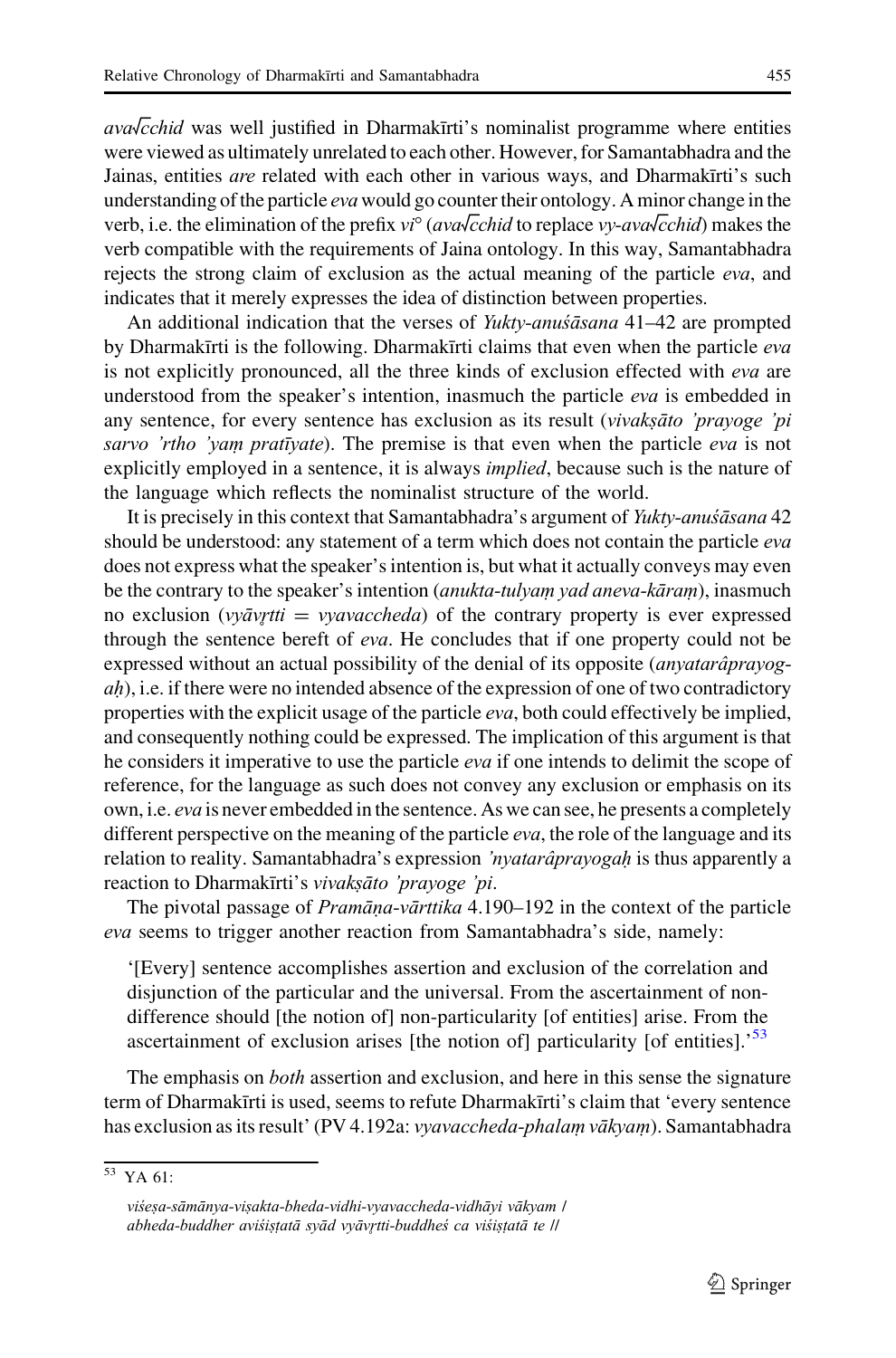emphasises that what a sentence conveys is not merely an exclusion of one of three relations in which a property may stand, namely its non-connection, connection with other properties and absolute non-connection, but in addition the same sentence expresses something positive, viz. an assertion of a relation of a property.

We can thus see from the above that the views propounded by Samantabhadra on the meaning and role of delimitative/restrictive particle eva and the actual function of a sentence would rather be quite cryptic, outlandish and ahistoric, had they had no background in the form of Dharmakīrti's ideas.

One might argue that Samantabhadra's usage of the delimiting particle eva does not go back to Dharmakīrti but rather to Dignāga, in particular to his *Pramāna*samuccaya-vrtti 2.5 cd, which discusses the nature of the inference for oneself (svârthânumāna) and the idea of the three characteristics of the inferential sign  $(i\dot{n}ga)$ , and in which *eva* is introduced as a delimitor:

'[PS] [The inferential sign has to fulfil three conditions:] It has to be present in the inferable object and in objects similar to it, it has to be absent when these are absent. [PSV] The inferable object is the property-possessor qualified by a property. After one has observed [the property which is the inferential sign] in this [inferable object] either through perception or inference, at some later point of time the presence of the property either wholly in objects belonging to the same class [as the property-possessor] or [the presence] partially in everything becomes established. Why is it [so]? Because there is the limitation that [the inferential sign] is present only in objects similar to the [inferable object]; one should not claim that [the inferential sign] is indeed absent (i.e. absolutely absent) in objects dissimilar with the [inferable object]. Now, the following is the meaning of the restriction: absence [of inferential sign] when only [the inferable object] is absent, not in the case when other [objects are absent], not in the case of [objects] incompatible with [the inferable object].<sup>54</sup>

Indeed, there is no doubt that Digna $\bar{g}a$  uses the particle *eva* to quantify (i.e. presence in all objects similar to the inferable object, tat-tulya eva sadbh $\bar{a}$ vah) and to limit the scope of objects to which a property applies. However, he himself thinks he is introducing the particle *eva* not as a novelty, but as something which had been well known from the tradition of the grammarians, and this is implied by the term *avadhāraṇāt*, i.e. the term and concept well known from grammarians' interpretations of the particle eva. What Dignaga actually does is an innovation, but he does not see it as such.

<sup>54</sup> PS/PSV 2.5 cd:

<sup>[</sup>PS] anumeye 'tha tat-tulye sadbhāvo nāstitâsati // 5 //

<sup>[</sup>PSV] anumeyo hi dharma-viśisto dharmī. tatra darśanam pratyakṣato 'numānato vāuttara-kālam dharmasya<sup>1{</sup>sāmānya-rūpena taj-jātiye ca sarvatraîkadeśe<sup>}1</sup> < vā > sadbhāvah < siddhah > . kuta etad iti? tat-tulya eva sadbhāva <ity> avadhāraṇāt<sup>2</sup>, na tarhi vaktavyam: <atat-tulye nāstitaîvêti>. etat punar niyam < ârtham >: asaty eva nāstitā, nânyatra na viruddha iti. After reconstructed text in Pind  $(2009: 127, n. 8)$  $(2009: 127, n. 8)$  $(2009: 127, n. 8)$ .  $[1^{[t-1]}$  The reconstructed text differs significantly from both Tibetan translations. However, the present reading better matches the argument. <sup>2</sup> Perhaps better: sadbhāvâvadhāraṇāt?]. Cf. also the translation of the passage in Hayes ([1988:](#page-42-0)  $239-240$ ). On the passage and the particle *eva*, see also Katsura [\(1985\)](#page-43-0) and [\(1986\)](#page-43-0), and Hayes ([1988:](#page-42-0) 148 ff.).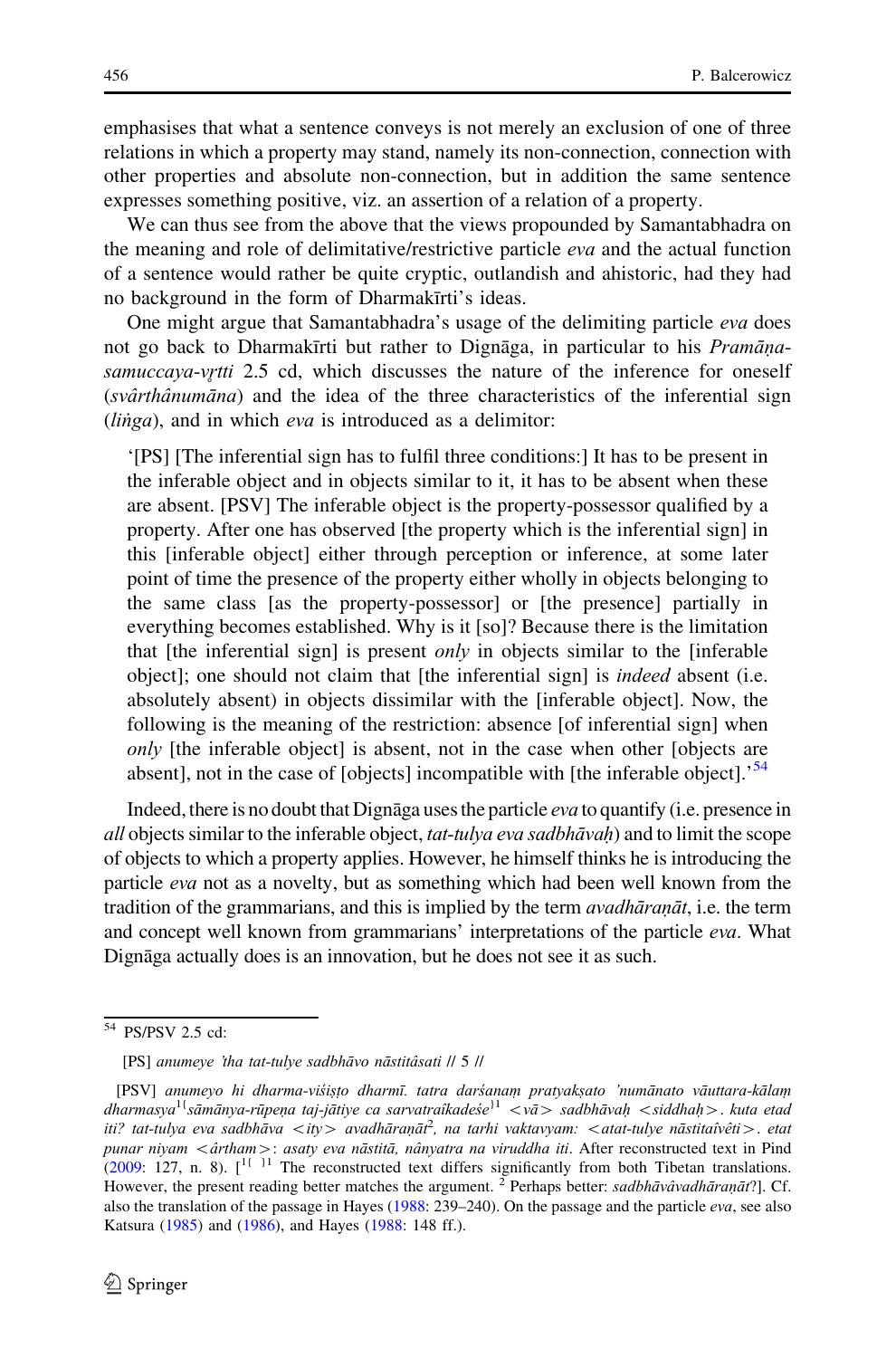A case is quite different with Dharmakinti who introduces his own vocabulary and typology of the meanings of eva. He no longer follows the traditional terminology, replacing the notion of *avadhāraṇa*, 'restriction, limitation, emphasis', with a new concept of *vyavaccheda*, 'exclusion, delimitation', even though that idea had already been implied (but not expressly articulated) in Dignaga's exposition of the three characteristics of the inferential sign.

What we see in Samantabhadra's exposition of the  $s\nu\bar{a}d-v\bar{a}da$  and the role of the particle  $e$ *va* is clearly not the more traditional approach which Digna $\bar{q}$ a represented but rather new ideas of Dharmakīrti. That is self-evident even in the usage of the verb *ava√cchid*, the only known forerunner of which in the whole tradition is Dharmakīrti's *vyava√cchid*.

In addition, of importance is that Dharmakīrti's exposition of the *syād-vāda* in PV/PVSV 3.181–184 entirely lacks the particle eva. The examples he provides are the following: syād dadhi nâpi sa evôștrah yenânyo 'pi syād uștrah (181.2), and syād ustro dadhi syān na  $(184.3)$ . Had he been acquainted with the Jaina tradition initiated by Samantabhadra, we would expect him to verbalise the idea as follows: \*syād dadhy eva nâpi sa evôṣṭraḥ yenânyo 'pi syād uṣṭraḥ, and syād uṣṭro dadhy eva, syān na eva, respectively. This further strengthens my thesis that Dharmak $\overline{i}$ rti predates Samantabhadra. Conspicuously, all references to Dharmakīrti which I have managed to spot in Samantabhadra's writings are primarily to the Svarthânumana and Parârthânumāna chapters of the Pramāṇa-vārttika.

# 8.

The date of Samantabhadra has been discussed occasionally, with most authors pointing towards around the period between fifth or sixth century, with some notable exceptions though: Rice [\(1889](#page-44-0): 42): 'he might … be placed in the 1st or 2nd century A.D. As a matter of fact Jaina tradition assigns him apparently to about Saka 60 or A.D. 138', following him Mukhtār [\(1925](#page-43-0): 115/[1926:](#page-43-0) 115): 'śaka samvat 60 (ī. sam.<br>138)' (= 138 CE): Mukhtār (1934: 73): 'Nāgariuna lived about 181 A.C. and 138)' (= 138 CE); Mukhtār ([1934:](#page-43-0) 73): 'Nāgarjuna lived about 181 A. C., and Samantabhadra too is traditionally put in the second century A.D.'; Dundas (2002: 349) the fourth century, who clearly follows Chatterjee ([1978:](#page-41-0) 325): 'the last quarter of the 4th century A.D.'; Handiqui [\(1968](#page-42-0): 429, n. 3): 'earlier than the fifth century A.D., see Pt. Yugalkisore's Introduction (in Hindi) to Ratna-Karandaka- $\frac{\partial \hat{r}}{\partial x}$  single in the same in the set of the figure  $\frac{\partial \hat{r}}{\partial x}$  is the fifth century', and following them also Udayachandra Jain (1976: 35 ff.); Williams [\(1963:](#page-46-0) 19) around 450; Jaini ([1979:](#page-42-0) 80) and Folkert [\(1993](#page-42-0): 22); Wiley [\(2004](#page-46-0): 183)/Wiley [\(2006](#page-46-0): 183) 'ca. 5th century'; Shah [\(1999](#page-44-0): 33) places him around 550, following a paper by H.L. Jaina and M.A. Dhaky which apparently has never been published<sup>35</sup>;

<sup>&</sup>lt;sup>55</sup> 'Prof. H.L. Jaina and Prof. M.A. Dhaky assign him to circa A.D. 550.' According to Nagin Shah ([1999:](#page-44-0) 33, n. 32), 'Prof. H.L. Jaina and Prof. M.A. Dhaky, "Svāmī Samantabhadra-no Samaya" (Gujarātī paper), Nirgrantha, Vol. 3 Ahmedabad, 1998'. However, Vol. 3 of Nirgrantha was first published in 2002 as 'Vol. III 1997–2002', and contains no paper on Samantabhadra. Before 1999, i.e. the date of Nagin Shah's translation of AM<sub>I</sub>, only two volumes of *Nirgrantha* had been published (1995, 1996), but none contains a paper on Samantabhadra. What Nagin Shah refereed to was most probably a draft of a paper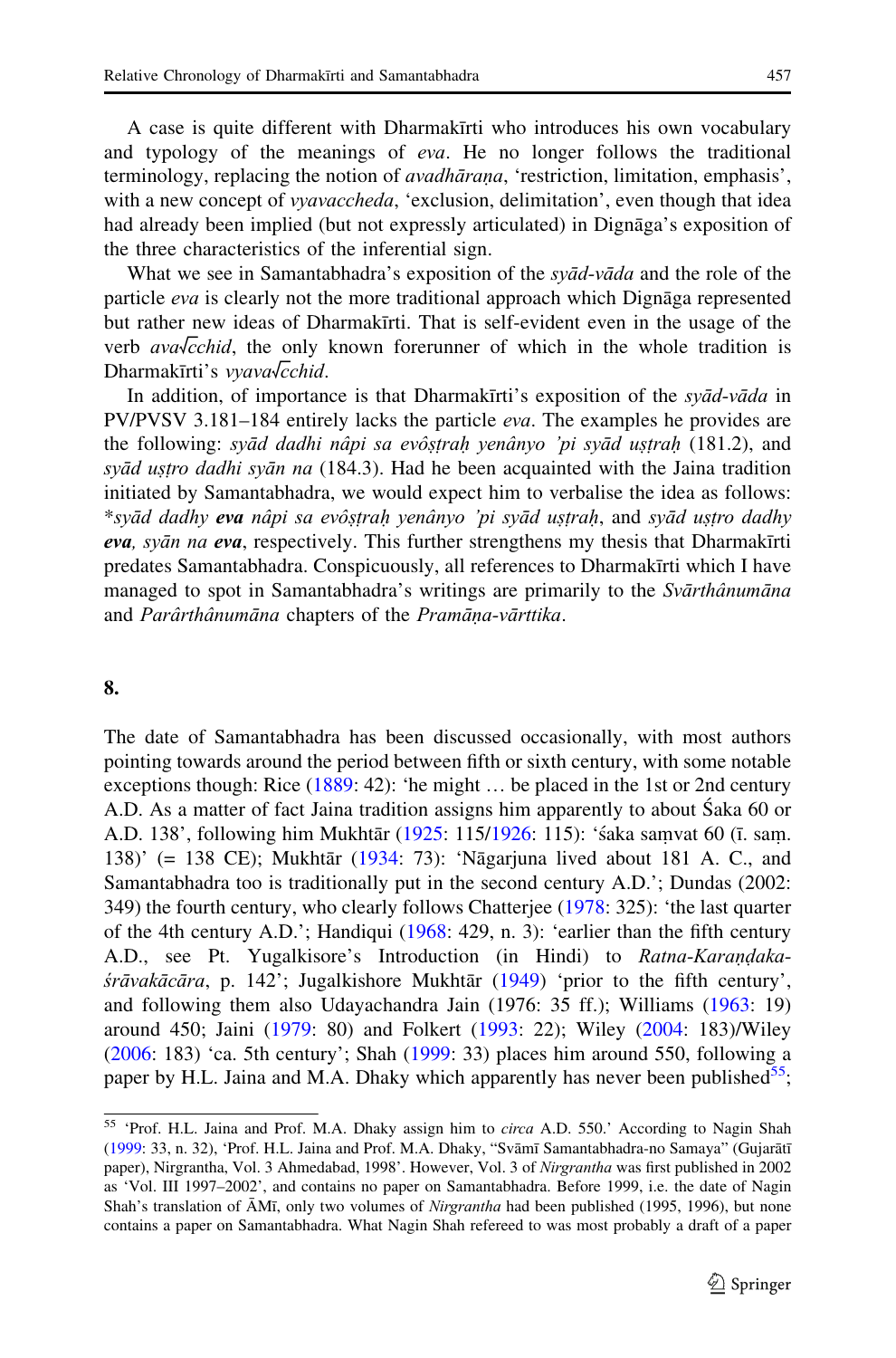Fujinaga ([2006:](#page-42-0) 107), who apparently relies on antiquated views of Pathak [\(1930b](#page-43-0)): sixth century; Dhaky [\(2002](#page-41-0): 46): 550–625; Vidyābhūṣaṇa ([1909:](#page-46-0) 22, 24) and ([1920:](#page-46-0) ˙ ˙ 182 ff.) '600 A.D.'; following him Faddegon ([1935:](#page-42-0) xiv, n. 1): '600 A.D.'; Winternitz ([1987:](#page-46-0) 459) and Upadhye [\(1971](#page-45-0): \*50 f.): seventh–eighth centuries<sup>56</sup>; Pathak ([1930a](#page-43-0): 153) 'the first half of the eighth century'. In most cases no reasons for the dating were given. In fact, the actual discussion on the dating of Samantabhadra with justifications provided is limited to two-three authors, primarily K.B. Pathak, who initiated the debate, Jugalkishore Mukhtār, who has monopolised the whole discussion about the date of Samantabhadra (actually the majority, if not *all*, of modern authors dealing with the chronology of Samantabhadra are directly or indirectly influenced by his arguments, with hardly any new evidence), and M.A. Dhaky.

The actual serious discussion on the dating started with a paper by Pathak [\(1930a\)](#page-43-0), opening with a brilliantly ingenious remark: 'It is easy to fix the date of Samantabhadra if we carefully study his Yuktyanuśāsana and his Āptamīmāmsā' ˙ (which I attempt to duly follow in the present paper). Despite the correctness of this metarule-like statement ('careful study leads to better understanding'…), all the arguments he adduced in the sequel<sup>57</sup> were subsequently invalidated by Jugalki-shore (Jugalkis´or) Mukhtār [\(1934](#page-43-0)). As a sample of methodological mistakes which Pathak commits (with which I will not deal because the inaccuracy of all of them were demonstrated by Mukhtār) I merely provide his first argument for post-Dharmakīrtian date of Samantabhadra. Pathak [\(1930a:](#page-43-0) 149) notes that 'In the former work (YA—P.B.) he (= Samantabhadra—P.B.) attacks the well-known definition of perception given by Dharmakīrti in the Nyāyabindu<sup>58</sup>', and draws the reader's attention to the following verse:

'Also something amenable to (lit. endowed with) indication through perception [would] not be established, because it would not be possible to make known something non-conceptual.<sup>59</sup> And without establishing it, there is no

Footnote 55 continued

which was subsequently published as Dhaky  $(2002)$  $(2002)$  under precisely the same title, and was not coauthored by anyone.

<sup>&</sup>lt;sup>56</sup> But compare Upadhye [\(1971:](#page-46-0) \*30–31), who is very inconsistent: 'In view of the fact that Pūjyapāda refers in his grammar to Samantabhadra, the latter cannot be put later than Pūjyapāda. Inscriptions from S. Belgol put Pūjyapāda later than Samantabhadra. ... Siddhasena, the author of the Sanmati, is later than Pūjyapāda and consequently later than Samantabhadra whose Svayambhūstotra and Āptamīmāmsā have influenced the Sanmati of Siddhasena.'

 $57$  Some of which rather unconventional, such as 'In my paper entitled the position of Kumarila in Digambara Jaina literature I have proved that the Āptamīmāmsā of Samanabhadra and its first ˙ commentary called As˙ t ˙ as´atı¯ by Akalankadeva are severely criticised by Kuma¯rila…' (Pathak[1930a](#page-42-0): 1530).

<sup>58</sup> What Pathak [\(1930a:](#page-42-0) 149) means is the definition: 'Perception is free from conceptual construction and non-erroneous' (NB 1.4: tatra pratyakṣaṃ kalpanâpoḍham abhrāntam).

<sup>59</sup> Cf. YAT˙ 33, p. 66.9–17: pratyakṣeṇa nirdeśa<sup>ḥ</sup> pratyakṣa-nirdeśaḥ, pratyakṣato dr̥ṣṭv<sup>ā</sup> <sup>n</sup>īlâdikam iti vacanam antareṇâṅgulyā pradarśanam ity arthaḥ. sa pratyakṣa-nirdeśo 'syâstîti pratyakṣa-nirdeśavat. tad apy asiddham. kuta etat, yasmād akalpakaṃ jñāpayituṃ kutaścit apy aśakyaṃ, hy yasyāt. … tad dhi pratyakṣam akalpakaṃ na tāvat pratyakṣato jñāpayitum śakyaṃ tasya parâsaṃvedyatvāt. …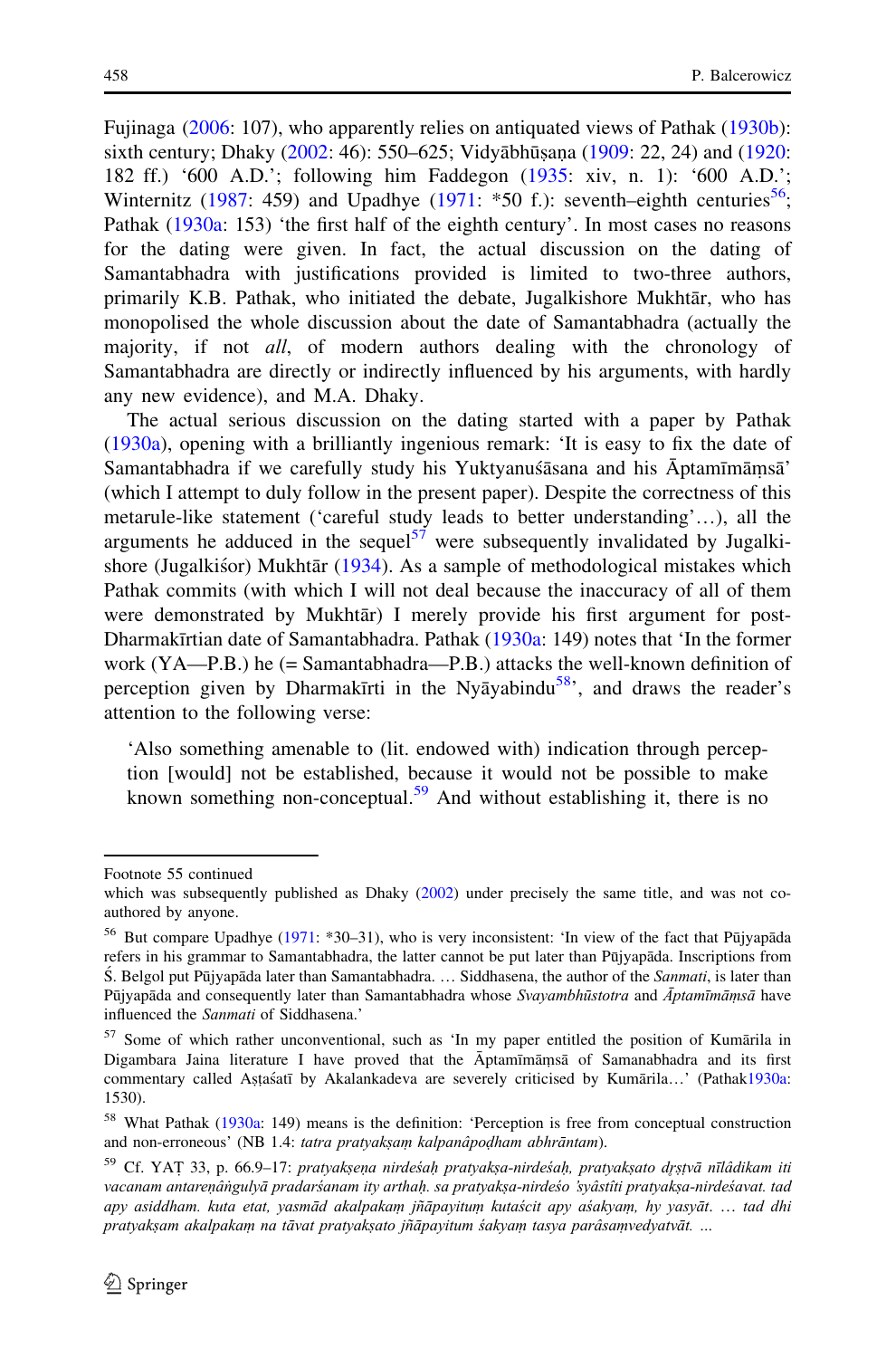[good] sense of the definition [of perception as formulated by the Buddhists]. O Mahāvīra, there is no truth in the one who is opposed to you!'<sup>60</sup>

This is a criticism of Dharmakīrti's (?)—according to Pathak [\(1930a](#page-43-0): 149)—or rather of Dignaga's definition of perception as non-conceptual by nature. It is most unlikely that Samantabhadra criticises this definition in YA 33 for at least two reasons. First, an important element of Dharmakīrti's definition, namely nonerroneousness, is entirely missing in Samantabhadra's criticism, and, secondly, it seems that what is being criticised is Dignaga's definition instead: 'Perception is free from conceptual construction, [which in turn] is disconnected from name, class, etc.,<sup> $61$ </sup> which also features the idea of non-conceptual character. What Samantabhadra deals with in the section YA 29–33 is the object of cognition, primarily the object of perception (*drsta*). It is in this context that Samantabhadra criticises the idea expressed by Dignāga in PS 1.5:

'No cognition whatsoever through a sense organ is possible of a propertypossessor (i.e. a thing) endowed with many facets. What is, however, the actual domain of the sense organ is a [particular] form which is amenable to self-illuminating cognition (i.e. one becomes aware of it) and cannot be indicated (specified).<sup>'62</sup>

Apparently, Samantabhadra, in his turn, takes Dignāga's passage of PS 1.5—'no cognition whatsoever … is possible of a thing endowed with many facets'—as a criticism of *anekānta-vāda*,  $63$  and demonstrates that an object which is purely nonconceptual could not be made known to anybody, even to oneself, i.e. it would not be amenable to self-illuminating cognition.<sup>64</sup> What this example makes us sensitive to is that while demonstrating that Samantabhadra lived after Dharmakīrti we should always test our hypothesis against a possibility that Samantabhadra may rather have been responding to Dignaga, and we should first eliminate such a likelihood. For indeed, Samantabhadra was acquainted with Digna $\bar{g}$ a as well, as other passages of his works indicate.<sup>65</sup>

<sup>60</sup> YA 33:

pratyakṣa-nirdeśavad apy asiddham akalpakaṃ jñāpayituṃ hy aśakyam / vinā ca siddher na ca lakṣaṇârtho na tāvaka-dveṣiṇi vīra satyam //

 $^{61}$  PS<sub>3.4</sub> 1.3 cd: pratyakṣaṃ kalpanâpoḍhaṃ nāma-jāty-ādy-ayojanā.

 $62$  PS<sub>3.4</sub> 1.5:

dharmino 'neka-rūpasya nêndriyāt sarvathā gatih / sva-saṃvedyam tu anirdeśyaṃ rūpam indriya-gocaraḥ // 5 //

 $63$  The response to it is in YA 32c: drṣṭam vimiśram—visible thing is mixed', i.e. has many facets.

<sup>&</sup>lt;sup>64</sup> Interestingly, what Vidyānanda, Samantabhadra's commentator, says in his comments (YAT 33, p. 66.9–11: pratyakṣeṇa nirdeśaḥ pratyakṣa-nirdeśaḥ, pratyakṣato dr̥ṣṭvā nīlâdikam iti vacanam antareņângulyā pradarśanam ity arthaḥ.) overlaps with Jinendrabuddhi's comments, who refers to a quote from an Abhidharma source (PST 1.4ab, p. 43.12–13: nīlam vijānātîti nīlam artha-svarūpeņa jānāti, no tu nīlam iti na tan-nāmato nīlam etad iti jānāti.)

<sup>&</sup>lt;sup>65</sup> See for instance YA 56: vikalpa-śūnyatvam avastunaś cet tasminn ameye kava khalu pramāņam, which presupposes Samantabhadra's acquaintance with Dignāga's idea of vikalpa-śūnyatvam = kalpanâpoḍha.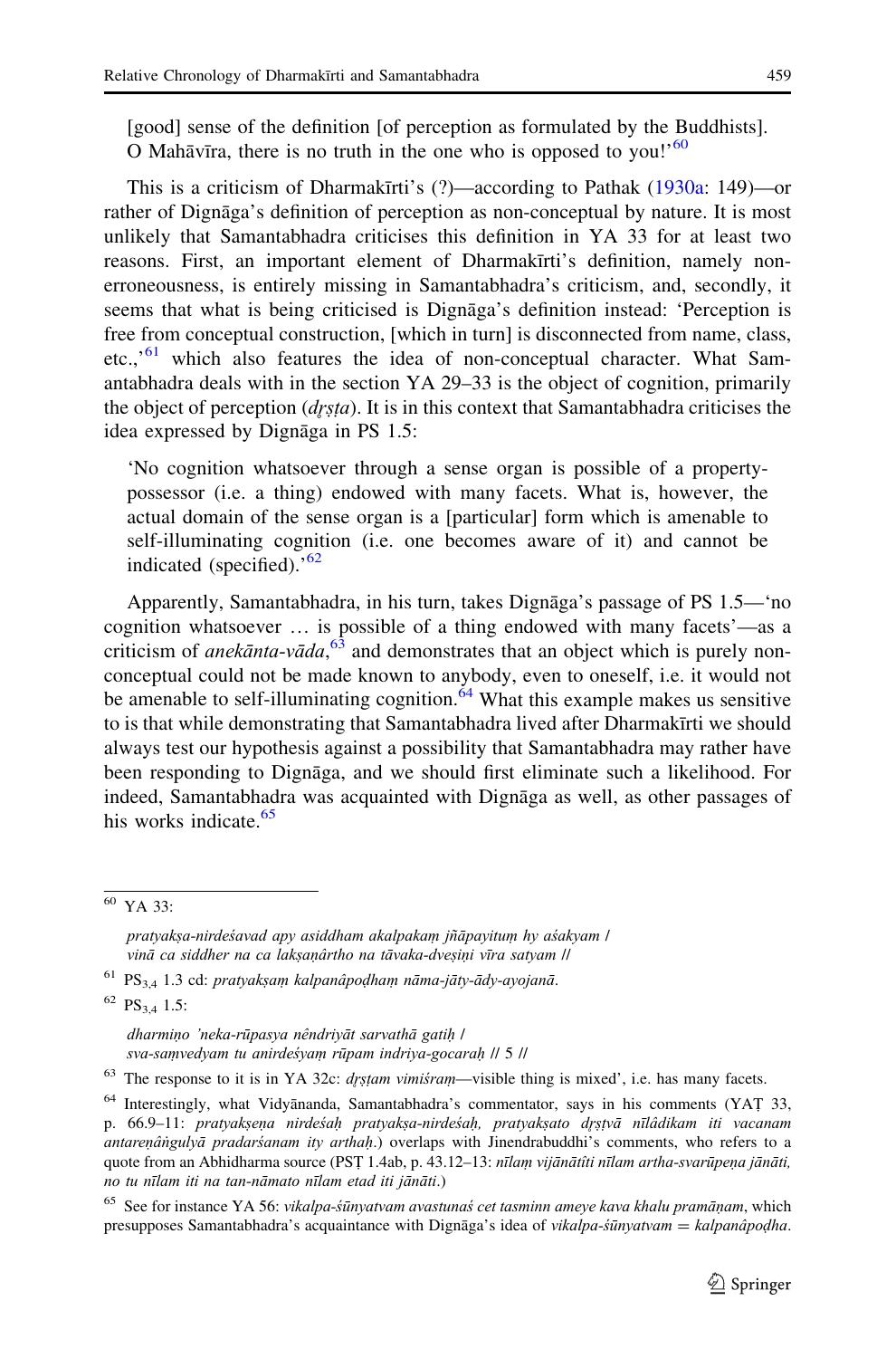Sometimes it is voiced that Dharmakīrti refers directly to Samantabhadra. As I demonstrated in Balcerowicz  $(2011)$  $(2011)$ , there is nothing in Dharmakīrti's writings which would justify such a claim. The  $sy\bar{a}d-v\bar{a}da$  doctrine which Dharmakīrti is much more robust and undeveloped than what is presupposed in Samantabhadra's writings. Similarly, no reference in Kumārila's writings will justify a similar claim, albeit he does happen to briefly refer to Jaina ideas, but the contents of the reference is too vague and unspecific to enable us to pinpoint whom he actually had had in mind.

When we analyse all arguments in favour of the sixth century or earlier as the date of Samantabhadra, there are two strong cases against my hypothesis which we should examine if we want to corroborate the thesis of Samantabhadra's later date.

8.1

Since an opinion has been expressed that also Kumārila Bhatta criticised<br>Samantabhadra's views <sup>66</sup> and since Dharmakīrti and Kumārila are often regarded Samantabhadra's views,<sup>66</sup> and since Dharmakīrti and Kumārila are often regarded as contemporaries, that would exclude a post-Dharmak $\bar{\text{r}}$ rtian (ergo post-Kuma $\bar{\text{r}}$ ilan) date for Samantabhadra. Therefore, we should briefly consider such arguments here.

In his two papers Pathak [\(1930b](#page-43-0)) and [\(1931](#page-43-0)) argues, roughly, that since, in the Tattva-saṅgraha, Śāntarakṣita (TSa<sub>1</sub> 3235–3237) quotes three verses from the *Mīmāmsā śloka vārttika*, which Kamalaśīla introduces as a criticism of the idea of Mīmāmsā-śloka-vārttika, which Kamalastīla introduces as a criticism of the idea of omniscience and apparently, with the compound *dadhi-rūpa-rasâdikam*, indicates the Jainas' theory of omniscience, hence one of the verses 'contains a direct attack on Samantabhadra and Akalan̆kadeva'  $(p. 161)$ , and since, while quoting five verses from the *Mīmāṃsā-śloka-vārttika*, 'Śantaraksita says that he knows the arguments of the Digambara Jaina authors [Samantabhadra and Akalankadeva] alluded to by Kumārila  $\ldots$ , and these verses are also quoted by another Jaina Pātrakesari[n], hence Kumārila must refer to Samantabhadra's concept of omniscience. Both the logic and historical background (Kumārila of seventh century criticising Akalantka of eighth century) of this arugment are rather fuzzy, they should be easily dismissed. Indeed, Kumārila criticises the idea of omniscience in his *Śloka-vārttika*, however there is no indication in the text itself whether this criticism is of Jaina of Buddhist concept. Granted that it were a Jaina concept, there is no slightest evidence that he had Samantabhadra in mind.

Moreover, there is no single passage in the Mīmāṃsā-śloka-vārttika, esp. in the section dealing with the idea of omniscience (MSV 2.110 ff.), which could be taken as a quotation, distorted quotation of paraphrase of any verse from Samantabhadra's oeuvre. The concept of omniscience criticised by Kuma¯rila is extremely unspecific and may relate to both Jaina and Buddhist views as well as to Naiya yika-Vaiśesikas', but no slightest hint to personal views of Samantabhadra can be found in Kumārila's work.

Further, Fujinaga ([2001\)](#page-42-0) and Shiga ([2013:](#page-45-0) 33 ff.) put forward the following argument, with different conclusions though. In his Digambara-mata-parīkṣā, Jitāri

<sup>&</sup>lt;sup>66</sup> E.g. Pathak [\(1930b](#page-45-0)) and [\(1931](#page-43-0)), Fujinaga ([2001\)](#page-42-0).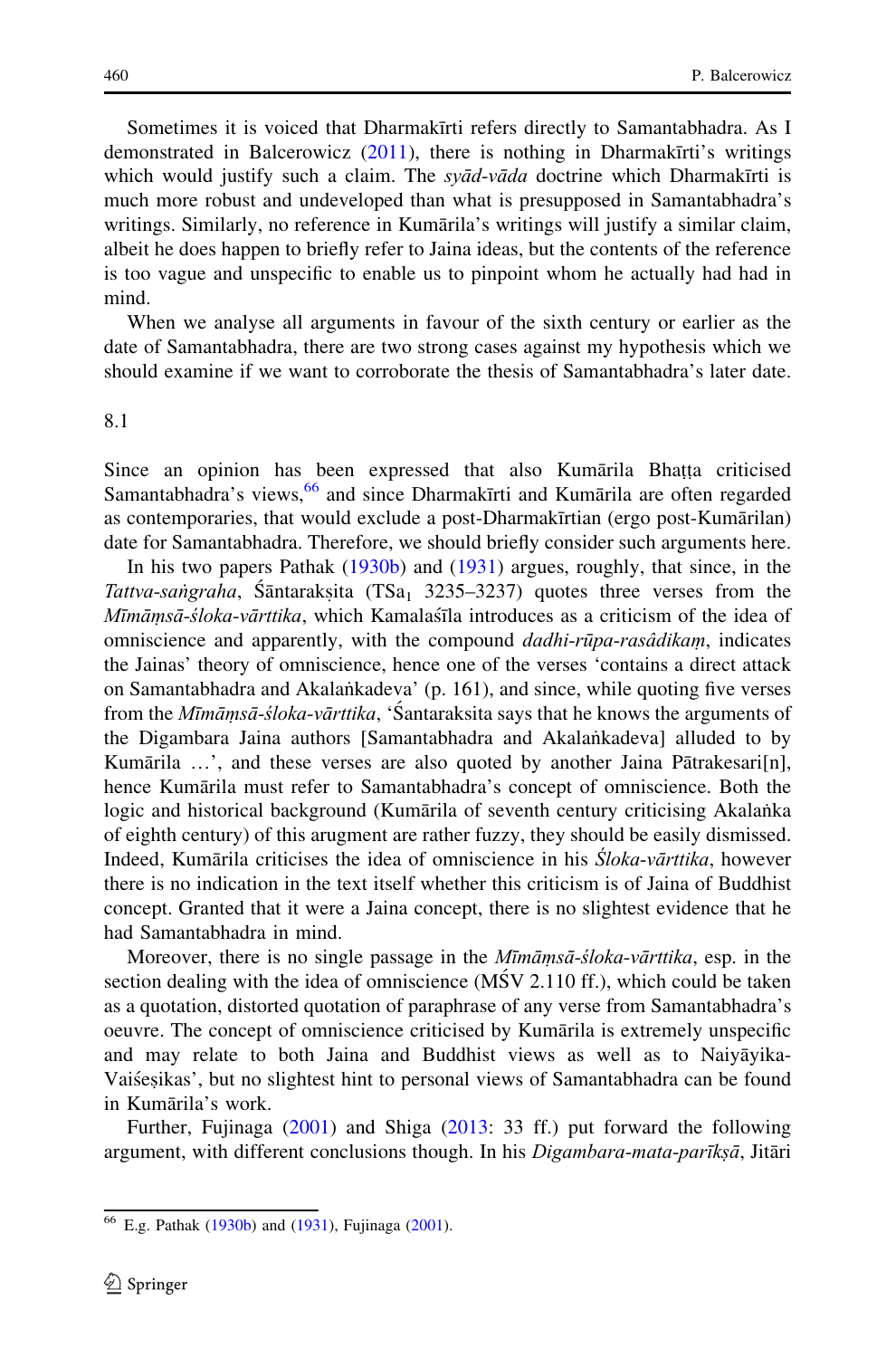$67.$  DMD  $91.10, 15$ :

(940–1000) quotes three verses<sup>67</sup> which go back to the  $\bar{A}$ *pta-mīmāṃsā* ( $\bar{A}$ Mī 59, 57) and the *Mīmāmsā-śloka-vārttika* (MŚV 5.14.22). The same verses are quoted by Karnakagomin (770–830) who 'additionally quotes  $\bar{A}$ Mī 60'.<sup>68</sup> On this basis alone,<br>Fujinaga (2001: 171) concludes that 'it is appropriate to assume that Kumārila Fujinaga  $(2001: 171)$  $(2001: 171)$  concludes that 'it is appropriate to assume that Kumarila criticized Samatabhadra's view' of omniscience, and therefore 'Kumārila should be considered as belonging to a period later than that of Samantabhadra or as a younger contemporary of Samantabhadra.' Shiga ([2013:](#page-45-0) 35) points out to another possible alternative, namely that 'it is probable that Buddhists considered Samantabhadra and Kumarila as holding the same views regarding existence... In this case, Samantabhadra and Kumārila did not criticize one another's views; they shared them.'

A comparison of the original readings of the source texts ( $\overline{AM}$  57, 59, 60, MSV 5.14.22) with the variants of Karnakagomin and Jitari leads to a conclusion that these four verses were first muddled up together by Karnakagomin, who attributed these four verses were first muddled up together by Karnakagomin, who attributed<br>them to the Jainas *(teng yo 'ni digambaro manyate*) in the context of the threefold them to the Jainas *(tena yo 'pi digambaro manyate)* in the context of the threefold nature of reality (origin, continuation, cessation), and he was the source for Jitari. Why should Karnakagomin mix the Samantabhadra's and Kumārila's verses

| DIVIE 01.10-13.                                                                                                                                |                                       |
|------------------------------------------------------------------------------------------------------------------------------------------------|---------------------------------------|
| ghața-mauli-suvarņāņām <sup>1</sup> nāśôtpāda-sthitisv ayam /<br>śoka-pramoda-mādhya-stham jano yāti sahetukam // 1 //                         | (source: $\bar{A}M\bar{i}$ 59)        |
|                                                                                                                                                |                                       |
| na nāśena vinā śoko nôtpādena vinā sukham /<br>sthityā vinā na mādhyastham tasmād vastu trayâtmakam <sup>2</sup> // 2 //                       | (source: $MSV$ 5.14.22)               |
| na sāmānyâtmanôdeti na vyeti vyaktam anvayāt /<br>vyety uedti viśeșeņa <sup>3</sup> sahaîkatrôdayâdi sad // 3 //                               |                                       |
|                                                                                                                                                | (source: $\bar{A}M\bar{i}$ 57)        |
| [ <sup>1</sup> ĀMī 59: suvarņârthī. <sup>2</sup> MŚV: tena sāmānya-nityatā. <sup>2</sup> ĀMī 57: viśeșāt te.]<br>See also Shiga (2013: 62–63). |                                       |
| 68<br>Karnakagomin, PVSVT 333.9-16:                                                                                                            |                                       |
| ghața-mauli-suvarņârthī nāśôtpāda-sthitişv ayam /<br>śoka-pramoda-mādhya-stham jano yāti sahetukam //                                          |                                       |
|                                                                                                                                                | (source: $\bar{A}M\bar{i}$ 59)        |
| na nāśena vinā śoko nôtpādena vinā sukham /<br>sthityā vinā na mādhyastham tasmāt vastu trayâtmakam <sup>1</sup> //                            | (source: $MSV$ 5.14.22)               |
| payo-vrato na dadhy atti na payo 'tti dadhi-vrata' /<br>agorasa-vrato nôbhe tasmāt tattvam trayâtmakam //                                      |                                       |
|                                                                                                                                                | (source: $\bar{A}M\bar{\text{i}}$ 60) |
| na sāmānyâtmanôdeti na vyeti vyaktam anvayāt /<br>vyety uedti viśesena <sup>2</sup> sahaîkatrmdayādi sad // 3 //                               | (source: $\bar{A}M\bar{\text{i}}$ 57) |
| $1 + 463$                                                                                                                                      |                                       |

MSV: tena sāmānya-nityatā. <sup>2</sup> AMī 57: viśesāt te.]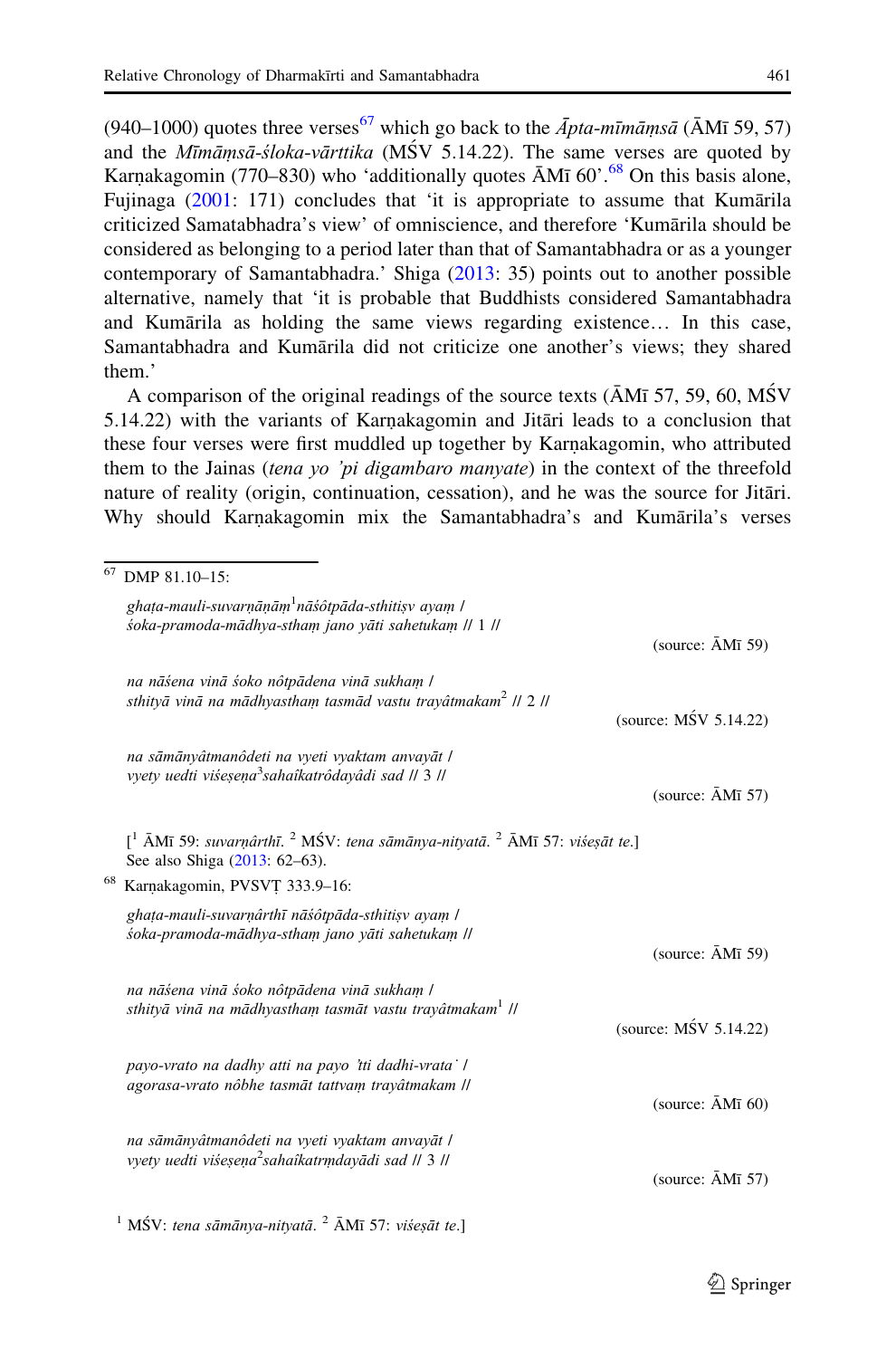remains unknown, however this is no ground to believe that Kumarila could know Samantabhadra.

All these and similar<sup>69</sup> arguments in favour of the thesis that Samantabhadra predates Kuma¯rila rest on faulty methodology: from historical relations between different commentators of Samantabhadra, Kumārila and Dharmakīrti no conclusions can be drawn as regards a relative chronology of these three authors. Accordingly, the Mīmāṃsā-śloka-vārttika does not seem to provide an evidence which could be useful to determine a historical relation of its author to Samantabhadra.

### 8.2

Suzuko Ohira [\(1982](#page-43-0): 143) points out two problems which could potentially undermine my conclusion about Samantabhadra posteriority to Dharmakīrti: 'Samantabhadra quotes mangalācaraṇa of Pūjyapāda in his  $\bar{A}$ ptamīmāṃsā, and<br>Pūjyapāda refers to Samantabhadra in the *Jainandrawāyaraṇa* while enunciating a Pūjyapāda refers to Samantabhadra in the *Jainendravyāyaraṇa* while enunciating a rule, 'catustayam samantabhadrasya'  $(5.4.140)$  which refers to "jhayo hah"<br> $(5.4.136)$  and which does not exist in the *Astadhyayi* Therefore both authors are  $(5.4.136)$  and which does not exist in the *Astadhyayi*. Therefore both authors are speculated to have been the contemporaries.' In support, she refers to Premi $(1956)$ :  $44-45$ ) in note 105. The first problem she mentions is Pu jyapada's reference to Samantabhadra, which I will discuss further below. The second problem concerns the *maṅgalâcarana* of Pūjyapāda Devanandin, alias Jinendrabuddhi, quoted by Samantabhadra. In any case, if Samantabhadra—being a post-Dharmakīrtian author, and therefore also post-Devanandin, had quoted the *maṅgalâcaraṇa* of Pūjyapāda Devanandin in his  $\overline{A}pta$ -mīmāmsā, that would not contradict my contention about Samantabhadra being posterior to both Devanandin and Dharmakīrti. The problem would arise if it were Devanandin who quoted a *mangala* of a work of Samantabhadra. However, neither author, whether Premı¯ or Ohira, specifies what mangalâcarana is actually meant, whether that of the *Jainendra-vyākarana* or of the Sarvârtha-siddhi. The introductory maṅgalas of Devanandin's both works read respectively:

lakṣmīr ātyantikī yasya niravadyāvabhāsate / deva-nandita-pūjêśe namas tasmai svayam-bhuve // (JV)

and

mokṣa-mārgasya nêtaram bhettāraṃ karma-bhū-bhr̥tām / jñātāram viśva-tattvānāṃ vande tad-guṇa-labhdaye // (SSi)

Neither in found anywhere in the three *stutis*, nor even an indirect hint to them. Thus, at least this counter-argument against my post-Dharmakintian dating of Samantabhadra can safely be dismissed.

 $69$  Such as Pathak's [\(1931](#page-43-0)) that there is an overlap between the criticism of Kumarila's objections against omniscience and the response contained in Akalanka's Aṣṭa-śatī, Vidyānanda Pātrakesarisvāmin's Aṣṭasahasrī and the Tattva-saṅgraha, and therefore Samantabhadra, commented upon by Akalantka and Vidyānanda, must be earlier than Kumārila criticised by them.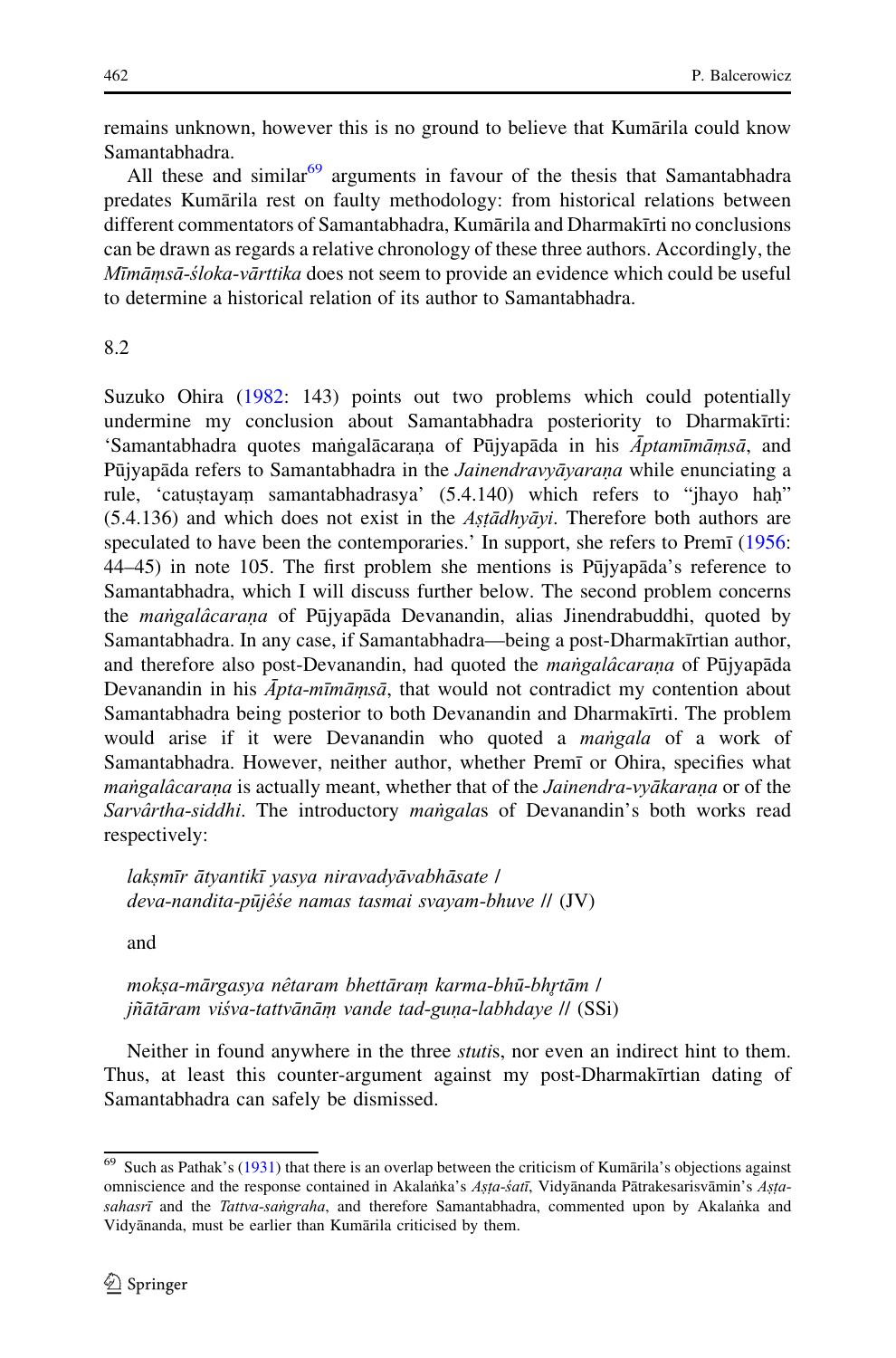#### 8.3

The second, and more serious problem concerns the final  $sūtra$  of Pu $\bar{j}$ yapāda Devanandin's grammar Jainendra-vyākaraṇa (JV 5.4.168 = JV<sub>2</sub> 5.4.140), which reads: catușțayam samantabhadrasya. This is universally treated as a direct reference to Samantabhadra, and I see no compelling reason to dispute it. Pathak [\(1930a:](#page-43-0) 153–154) argues—in fact rather convincingly, and the arguments against his position presented by Jugalkis´or Mukhtār [\(1934:](#page-43-0)  $86–88$ ) are not quite convincing ( $'$ it is a mere conjecture')—that the *sūtra* is a later interpolation. However, Mukhtār  $(1934: 87)$  $(1934: 87)$  also seems quite justified in concluding that 'In the face of this surframe cannot put Samantabhadra later than Pūjyapāda.' Clearly, in view of this reference to Samantabhadra one should however accept that Pūjyapāda Devanandin did know a certain Samantabhadra. But here a few related problems crop up which all should be properly solved.

## 9.

The first of these problems is the actual dating of the Jainendra-vyākaraṇa, which entails the question whether the author of this work is the same as the author of the Sarvârtha-siddhi.

The second question is whether we have one Samantabhadra as the author of the three separate groups of texts, viz. (1) the Ratna-karaṇḍa-śrāvakâcāra, the work on the proper conduct of lay Jainas, (2) the three epistemolgical eulogies (*stuti, stotra*), i.e. Āpta-mīmāṃsā, Yukty-anuśāsana, Svayambhū-stotra, and (3) the Stuti-vidyā, the work on poetics.

The third is the actual date of Dharmakīrti, which can help us decide on the first and second problems, but which should also be determined by the proper solution of these two questions. Clearly it is a case of methodological vicious circle under present circumstances, because none of these questions can at present be solved satisfactorily.

## 9.1

As far as the authorship of the *Stuti-vidya* (StVi) is concerned, I would maintain, relying on intratextual criteria, that the text is not a work of Samantabhadra, i.e. it was neither composed by the author of the three epistemolgical eulogies nor by the author of the Ratna-karaṇḍa-śrāvakâcāra (in case the expert in the Jaina lay conduct is different from the epistemologist–eulogist), though we cannot absolutely exclude such possibility. If that work had been penned by someone named Samantabhadra, this has to be another Samantabhadra.

Even a cursory look at this *Science of Eulogies* reveals a high mastery of the author, which is not necessarily matched by the quality of the three epistemological stutis, and certainly not by the verses of the Ratna-karaṇḍa-śrāvakâcāra. This is not to say that the three epistemological stutis or the work on the lay conduct are of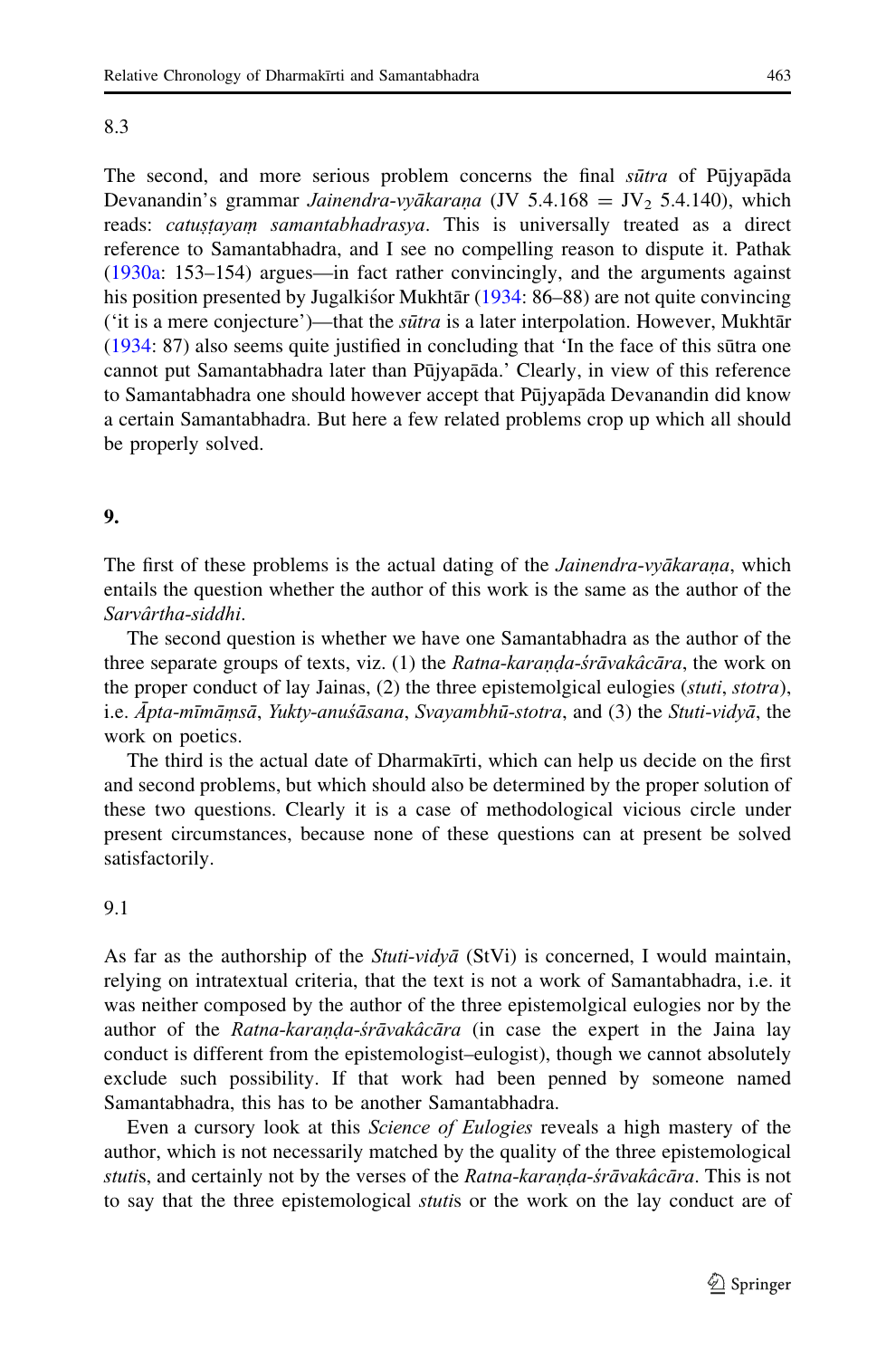mediocre sub-standard. On the contrary, they are composed with considerable expertise, but they do not reflect the plethora of meters, poetic devices etc. which are found in the *Stuti-vidyā*. There are two conspicuous features of the *Stuti-vidyā*. First, it abounds in particular rhymed or semi-rhymed meters, in fact they appear to be in the majority, and it seems the author was extremely fond of them, $\frac{70}{10}$  but none of these is ever found in the four other works ascribed to Samantabhadra, which would be rather surprising if we considered that the author of these works were one and the same person. In fact, I have spotted no single case of a rhymed verse in the three epistemological eulogies or in the Ratna-karanda-śrāvakâcāra. Second, the author of the *Stuti-vidva* displays his exceptional skill at alliteration and similar poetic devices.<sup>71</sup> Were Samantabhadra, the author of the three epistemological eulogies and the Ratna-karanda-śrāvakâcāra the same person who composed the work on poetics, he would have with certainty displayed this remarkable poetic proficiency at least on one occasion.

In the  $t\bar{t}k\bar{a}$  commentary, the author of the *Stuti-vidya* is called 'the crest jewel of philosophers' (tārkika-cūḍā-māṇi-śrīmat-samantabhadrâcārya; StVi, p. 2.6–7), which could relate the author of this work to the three epistemological *stutis*. On the other hand, the two references to 'Samantabhadra' in the Alankara-cinta-mani of Ajitasena (15th c.)<sup>72</sup> are clearly to Samantabhadra the poet as the author of this work.<sup>73</sup> But the question is whether he is the same as the author of the three epistemological eulogies is open, though it is unlikely. Certainly, when Ajitasena wrote his commentary, the tradition unanimously considered all Samantabhadras to be one and the same author of all the works, i.e.  $\bar{A}pta$ -mīmāmsā, Yukty-anuśāsana, Svayambhū-stotra, Stuti-vidyā and Ratna-karaṇḍa-śrāvakâcāra. Hence this testimony is of little value.

<sup>&</sup>lt;sup>70</sup> See, for instance the final portions of the *pādas* b/d of just a few samples of the opening verses: ... gasāṃ jaye / … prasādhaye // (1); …guṇārṇavam / …kṣaṇācchivam // (2); …nvarānatāḥ / …natanvata // (3); …bhāsitaḥ / …bhāṣitaḥ / (5); …bhisvanaiḥ / …bhirjanaiḥ // (6); …svavān / …bhavān // (7); … vartate / ...vasya te // (8); nute paraḥ / ...rciteśvaraḥ // (9); etc.

<sup>71</sup> To provide some samples:

na me mānamamāmena mānamānanamānamāmanāmo nu nu monāmanamanoma manomana // 94 // mānonānāmanūnānāṃ munīnāṃ mānināminam / manūnāmanunaumīmaṃ nemināmānamānaman // 97 // tamottu mamatātīta mamottamamatāmŗta / tatāmitamete tātamatātītamrtemita // 100 //

<sup>72</sup> See ACM, 'General Editorial', p. 2.

<sup>73</sup> ACM 2.128 (p. 68):

śrīmat-samantabhadrârya-jinasenâdi-bhāṣitam / lakṣyamātraṃ likhāmi sva-nāma-sūcita-lakṣaṇam //

ACM 5.156 (p. 169):

śrīmat-samantabhadrâkhye mahā-vādini câgate / kuvādino 'likhan bhūmim aṅguṣṭhair ānatānanāḥ //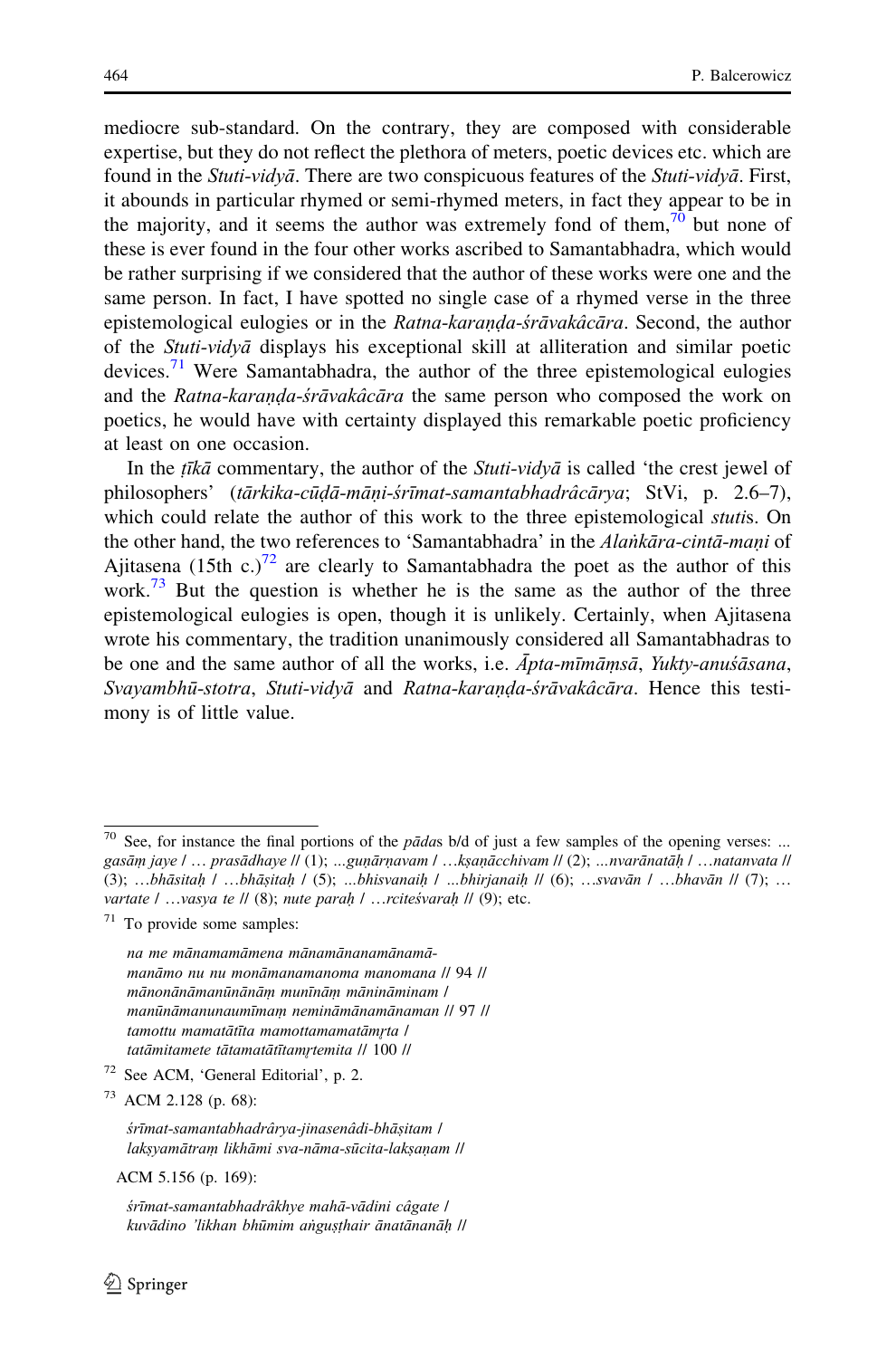#### 9.2

Accordingly, there is nothing to prevent us from considering Dharmakīrti the terminus post quem for Samantabhadra who was the author of the three epistemological eulogies.

There is little more difficulty with the *terminus ante quem* for him. In fact, the personage of Samantabhadra is shrouded in medieval myths, which in their turn influenced marginal glosses on manuscripts<sup>74</sup> which in turn provided inspiration to a range of contemporary researchers and Jainas, including Mukhtār, $^{75}$  to devise detailed biographies of Samantabhadra. All of such evidence provides no reliable basis and can rather be forthrightly rejected. Similarly unreliable are the Jaina *paṭṭāvalis* which present ascetic lineages.<sup>76</sup>

With certainty, a solid *terminus ante quem* for Samantabhadra as the author of the stutis is the time of Akalan̆ka (720–780) who wrote  $A$ sta-s'atī (AṣŚ), a commentary on the  $\bar{A}$ pta-mīmāmsā.

But is there any additional, external evidence of Samantabhadra? The earliest epigraphic evidence for Samantabhadra comes from Karnāṭaka, in particular from  $\frac{1}{2}$  Stavanabelagola, dates back to 12th century. The inscriptions which bear the name<br>of Samantabhadra, include Inscriptions No. 40 (dated: 1163) 47 (dated: 1115)  $54^{77}$ of Samantabhadra, include Inscriptions No. 40 (dated: 1163), 47 (dated: 1115),  $54^{77}$ /  $67^{78}$  (dated: 1128),  $105^{79}/254^{80}$  (dated: 1398),  $108^{81}/258^{82}$  (dated: 1433) in Stavanabelagola,  $83$  and from elsewhere, e.g. Inscription No. 83 (dated 1117) in<br>Chamarainagar Talug  $84$  Inscriptions No. 100 (dated 1145) and 103 (dated 1120) in Chāmarājnagar Taluq,  $84$  Inscriptions No. 100, (dated 1145) and 103 (dated 1120) in Nāgamangala Taluq,<sup>85</sup> Inscription No. 76 (dated 1145) in Yallādahalļi.<sup>86</sup> It seems<br>that suddenly in the 12th century during the Hoysala reign, the references to that suddenly in the 12th century, during the Hoysala reign, the references to<br>Samantabhadra, and these are usually references to the name alone, with no Samantabhadra, and these are usually references to the name alone, with no reference to the kind of the literary genre which he practised, began to proliferate. Due to such late date, however, all the epigraphic evidence is of hardly any use to establish the date of Samantabhadra.

 $74$  See Ghoshal ([2002:](#page-46-0) 13-15).

<sup>&</sup>lt;sup>75</sup> See e.g. his Introduction 'Samantabhadra-kā saṃkṣipta paricay' to SvSt<sub>1</sub>, pp. 83–106, or his 'Practāvanā' to PKŚĀ, pp. 1.88 'Prastāvanā' to  $RK\dot{S}\bar{A}_1$ , pp. 1–88.

<sup>76</sup> See Ghoshal ([2002:](#page-46-0) 15 ff.).

 $77$  Rice ([1889\)](#page-44-0).

<sup>78</sup> Narasimhachar ([1923](#page-43-0)).

 $79$  Rice ([1889\)](#page-44-0).

<sup>80</sup> Narasimhachar ([1923](#page-43-0)).

 $81$  Rice ([1889\)](#page-44-0).

<sup>82</sup> Narasimhachar ([1923](#page-43-0)).

 $83$  For epigraphic evidence see Rice ([1889\)](#page-44-0) and Narasimhachar [\(1923](#page-43-0)). For an account, see Rice [\(1889](#page-44-0): 41 ff.), Narasimhachar ([1923:](#page-43-0) 82–88), Ghoshal ([2002](#page-46-0): 15–18).

<sup>&</sup>lt;sup>84</sup> Rice ([1898\)](#page-44-0).

<sup>&</sup>lt;sup>85</sup> Rice ([1898:](#page-44-0) 245).

<sup>&</sup>lt;sup>86</sup> Rice ([1898:](#page-44-0) 229).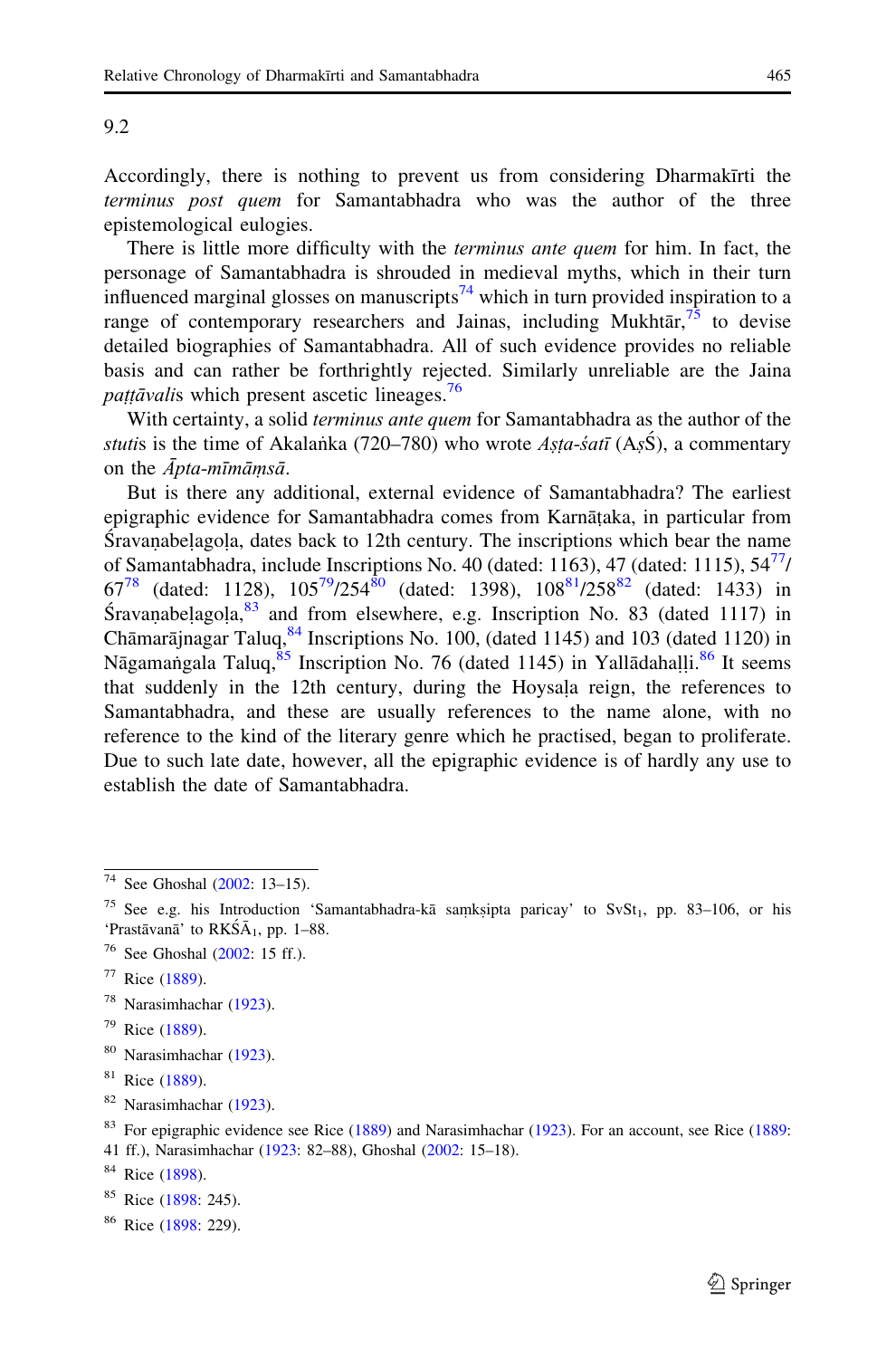In addition, most epigraphic evidence for Samantabhadra is quite enigmatic. Interestingly, the legends found in the inscriptions associate Samantabhadra primarily with some elements of the conduct,  $87$  which incidentally happens to be the subject matter of the Ratna-karanda-śrāvakâcāra, much less so with his philosophical interests. These legends include the story of his planned but never accomplished sallekhanā ('terminal fast') and dietary regulations (prompted by his morbid appetite and a bhāsmaka disease, Inscription No. 54/67), a story of a proper way to carry out the  $p\bar{u}j\bar{a}$  and donation of food ( $d\bar{a}na$ ) as a criticism of the erection of thousands of lingas by the Kañchi king Śivakoti, etc. In one of them, he is called 'the upholder of the<br>community'  $88$  another one speaks of the 'light of the iewel (ratna) of Samantabhacommunity',  $88$  another one speaks of the 'light of the jewel (*ratna*) of Samantabhadra's words',<sup>89</sup> which may perhaps be an concealed reference to the title of the work Ratna-karaṇḍa-śrāvakâcāra, 'The Conduct for lay people in the form of a Basket of Jewels'. These stories read like justifications for assorted topics of the Ratna-karandaśrāvakâcāra and like and explanation why Samantabhadra undertook to compose the work. In addition, as Rice [\(1889](#page-44-0): 42) notices, 'Samantabhadra, with Kaviparimêshti<br>and Pûiyanêda, always in this order, is invoked at the beginning of all the principal and Pûjyapâda, always in this order, is invoked at the beginning of all the principal Jaina works in Hale Kannada.' On the other hand, some inscriptions, primarily<br>outside of Stavanabelagela, mention only Samantabhadra and Akalanka together outside of Śravaṇabelagola, mention only Samantabhadra and Akalanta together,<br>with reference to no other Jaina teacher, e.g. Inscription No. 76 (dated 1145) in with reference to no other Jaina teacher, e.g. Inscription No. 76 (dated 1145) in Yallādahaļļi,<sup>90</sup> Inscriptions No. 100 (dated  $1145$ )<sup>91</sup> and No. 103 (dated 1120)<sup>92</sup> in<br>Nāgamangaļa Taluq, At the same time, two inscription of Śravanabelagola relate Nāgamangala Taluq. At the same time, two inscription of Sravanabelagola relate<br>Samantabhadra to the svad-vada (No. 105/254) and call him 'the author of *ling-*Samantabhadra to the syād-vāda (No. 105/254) and call him 'the author of Jinaśāsana' (praṇetā jina-śāsanasya; No. 108/258). There is no single expression which would speak of Samantabhadra as a versatile teacher, both an expert in proper conduct for lay people and in logic or in syād-vāda.

These two-track descriptions could hypothetically be interpreted as preserving a vague memory of two personages of Samantabhadra, a distant possibility which I will discuss further on. In addition, the references to Samantabhadra as primarily connected with the proper conduct could perhaps be interpreted as a fossilised memory that one of two Samantabhadras was an author of a work of Jaina lay conduct (śravakâcāra) and lived before Pūjyapāda Devanandin.

Non-epigraphic references to Samantabhadra in early Jaina literature are very few, all of them date back to the eighth–ninth centuries, and are found:

- in the  $\overline{A}di$ -purāņa<sup>93</sup> of Jinasena (c. 770–850), the preceptor of Amoghavarsa
(814–878) (814–878),

For an overview of these legends, see Rice [\(1889](#page-44-0): 42 ff., 61 ff.).

<sup>88</sup> samantabhadra-gaṇa-bhr̥d, 54 / 67 (Rice[1889/](#page-44-0)Narasimhacha[r1923](#page-43-0)).

Samantabhadra-vacana-ratna-dīpah (No. 105, Ric[e1889](#page-44-0): 77, 1. 6).

Samantabhadra-svāmi-gaļuv Akalaṅka-Devarum (Ric[e1898:](#page-44-0) 229).

Śrīmat-Samantabhadra-svāmigaļ Akaļaṅka-Devarim (Rice[1898:](#page-44-0) 245).

śrīmat-svāmi-Samantabhadrar avarim Bhaṭṭâkalaṅkâkhya (Rice[1898:](#page-44-0) 245).

 $93$   $\bar{AP}(J)$  1.43, p. 10:

namaḥ samantabhadrāya kavi-vedhase / yad-vaco-vajra-pātena nirminnāḥ kumatâdyaḥ //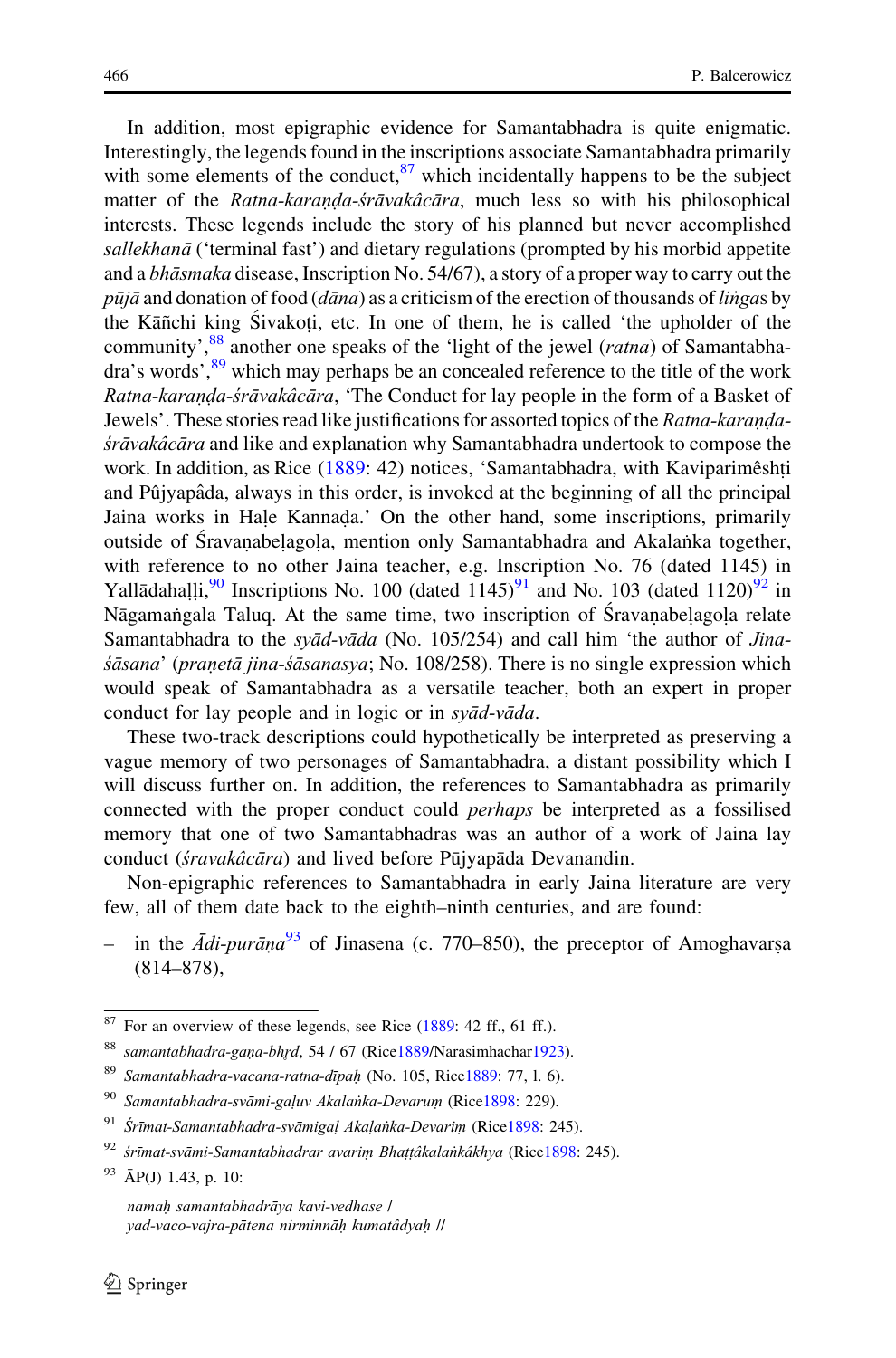$-$  in the *Hari-vaṃśa-purāṇa* of Punnāṭa Jinasena (c. 783; Vikrama Saṃvat 840),<br>which quite importantly contains a direct reference to Samantabhadra's work which quite importantly contains a direct reference to Samantabhadra's work Yukty-anuśāsana.<sup>94</sup>

perhaps also in the Anekānta-jaya-patākā (AJP) of Haribhadra-sūri (740–800), for Dhaky ([2002:](#page-41-0) 31, 48, n. 29) alleges that Haribhadra refers to Samantabhadra by name, though I fail to spot that reference.

Further, as regards the date of the *Jainendra-vyākarana* and of Pūjyapāda Devanandin, he is generally considered to be also the author of the *Sarvârtha-siddhi*, is normally assigned to the mid-sixth century, and there are strong reasons for this dating of at least in the case of the *Sarvârtha-siddhi*, including the fact that there is not slightest trace of Dharmakīrti's thought in his this text.

Concerning the two works of Devanandin, first, with respect to the date of his Jainendra-vyākarana alone, there are two different opinions, which are reflected in Hartmut Scharfe's ([1977:](#page-44-0) 168) comment on the date of the grammar work: 'While some scholars place Devanandin before even Candragomin (5th cent. A.D.), others put him later than the authors of the Kāśikā (early 7th cent. A.D.)' Such divergent dating is due to two factors. Those favouring the latter date, refer to the Laksmes´vara inscription from Dharwad which was discovered and first published by<br>Fleet (1884; 112), who is followed by other scholars, including Pathak (1883; 20) Fleet ([1884:](#page-42-0) 112), who is followed by other scholars, including Pathak (1883: 20) and Dikshit ([1980:](#page-41-0) 158), who in turn summarizes the argument: 'another epigraph from Lakshmes´vara inscription from Dharwar records the gift of a village Kardam, south of Pulikere, to Vinayāditya's priest Udayadeva Pandita (Niravadya Pandita), a<br>disciple of Pulyapada of Devaguna sect, for the benefit of the temple of Śankha disciple of Pujyapada of Devaguna sect, for the benefit of the temple of Sankha<br>Linendra on the *Phälmua Purnimā* of Śaka year 651 – the 8th February AD 729.<sup>7</sup> It Jinendra on the *Phālguna Purṇimā* of S<sup>aka</sup> year 651 = the 8th February AD 729.' It is extremely unlikely though that the Pūjyapāda of the Laksmešvara inscription refers to Pūjyapāda Devanandin, first because 'Pūjyapāda' is not a proper name but a honorific title which could also attach to other names, second that such a late dating is incompatible with a possible date of another work of Devanandin, viz. the Sarvârtha-siddhi, i.e. before c. 600 CE.

Those who assign the Jainendra-vyākaraṇa to the second half of the fifth century relate it historically to Candragomin's *Cāndra-vyākaraṇa*. However, there is evidence that either both works within non-Pāṇinian grammatical tradition are interact that the transportation with the Candra-vyākaraṇa predates the Jainendra $v\nu\bar{\alpha}k \alpha r$  Thus, Bronkhorst ([2002\)](#page-41-0), in support of his earlier publication ([1983\)](#page-41-0), argued that 'it has also been more satisfactorily established that the Candravyākaraņa and the Kāšikā shared at least one earlier source (other than the Mahābhāsya and the Jainendrawskara), which also means that the dating of the Mahābhāṣya and the Jainendravyākara),' which also means that the dating of the ˙ Jainendra-vyākaraṇa is in a way independent of the date of the Cāndra-vyākaraṇa. Further, much earlier Pathak ([1931–32](#page-43-0)) presented ample evidence for 'the priority of Candra to Pūjyapāda' and provided four proofs which were summarized by Belvalkar ([1976:](#page-41-0) 53–54), who following Pathak ([1931–32\)](#page-43-0) and (1883), assigns the

jīva-siddhi-nidhāyîha kr̥ta-yukty-anuśāsanam / vacah samantabhadrasya vīrasyêva vijrmbhate //

 $\frac{1}{94}$  HVP 1..29, p. 3.11: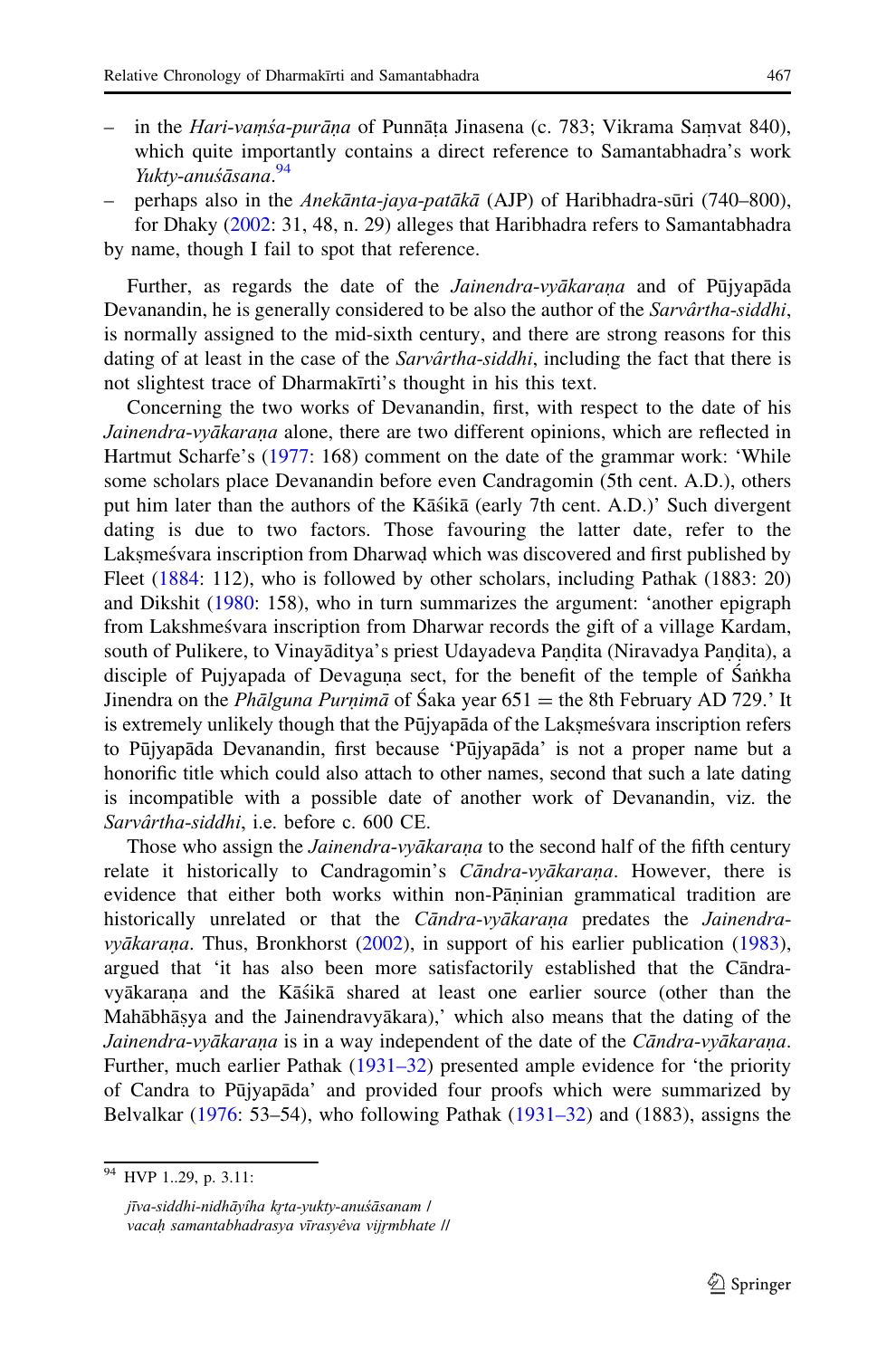Jainendra-vyākaraṇa to the second half of the fifth century: 'Among his arguments (i.e. Patha[k1931–32\)](#page-43-0) are: 1. the fact that the K $\overline{a}$ s'ika seems to betray knowledge of the JV; 2. the circumstance that the Jainendra-sūtra alludes to Iśvarakrs, the author of the Sankhyakarikas (who is assigned by dr Takakusu to AD 450) and to twelve of the Sānkhyakārikās (who is assigned by dr Takakusu to AD 450) and to twelve year cycle of Jupiter to the heliacal rising system, a system which was in vogue in the time of the Early Kadamba kings ad their contemporaries, the early Gupta kings; 3. the collateral evidence to be derived from later references to the Jainendra from the ninth century on. Thus the Śākaṭāyana-śabdānuśāsana (dated from 1025 AD) is<br>Jargely indebted to IV. A Digambara Darśanaśāstra of 853 AD mentions a punil of a largely indebted to JV. A Digambara Darsanasastra of 853 AD mentions a pupil of a certain Pūjyapāda as being the founder of Drāvida-sangha. Lastly, an inscription<br>from the Śankhabasti temples at Laksmeśvara records a gift in Saka 652 (730 AD) from the Śankhabasti temples at Laksmes' vara records a gift in Saka 652 (730 AD)<br>of Śrī-Pūjyanāda to bis house pupil although this last is not quite a trustworthy of S<sub>ri</sub><sup>-</sup>Pujyapada to his house pupil although this last is not quite a trustworthy evidence, being not contemporaneous, and there might have been more than one Pūjyapāda.'

However, the point of fact is that there seems to be absolutely nothing which would preclude a later date for the *Jainendra-vyākarana* than the second half of the fifth century, for the actual references to this work are quite late, from the ninth century onwards. $95$  The only evidence which would speak in favour of the fifth century is an extremely vague and conjectural conviction that Devanandin must have lived when the twelve year cycle of Jupiter to the heliacal rising system was in vogue, and that was only in the time of the early Kadamba kings, but this is too weak a basis to serve as evidence for any sound historical estimate.

In addition, the date of the *Sarvârtha-siddhi* cannot be pushed further up towards the seventh century because of almost total absence of a discussion of the anekānta $v\bar{a}da$ , except for the term itself, which incidentally occurs for the first time in Jaina literature (although it was apparently used by the  $\bar{A}$  jīvikas<sup>96</sup>). The ideas which relate to the doctrine of multiplexity of reality are still quite robust and underdeveloped, and it is most unlikely that these would reflect the state of thought and knowledge of an educated Jaina author living in the seventh century. The total absence of any reference to Dharmakūrti's ideas in the *Sarvârtha-siddhi* can be explained as follows. Pūjyapāda Devanandin, while composing a commentary of the Tattvârthasūtra, wrote it primarily for the Jaina audience. The work generally avoids any longer criticism directed against other philosophical and religious schools. Accordingly, it is quite feasible to consider that Pūjyapāda Devanandin was an older contemporary of Dharmakīrti but did not refer to him for a range of reasons. Therefore, the reasonable time span within which Pu jyapada Devanandin, alias Jinendrabuddhi, could flourish is some time between ca. 480 and ca. 600. And this fully complies with conjectural chronology and the proposed date for Pūjyapāda Devanandin as 540–600.

Consistent with this conjectural chronology, the Ratna-karanda-śrāvakâcāra of Samantabhadra has to be his first work, both socially influential and important

<sup>&</sup>lt;sup>95</sup> See Pathak ([1931–32](#page-43-0)). The first commentary on (and redaction of) the *Jainendra-vyākara* is Sabdârnava-candrikā of Somadeva dated 1025 CE or 1049 CE (Saka 1127), and the even later commentary is the Mahā-vrtti of Abhayanandin. Somadeva mentions his predecessor's abridgement Jainendra-prakriyā of the grammar, composed some time after 962 CE (Saka 1040).

 $96$  See Balcerowicz (forthcoming<sub>2</sub>).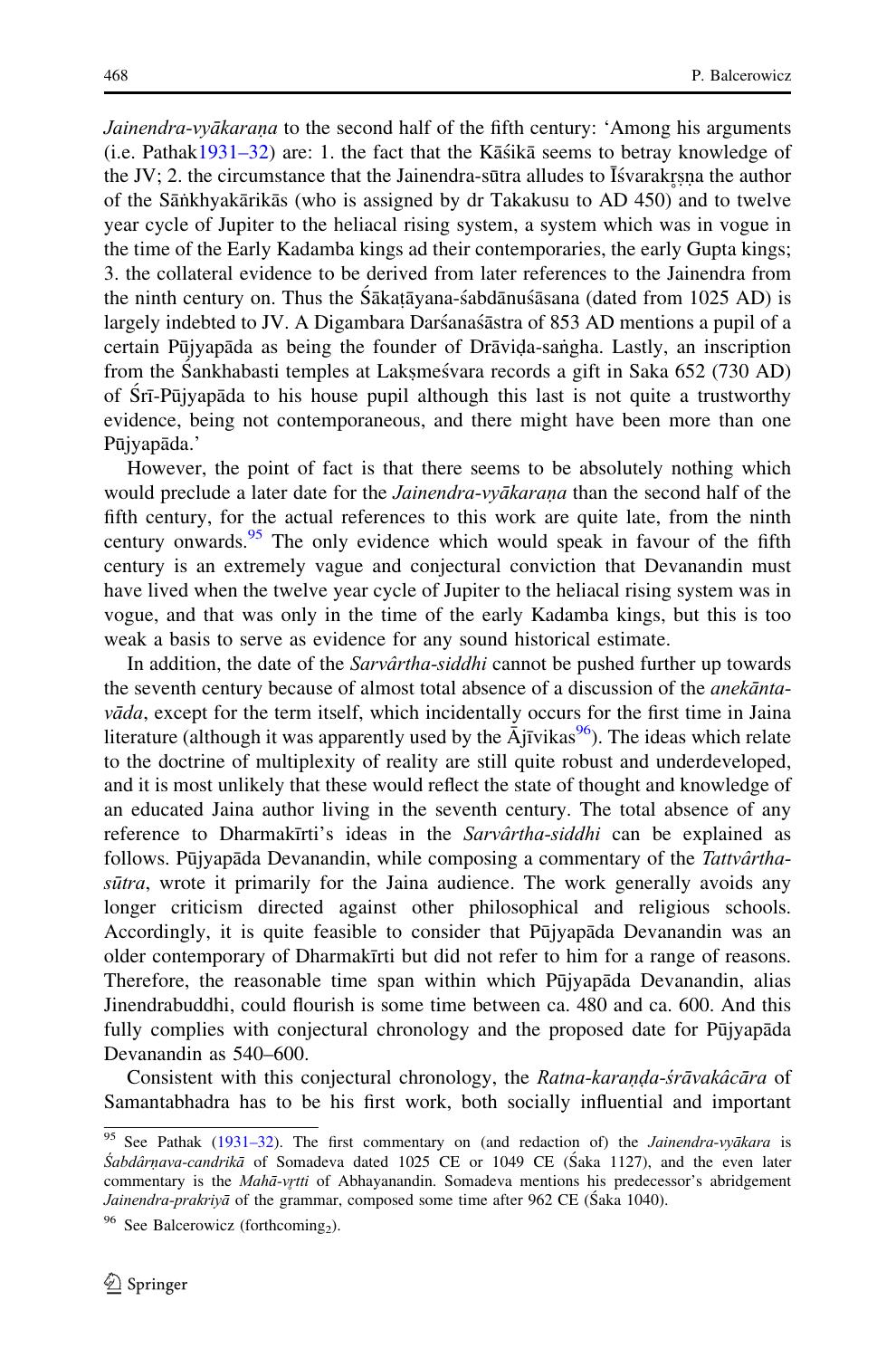<span id="page-32-0"></span>enough for Devanandin to make a reference to its author in his *Jainendra-vyākaraṇa*. Samantabhadra could know only the earliest portions of the Pramāṇa-vārttika, i.e. the Svārthânumāna chapter, which contained the criticism against a rather robust and undeveloped version of the *anekānta-vāda*. And this is the portion which he criticised in the three eulogies which he composed towards the end of his life.

With this in mind and with the material presented so far, the simplest conclusion, and most innocuous one, would be the following conjectural chronology of respective works and a conjectural dating for each author:

|     | Samantabhadra<br>530-590      | Pūjyapāda Devanandin<br>540-600 | Dharmakīrti<br>550-610 |
|-----|-------------------------------|---------------------------------|------------------------|
| 550 | Ratna-karanda-<br>śrāvakâcāra |                                 |                        |
| 560 |                               | Sarvârtha-siddhi                |                        |
| 570 |                               | Jainendra-vyākaraņa             | PV, Svārthânumāna      |
| 580 | Āpta-mīmāmsā                  |                                 |                        |
|     | Yukty-anuśāsana               |                                 |                        |
|     | Svayambhū-stotra              |                                 |                        |

The above conjecture retains the integrity of each person, i.e. does not require to presuppose that there were more Devanandins or Samantabhadras than one. I do not claim that this dating is well fixed. On the contrary, the dates of the individual works and authors in the above conjectural table which reflects relative chronology can be adjusted plus/minus 20 years, but only within certain limits, e.g. they cannot be pushed further towards the seventh century.

In the conclusion of my 2011 paper, I indicated that there were a number of 'points in Dharmakīrti's account of the *anekānta-vāda* ... [which] significantly diverge from the genuine doctrine as it is represented by Jaina philosophers themselves.' I left a possibility open, 'that what Dharmakinti depicts are some early developments of the theory', though at that time I considered this option less likely than an intentional distortion of Jaina  $sy\bar{a}d-v\bar{a}da$  on the part of Dharmakūrti. Now, with the adjusted dating of Dharmakīrti, this possibility seems the more accurate description of the actual state of affairs, inasmuch as he must have indeed lived in the period when the Jainas were gradually developing their doctrine of multiplexity of reality, which at his times was still in a nascent stage.

# 9.3

The above hypothesis takes it for granted that, first, the *Jainendra-vyākaraṇa* and Sarvârtha-siddhi were composed by one and the same person, Devanandin, and that, second, Samantabhadra was the author of the four works, one titled Ratna-karandaśrāvakâcāra on the Jaina lay conduct, and three epistemologically oriented eulogies. And this interpretation is what I consider most likely in view of the present state of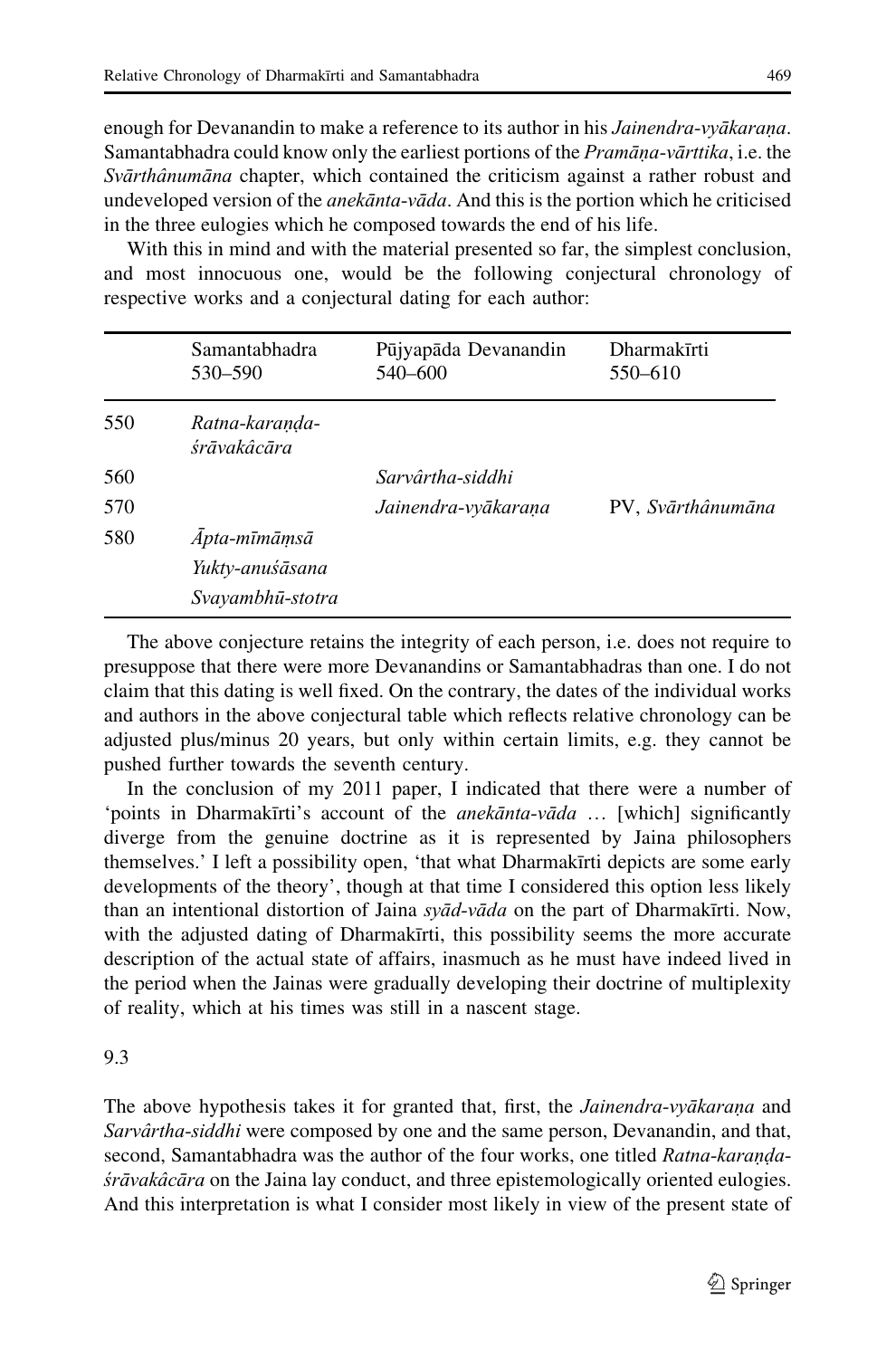our historical knowledge. However, there is still another possibility, which I should outline below.

Whereas I see no tangible evidence to argue for two distinct Pu jyapadas, viz. one Pūjyapāda Devanandin as the author of the Sarvârtha-siddhi and the other Pūjyapāda Jinendrabuddhi as the author of the Jainendra-vyākaraņa, there can be some evidence, hypothetically speaking, found in support of two different Samantabhadras. In this case, the crucial point is whether the same Samantabhadra is the author of all the works ascribed to an author bearing this name. It is not entirely impossible that there could in fact be at least two Samantabhadras: the first would be the author of the Ratna-karaṇḍa-śrāvakâcāra, who lived before Pūjyapāda Devanandin, perhaps around 500 CE, and the other the author of the three eulogies: Āpta-mīmāṃsā, Yukty-anuśāsana, Svayambhū-stotra, Stuti-vidyā, who flourished after Pūjyapāda Devanandin and Dharmakīrti, i.e. perhaps around 650. That being the case, the reference in the Jainendra-vyākaraṇa of Pūjyapāda Devanandin would be to Samantabhadra I, i.e. the earlier author of the work on the conduct for lay Jainas (śravakâcāra).

While referring to Samantabhadra, Williams ([1963: 19](#page-46-0)) says: 'Many legends attach to his life but little can be said of it with certainty. He would seem to have been a native of the Tamil land and to have belonged to a *kṣatriya* family' (quoted also in Shah[1999:](#page-44-0) 33). All these legends are medieval and allow us to associate Samantabhadra both with Tamilnādu and Karnāṭaka, depending on a particular<br>Jegend which developed in different locations long after the historical events. These **The construction of the construction of the construction** of the listorical events. These legend, which developed in different locations long after the historical events. These legends do treat all works such as  $\overline{A}pta$ -mīmāmsā, Yukty-anuśāsana, Svayambhūstotra, Stuti-vidyā and Ratna-karaṇḍa-śrāvakâcāra as penned by one and the same author in a very same way as medieval legends ascribe a number or works to one and the same Siddhasena. In this case, the author of the Ratna-karanda-śrāvakâcāra whom Williams had in mind could not be Samantabhadra II the Epistemologist.

There are some reasons which could be interpreted as attesting to the fact that the *Ratna-karaṇḍa-śrāvakâcāra* (RKS $\bar{A}$ ) was composed by someone else than the epistemologically oriented eulogist of  $\vec{A}$ pta-mīmāmsā, Yukty-anuśāsana and Svayambhū-stotra. As Shah ([1999](#page-44-0): 33) aptly noted, 'His (Samantabhadra's) authorship of Āptamīmamsā, Svayambhūstotra and Yuktyanus´āsana is beyond<br>any doubt. They belong to the literary form called statra (devotional poem). But any doubt. They belong to the literary form called *stotra* (devotional poem). But they are philosophical in substance.' All the three eulogies display, as I tried to demonstrate above, some acquaintance with the system of Dharmakirti, and they can therefore be treated as one block, whereas the Ratna-karanda-śrāvakâcāra is the odd one out: I do not find a single idea in it which could in any way relate to Dharmakīrti.

The most conspicuous difference could be the character of the *Ratna-karaṇḍa*śrāvakâcāra which hardly contains epistemological issues and which has a layout or programme of which the author informs in the very beginning of the work in the first person: 'I will demonstrate the correct moral law, which destroys  $karman'$  ( $RKSA<sub>1</sub>$ 1.2ab: deśayāmi samīcīnaṃ dharmaṃ…). Neither this kind of first-person address nor clearly laid-out plan of a work are present in the three epistemological eulogies. At the same time, the outline of the Ratna-karaṇḍa-śrāvakâcāra is not a rigid and well-structured composition, and it could easily allow for an introduction of various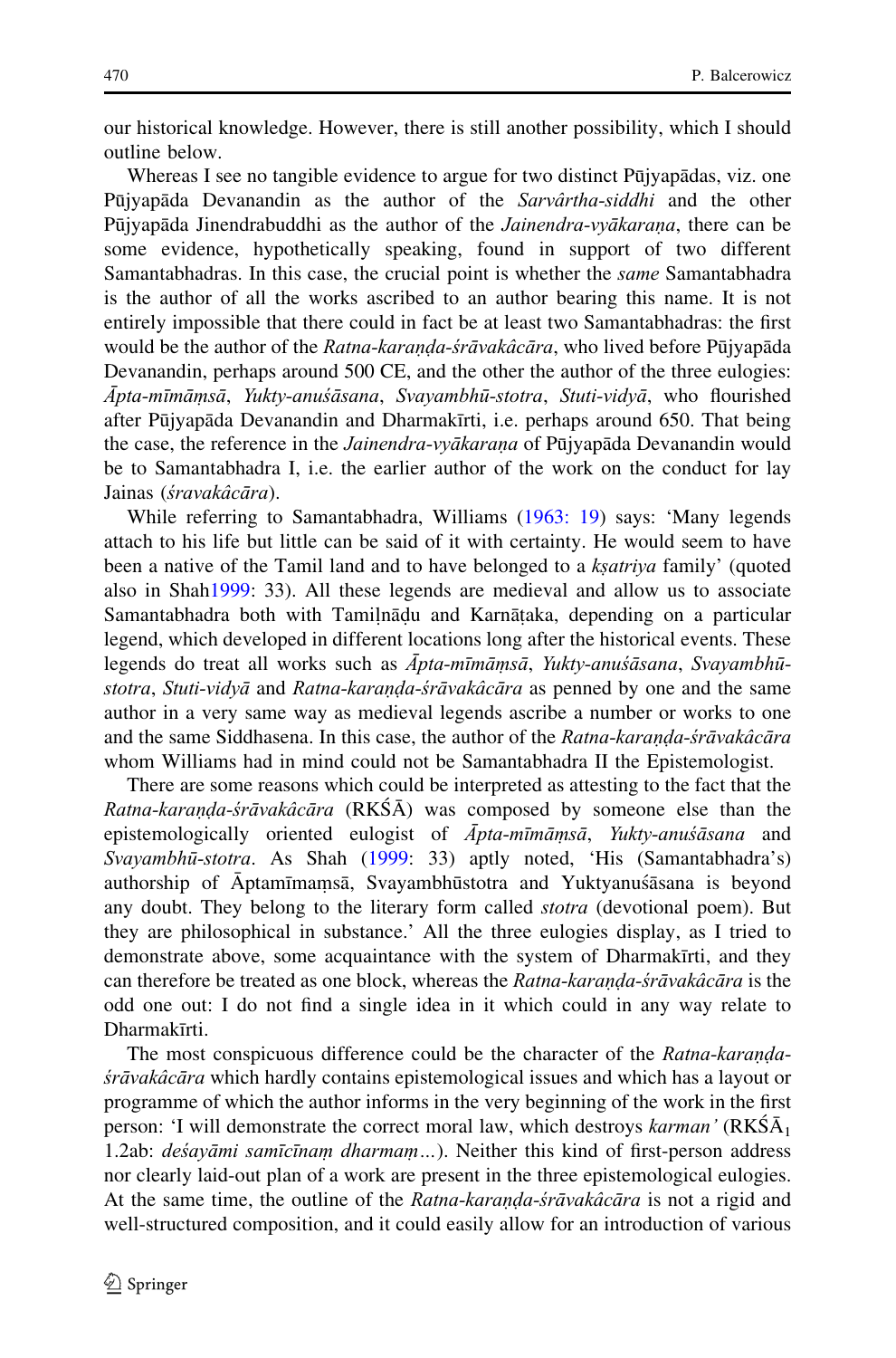ideas which do not directly concern the rules of the proper code of lay Jainas. Similarly, all the three stutis are rather lose in their character, and certainly are not systematic exposition of philosophical doctrines. They deal with a range of issues which the author considers relevant to the praise the Ford-makers of Jainism, and they could incorporate themes which relate to a proper conduct. In other words, the material in all the four texts ascribed to Samantabhadra is not well systematised and their structures allow for an introduction of additional ideas. A comparison of the two groups of texts—RKŚ $\bar{A}$  and the three *stutis/stotras*—and the analysis of their contents will not reveal any conspicuous contradictions between these two, which would immediately speak against their common authorship. They all are generally slightly ambiguous, vague, imprecise, informal, unsystematic. However, a juxtaposition of terminology and ideas reflected through the terms in both groups of texts, as in the table of sample terminology below, will be quite revealing.

| <b>Term</b>                                                             | <b>RKŚĀ</b>                                      | ĀMī                                       | $SvSt_{1=3}$                                                                               | YA                |
|-------------------------------------------------------------------------|--------------------------------------------------|-------------------------------------------|--------------------------------------------------------------------------------------------|-------------------|
| sukha, duhkha,<br>moksa, moksa-<br>marga, etc.                          | passim                                           | passim                                    | passim                                                                                     | passim            |
| linga / lingin                                                          | 1.30                                             | 68                                        | $7.3 = 33,$<br>$13.3 = 63$                                                                 | 22, 43            |
| <i>dharma</i> ('moral law') 1.2, 1.3, 1.16,                             | 1.26, 1.29, 4.18,<br>4.21, 5.1                   |                                           | $2.4 =$<br>$9,14.3 = 68,$<br>$15.1 = 71,$<br>$16.4 = 79$ ,<br>$17.1 = 81,$<br>$22.6 = 126$ |                   |
| dharma ('property')/<br>dharmin ('property-<br>possessor <sup>'</sup> ) |                                                  | 10, 17, 18,<br>19, 22, 29,<br>35, 75, 106 |                                                                                            | 48, 52, 60        |
| rāga                                                                    | 1.6, 1.8, 1.23,<br>3.1, 3.2, 3.32,<br>3.36, 4.22 | 2                                         |                                                                                            | 23, 52, 64,<br>64 |
| dvesa                                                                   | 1.6, 1.23, 3.1,<br>3.2, 3.32                     |                                           |                                                                                            | 64                |
| $dars$ ana $(= samyag-$<br>darśana)                                     | 1.31, 1.36, 1.40,<br>5.11                        |                                           |                                                                                            |                   |
| samyag-darśana                                                          | 1.4, 1.28, 1.35,<br>5.16                         |                                           |                                                                                            |                   |
| darśana ('wrong<br>outlook')                                            | 1.21, 3.1                                        |                                           |                                                                                            |                   |
| mithyātva                                                               | 1.34, 3.33                                       |                                           |                                                                                            |                   |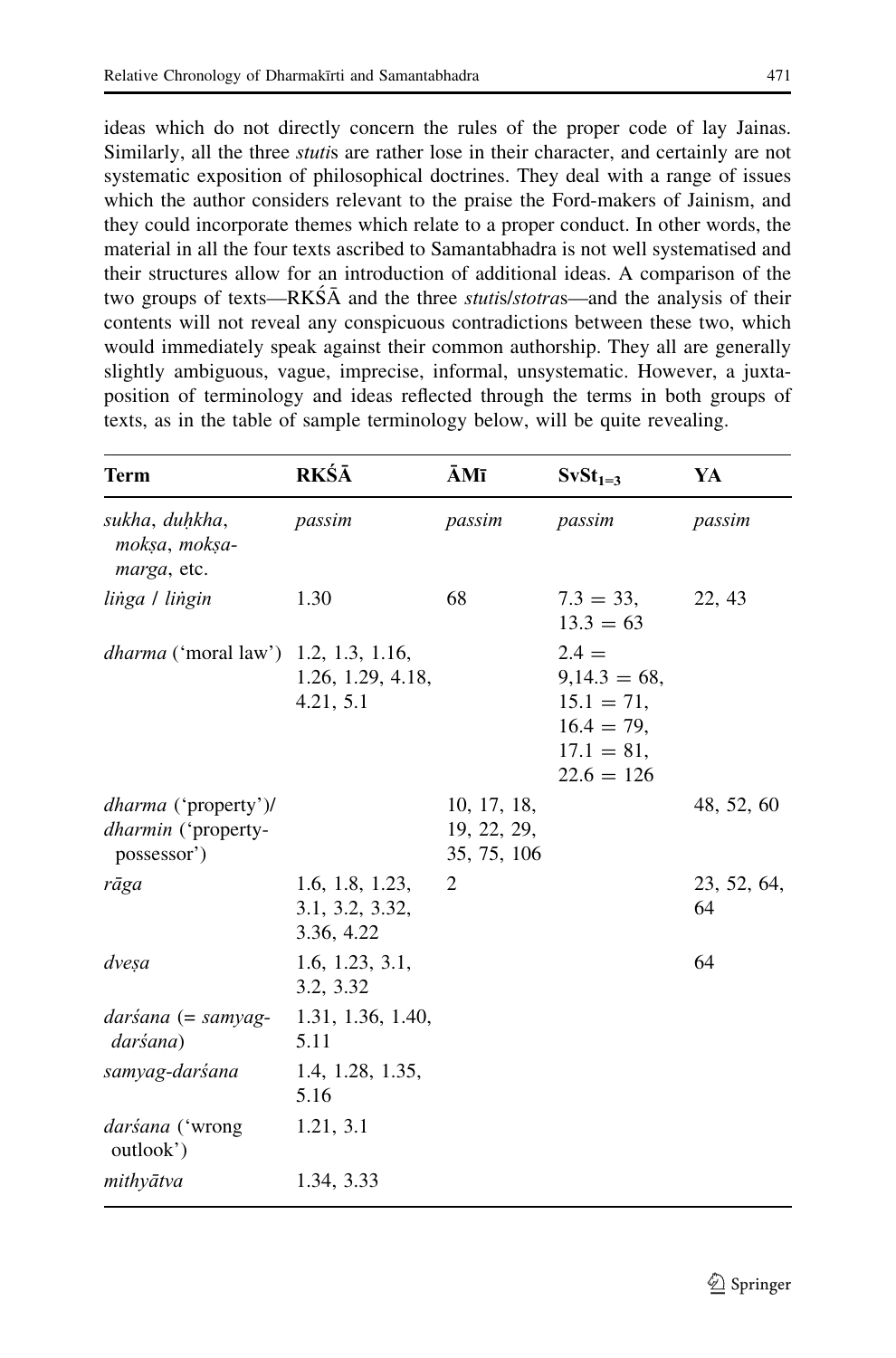| Term                                 | <b>RKŚĀ</b>                                  | ĀMī                                                                            | $SvSt_{1=3}$                                                                                                                                                                                       | YA                                         |
|--------------------------------------|----------------------------------------------|--------------------------------------------------------------------------------|----------------------------------------------------------------------------------------------------------------------------------------------------------------------------------------------------|--------------------------------------------|
| samyaktva<br>samyag-jñāna<br>cāritra | 1.34<br>2.4<br>1.31, 2.4                     |                                                                                |                                                                                                                                                                                                    |                                            |
| (pañca)mahā-vratal<br>anuvrata       | Chapt. 3 passim,<br>4.11, 5.17               |                                                                                |                                                                                                                                                                                                    |                                            |
| dāna                                 | 2.29, 3.31, 4.21,<br>4.25, 4.26, 4.27        |                                                                                |                                                                                                                                                                                                    |                                            |
| śraddhāna                            | 1.4, 1.12                                    |                                                                                |                                                                                                                                                                                                    |                                            |
| himsā / ahimsā                       | 1.24, 3.2, 3.3,<br>3.26, 2.29, 3.30,<br>3.31 | 52                                                                             | $21.4 = 119$                                                                                                                                                                                       | 38                                         |
| reference to the<br>syād-vāda        |                                              | passim                                                                         | passim                                                                                                                                                                                             | passim                                     |
| naya ('viewpoint')                   |                                              | 14, 20, 23,<br>101, 104,<br>106, 107,<br>108, 115                              | $11.2 = 52$ ,<br>$13.1 = 61,$<br>$13.5 = 65,$<br>$18.16 = 101,$<br>$18.18 = 103,$<br>$21.3 = 118$ ,<br>$24.8 = 143$                                                                                | 6, 51                                      |
| syād-vāda /<br>syād-vādin            |                                              | 13, 32, 55,<br>70, 74, 77,<br>82, 90, 94,<br>97, 101,<br>104, 105,<br>106, 113 | $3.4 = 14,$<br>$24.3 = 138$                                                                                                                                                                        |                                            |
| $s\bar{y}$ (functor)                 |                                              | 11, 29, 103<br>$(sy\bar{a}n-$<br>nipāta),<br>$112$ (sy $\bar{a}t$ -<br>kāra)   | $9.2 = 42$ ,<br>$9.4 = 44$ ,<br>$13.4 = 64,$<br>$13.5 = 65$<br>(syāt-pada),<br>$18.13 = 98,$<br>$18.16 = 101,$<br>$18.17 = 102$<br>$(sy\bar{a}c$ -chabda),<br>$19.2 = 107$<br>$(sy\bar{a}t$ -pada) | $46$ (sy $\bar{a}c$ -<br>chabda),<br>YA 47 |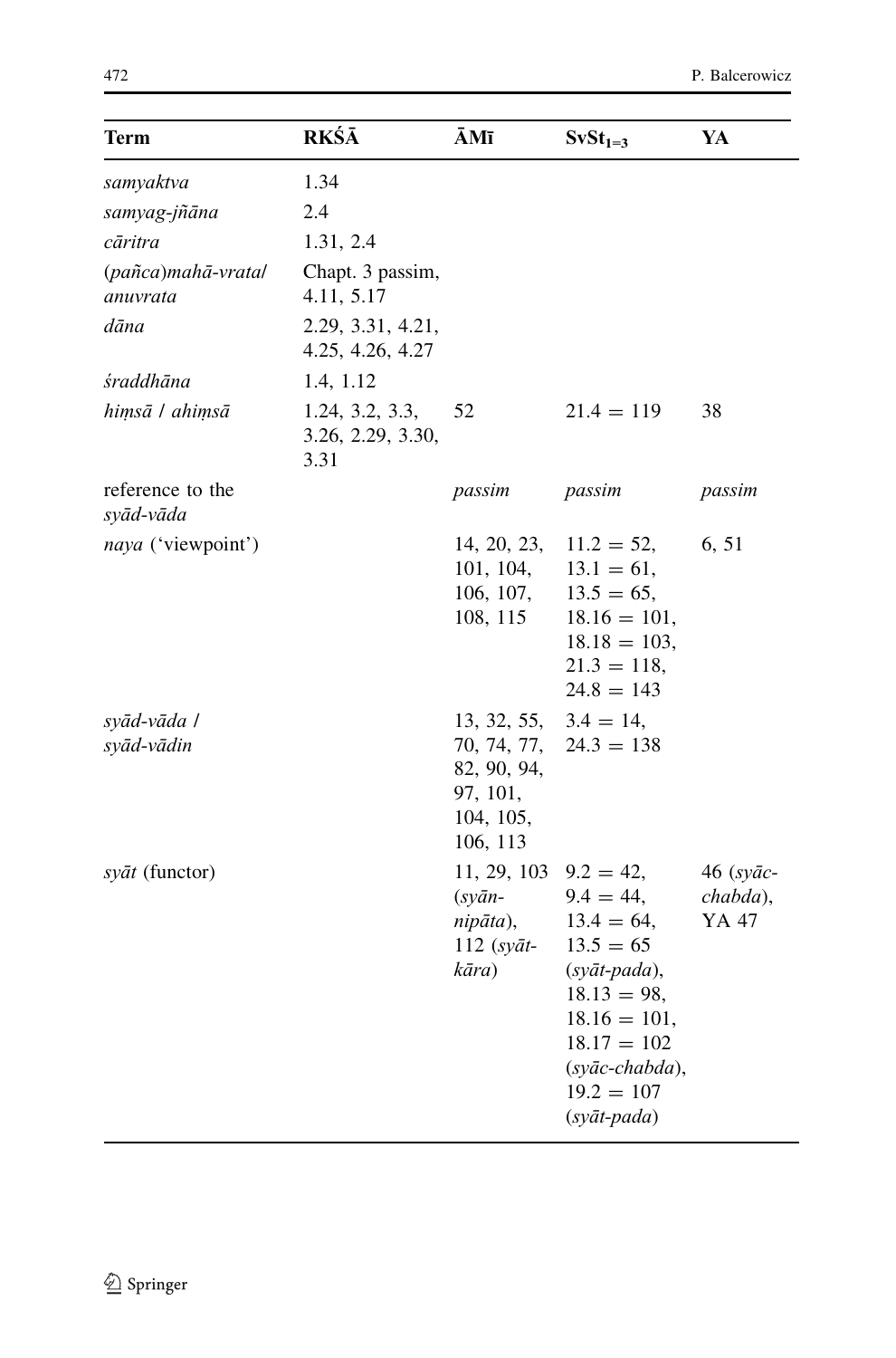| <b>Term</b>                                  | RKŚĀ | ĀMī                                                                                                                                         | $SvSt_{1=3}$                                                                                                      | YA                                       |
|----------------------------------------------|------|---------------------------------------------------------------------------------------------------------------------------------------------|-------------------------------------------------------------------------------------------------------------------|------------------------------------------|
| ekānta / anekānta<br>(epistemological sense) |      | 7, 8, 9, 12,<br>13, 24, 28,<br>32, 37, 39,<br>41, 55, 61,<br>67, 70, 74,<br>77, 79, 82,<br>82, 90, 94,<br>97, 103,<br>104, 107,<br>108, 115 | $3.4 = 14$ ,<br>$9.1 = 41$ ,<br>$11.4 = 54$ ,<br>$11.5 = 55$ ,<br>$18.8 = 93$ ,<br>$18.13 = 98,$<br>$18.18 = 103$ | 47, 52                                   |
| <i>ekānta</i> ('in a solitary<br>place')     | 4.9  |                                                                                                                                             |                                                                                                                   |                                          |
| avinâbhuva / avinâbhāva                      |      | 69, 75                                                                                                                                      |                                                                                                                   |                                          |
| <i>vikalpa</i> ('conceptual<br>construct')   |      | 23, 45, 46                                                                                                                                  |                                                                                                                   | 17, 26, 56                               |
| pramāņa / apramāņa                           |      | $12, 26, 37, 5.3 = 23,$<br>38, 79, 81,<br>83, 87, 101,<br>115                                                                               | $11.2 = 52$ ,<br>$13.3 = 63$ ,<br>$18.18 = 103$                                                                   | 6, 56                                    |
| sāmānya                                      |      | 31, 34, 57,<br>61, 65, 66,<br>73, 111,<br>112,                                                                                              | $13.2 = 62$ ,<br>$13.3 = 63,$<br>$13.4 = 64$ ,                                                                    | 26, 40, 41,<br>43, 54, 61                |
| viśesa                                       |      | 19, 31, 57,<br>63, 71, 72,<br>73, 106,<br>112, 114                                                                                          | $13.2 = 62$ ,<br>$13.3 = 63,$<br>$13.4 = 64$ ,<br>$21.3 = 118$ ,                                                  | 25, 26, 40,<br>41, 43, 44,<br>47, 54, 61 |

As even a cursory comparison of some technical vocabulary reveals, we can speak of four categories of expressions. (1) The first comprises terminology and ideas which are present in all four texts. These are of most general and religious nature, such as sukha, duḥkha, mokṣa, mokṣa-marga, etc., but also those which may relate to a system of inference (linga, lingin), which predates even Dignāga. (2) Some terms occur in all the four texts with a notable change in meaning, e.g. *dharma* used in the sense of 'moral law' in  $RKSA$ , whereas it (and a related term dharmin) never occurs in it in the sense of 'property' (and 'property-possessor'), whereas 'dharma' is present in this ontological/epistemological sense in all three eulogies. (3) A range of other general terms, which one would expect to find in all the four religious texts, are present only  $RK\hat{S}\overline{A}$ , such as rāga, dveșa, darśana,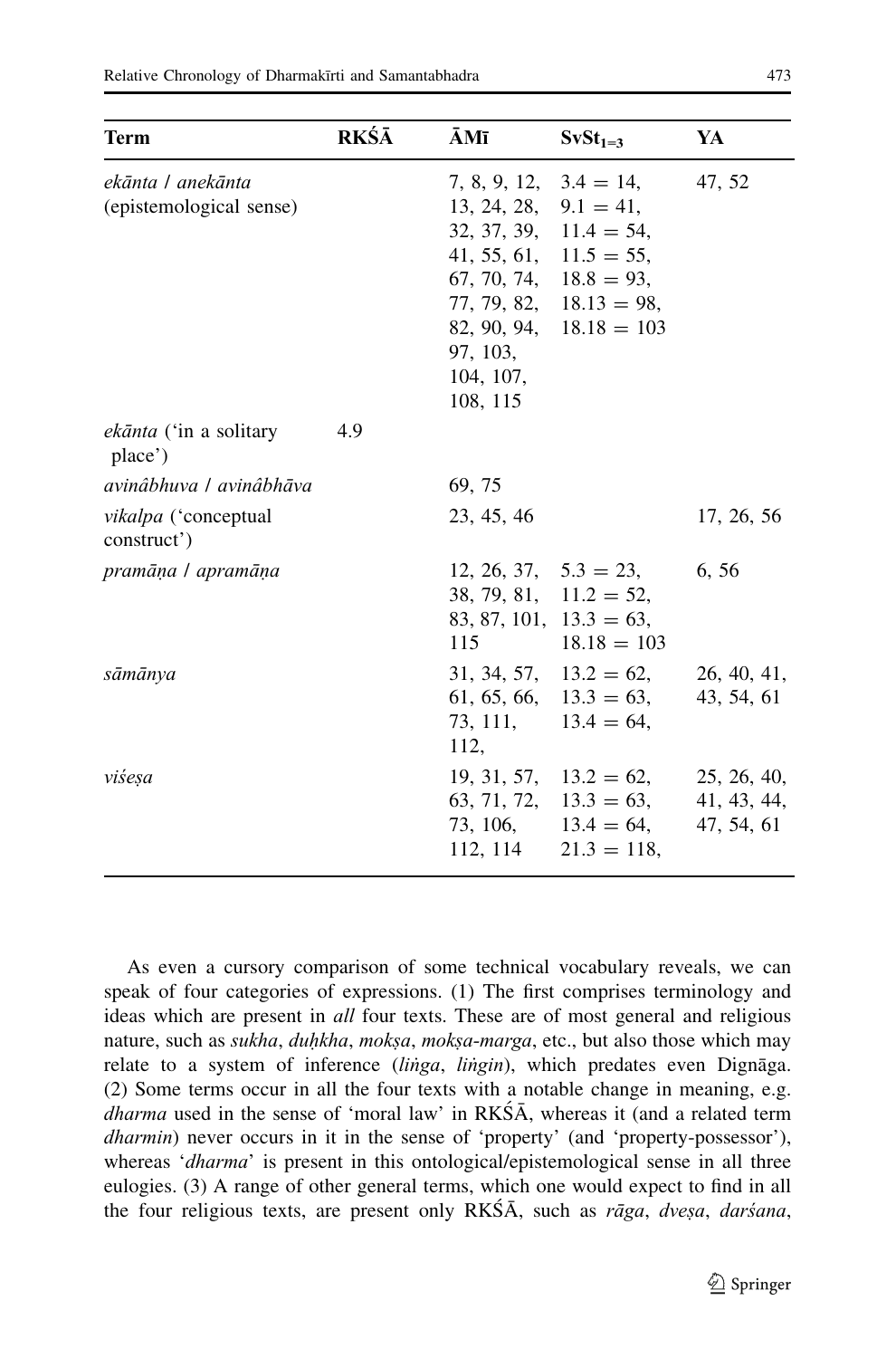samyag-darśana, samyaktva, mithyātva, samyag-jñāna, cāritra, dāna, vrata/mahāvrata, anuvrata, śraddhāna, etc., even though they could fit perfectly well the purpose of an eulogy in praise of a supreme religious teacher. Some of these (e.g. hims $\bar{a}/ahims\bar{a}$  are frequent in RKS $\bar{A}$ , whereas their occurrence in the eulogies is rather incidental. (4) A range of other terms and ideas are entirely absent in  $R\ddot{S}\tilde{A}$ , which for instance has no single reference to the  $s\nu\bar{a}d-v\bar{a}da$  (even the name itself!), a doctrine which is of pivotal importance to the author of the three *stutis*. We find no single occurrence in RKS $\overline{A}$  of such crucial terms as *naya*, syād-vāda/syād-vādin, syāt in the meaning of the sentential functor ('in a certain sense'), *ekāntalanekānta* in epistemological sense, etc. The word *ekānta* is used only once in  $RK\tilde{S}\tilde{A}$ , but in an entirely quotidian meaning of 'in a solitary place, alone, aside'. Even such important terms as *vikalpa* or *pramāṇa* are not attested in  $RKS\overline{A}$ . The categories 2, 3 and 4 demonstrate that the authors of the two groups of texts—RKS $\bar{A}$  and the three *stutis* —were interested in a completely different range of topics and ideas, even though all such terms and ideas could easily find their equal place in all the four texts, and the open format of all these texts would allow for their introduction. That being the case, one could further argue, the authors were clearly concerned with entirely different worlds of concepts and spectra of ideas, and each of them was seriously engrossed in a separate world. The way we can terminologically, semantically, eidetically, conceptually group the three eulogies under one heading, their relation to Dharmakīrti aside, we cannot apply the same procedure to  $RK\dot{S}\bar{A}$  to any degree. And there is internally and structurally nothing in all the four texts which would exclude the use of some of the technical vocabulary referred to above. Since these do not occur, a possible conclusion could be that we deal here with two different authors, Samantabhadra I as the author of the Ratna-karanda-śrāvakâcāra, who must have lived before the composition of the *Jainendra-vyākarana*, and Samantabhadra II, the author of the three stutis: Āpta-mīmāṃsā, Yukty-anuśāsana and Svayambhū-stotra, who was a contemporary of or lived after Dharmakīrti. It should be stressed, however, that such evidence is not compelling, inasmuch as one could maintain that separate topics of such divergent works as the *śravakâcāra* treatise and the three epistemological eulogies determine a selection of dissimilar vocabulary. As long as we can place all the three authors, i.e. Pūjyapāda Devanandin, Samantabhadra and Dharmakīrti roughly in the sixth century, there is no reason to adopt the hypothesis of two Samantabhadras.

If we follow this hypothetical track, we should bear in mind that a reference to 'Samantabhadra' in a textual or epigraphic source does not necessarily have to imply the author of the three epistemological *stutis*. This can be a reference to one of at least two (or even three) Samantabhadras. No doubt, internal evidence based on a careful reading of the three epistemologically oriented eulogies ascribed to Samantabhadra, i.e. Āpta-mīmāṃsā, Yukty-anuśāsana and Svayambhū-stotra, shows that these were written by one and the same person who must have been acquainted with Dharmakīrti's ideas and who directly criticised some points brought up by the latter against the Jaina doctrine of multiplexity of reality (anekānta-vāda) in his Pramāma-vārttikal-svavrtti 3.181–184. Whether this Samantabhadra is identical with the author of the *Ratna-karanda-śrāvakâcāra*, is a different matter. If he is, then the latter is the Samantabhadra I who is mentioned in the grammar *Jainendra*-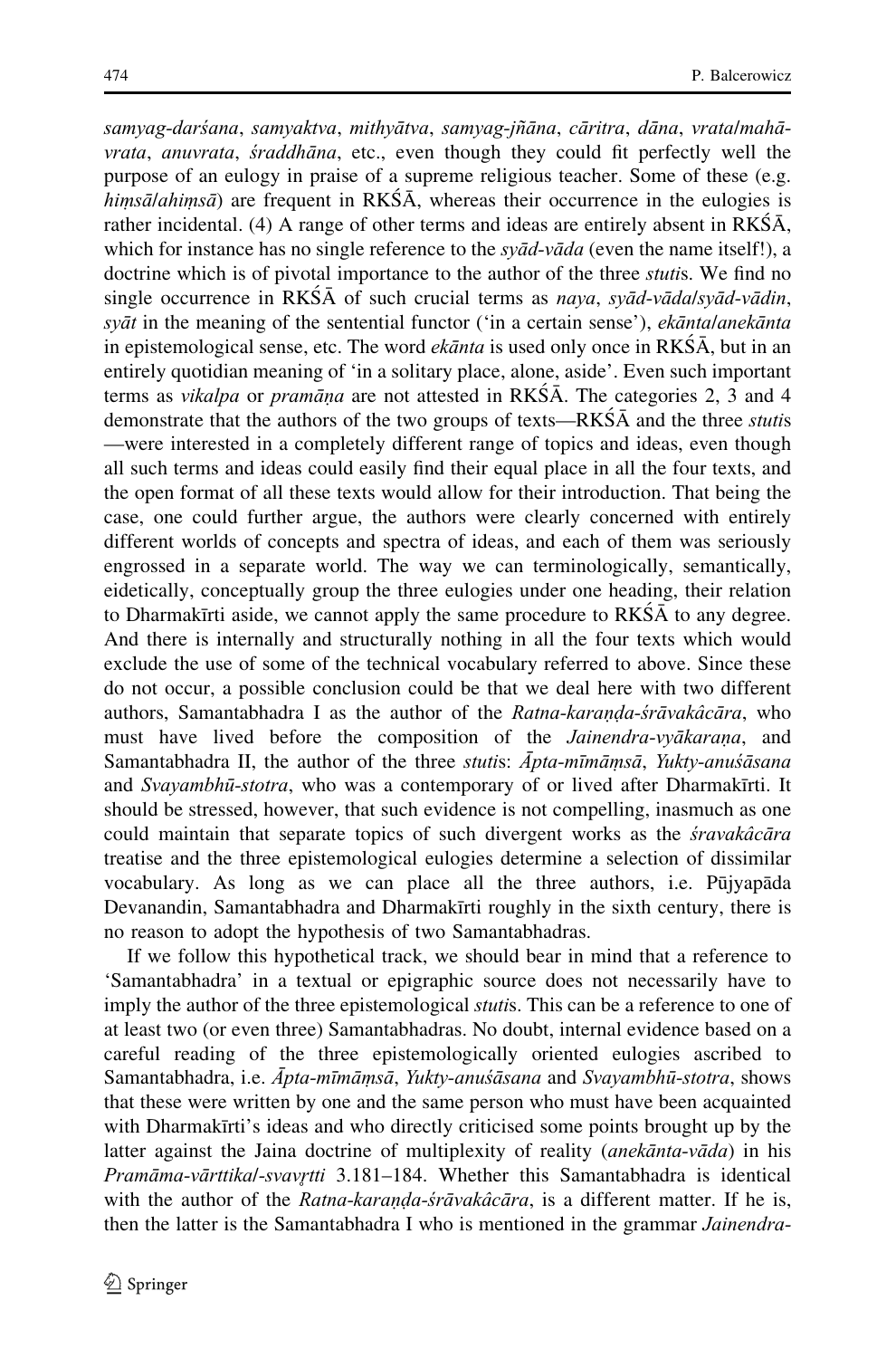*vyākaraṇa* by Pūjyapāda Devanandin, who also composed the Sarvârtha-siddhi, and should then be assigned to the mid-sixth century.

The author of Stuti-vidyā cannot be the same as Samantabhadra who composed the three epistemological stutis.

With such a hypothetical reasoning based on the assumption that Dharmak $\bar{r}$ rti did flourish between 600–660, as Frauwallner claimed, I would tentatively suggest the following dates for Samantabhadras:

- Samantabhadra I, who composed Ratna-karanda-śrāvakâcāra: late fifth century CE (c. 500?), given the date of Pūjyapāda Devanandin c. 500–560;
- Samantabhadra II, who was the author of the  $\vec{A}pta$ -mīmāmsā, Yukty-anuśāsana and Svayambhū-stotra: c. 600–660, i.e. a contemporary of Dharmakīrti;
- Samantabhadra III, the author of the  $Stuti-vidy\bar{a}$ : date still to be decided.

In this way, the traditional sequence of Jaina teachers found in Inscriptions No.  $105/254$  and  $108/258$  of Śravanabelagola<sup>97</sup>—namely: Umāsvāti, Samantabhadra,<br>Śwakoti-sūri, Pūjyanāda, Devanandin, Bhattâkalanka, Jinasena-sūri—could be Śivakoți-sūri, Pūjyapāda Devanandin, Bhațțâkalanka, Jinasena-sūri—could be<br>explained as follows. In about six to seven centuries which lansed since the times explained as follows. In about six to seven centuries which lapsed since the times of two Samantabhadras, the memory of their distinctness faded, and Samantabhadra I and II merged into one, in the same way as it happened to two Siddhasenas, viz. Siddhasena Mahāmati (c. 710/720–770/780), author of the  $Ny\bar{a}y\hat{a}v\hat{a}r\hat{a}r\hat{a}$ , and Siddhasena Divākara (c. 480–540), the author of the Sammati-tarka-prakaraṇa,<sup>98</sup> or to a number of Jaina teachers bearing the name Jinasena.

Jaina itinerant mendicants were particularly prone to lose their distinct identities which were predisposed to be blurred and merge into one personage due to their wandering lifestyles. This process was responsible for the merging of different persons bearing the same or similar name into one in the course of Jaina monastic history.

# **Conclusion**

What I have laid out in the preceding Sect. [9.3,](#page-32-0) is still a distant possibility, which I consider rather unlikely at this stage of research. However, it would become quite plausible if it proves impossible to readjust Dharmakīrti's dating to the sixth century.

The dates for Dharmakinti proposed by Erich Frauwallner [\(1961](#page-42-0)), i.e. between 600–660, rest primarily on the juxtaposition of the travelogues of two Chinese pilgrims who visited Nālandā university where Dharmakīrti is known to have taught. The first of them, Xuanzang (602–664), who visited Nalanda during his travel to India between 629–641, apparently<sup>99</sup> was completely silent on Dharmakīrti, even though he did mention the names of some renowned Buddhist thinkers teaching at Nālandā. On the other hand Yijing  $(635–713)$  travelled to Nālandā

<sup>&</sup>lt;sup>97</sup> See Rice [\(1889](#page-44-0): 76–77, 82).

 $98$  See Balcerowicz [\(2009](#page-41-0): ix–xlix).

<sup>&</sup>lt;sup>99</sup> This alleged silence is questioned by Kimura ([1999:](#page-43-0) 209 and n. 2).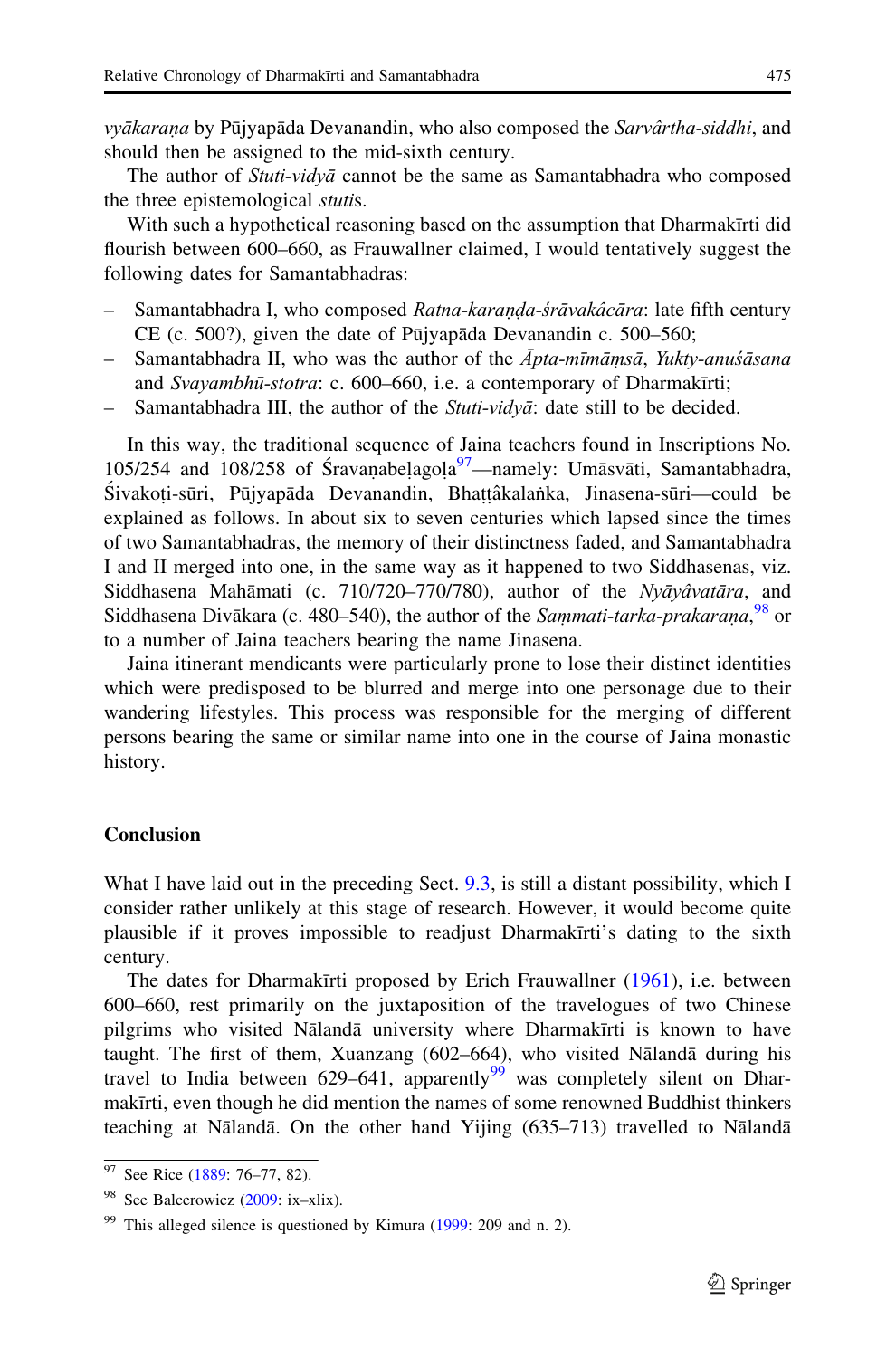during his trip to India between 673–685 and included Dharmakīrti's name among the prominent teachers of the university. This dating based on the argument of Xuanzang's silence has been questioned before. One of such attempts was made by Lindtner [\(1980](#page-43-0)) and [\(1992](#page-43-0)) who suggested 530–600 (partly on the basis of the problematic dating of the Madhyamaka-ratna-pradīpa and its attribution to Bha¯viveka, etc.), a view challenged by Steinkellner ([1991](#page-45-0)). Also Kimura ([1999\)](#page-43-0), mainly on the basis of circumstantial evidence of Chinese sources, attempted to push Dharmakīrti's date back to 550–620. These views were received with caution by e.g. Dunne (Dunne  $1999: 1$  $1999: 1$ , n. 2), who concluded that 'the dates of Dharmak $\overline{i}$ rti are far from certain'. Similarly cautious remains Tillemans ([2000"](#page-45-0) xiii–xv). The most recent attempt to reconsider Frauwallner's dating has been undertaken by Krasser  $(2011)/(2012)$  $(2011)/(2012)$  $(2011)/(2012)$ , who reexamines the relations between Dharmakīrti, Kumārila, Bha¯viveka and Sthiramati, and demonstrates that the latter two philosophers, both belonging perhaps to around 500–570, knew of Dharmakīrti. Krasser accordingly pushes Dharmakin<sup>ti'</sup>s activity back to the middle of the sixth century.

Established educational institutions, particularly religious ones, and these primarily aim at preservation of religious heritage rather than at a free exercise of critical reason, are generally not interested in intellectual criticism and novel or most complex philosophical interpretations. It should therefore not be so surprising to find that direct recipients of Dharmakīrti's thought or the next generation were reluctant to promote Dharmakūrti's name to the pantheon of the most illustrious doctors of their university.

Besides, as Dharmakīrti himself expressed in the bitter conclusion of his work, he must have felt he lived in a rather inmical milieu which did not quite accept his novel views:

'My philosophy, the depth of which has not been apprehended even by those whose intellectual power is not small at all, the essence of which is the ultimate truth unfathomable even to those who persevere in their utmost effort [to grasp it], [and] which makes one understand even [things] in the world which equal something ungraspable, will perish with old age in my body just like waters in an ocean.<sup>100</sup>

The fact that the stanza does not occur in the editions of the *Pramāna-vārttika* preserved in the commentaries, but is instead quoted in the Dhvanyâloka (DhA¯ 3.41) and clearly attributed by Anandavardhana to Dharmakīrti (tathā câyam dharmakīrteḥ śloka iti prasiddhiḥ), may attest to a temporary suppression of Dharmakīrti's thought in the curricula of Nālandā and to the change of the attitude of the Na¯landa¯ academics, some of whom, as commentators—once they considered the Pramāṇa-vārttika a valuable work worth commenting—considered the final remark inappropriate and removed it.

 $100 \text{ PV}_5$  / PV<sub>6</sub> 4.286:

anadhyavasitâvagāhanam analpa-dhī-śaktinâpy adr̥ṣṭa-paramârtha-sāram adhikâbhiyogair api / mataṁ mama jagaty alabdha-sadr̥śa-pratigrāhakam prayāsyati payo-nidheḥ paya iva sva-dehe jarām //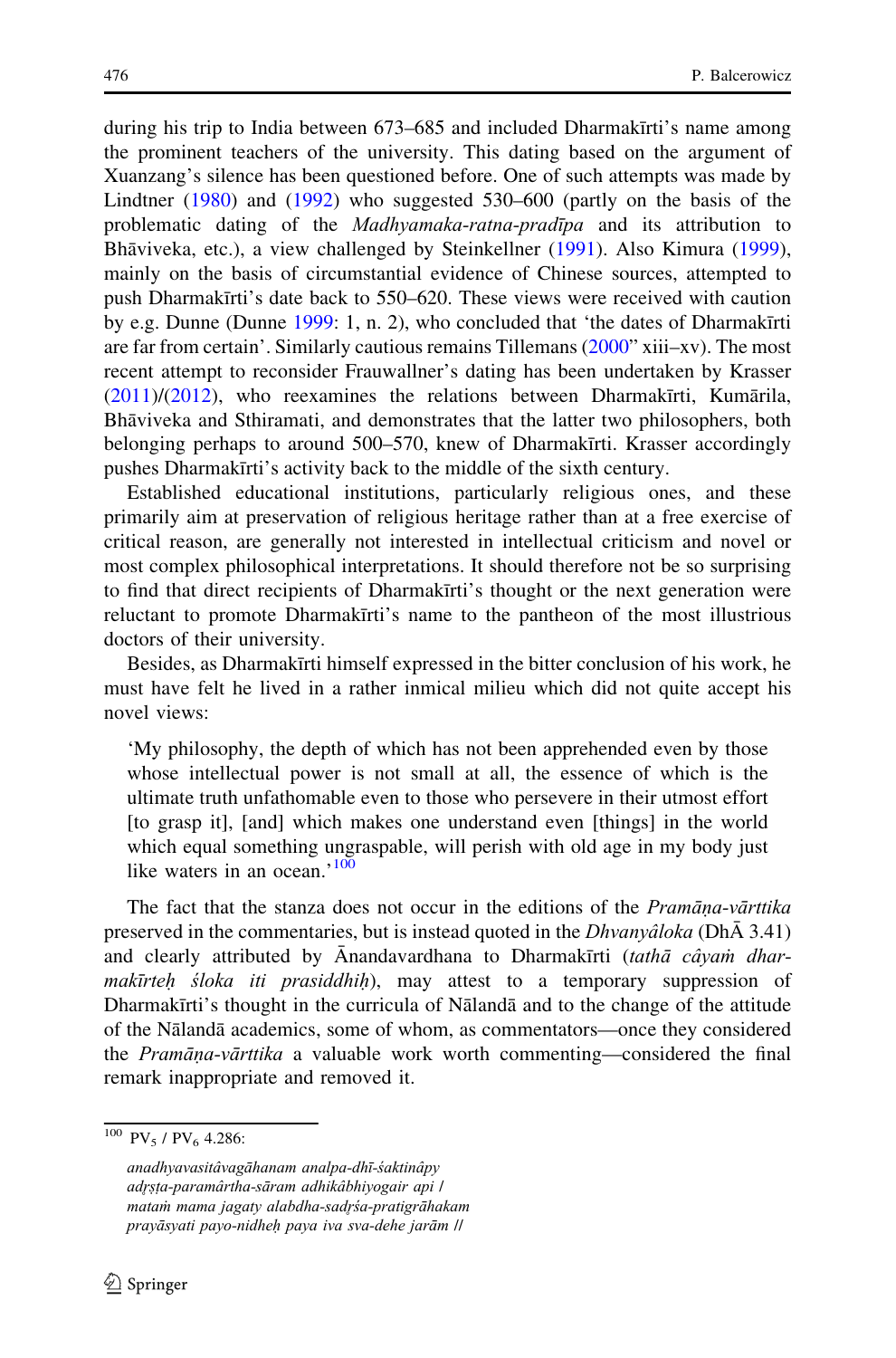<span id="page-40-0"></span>In addition, it is not the case that the first reaction to or critique of Dharmak $\overline{i}$ rti's thought came from the pen of Akalantka Bhatta (c. 720–780). As I indicated<br>elsewhere (Balcerowicz (2009; i–ii) a Jaina philosopher who was directly elsewhere (Balcerowicz ([2009:](#page-41-0) i–ii), a Jaina philosopher who was directly influenced by Dharmakīrti's system of logic and to whom Akalantka was indebted was Siddhasena Mahāmati (circa 710/720–770/780), whose dating is primarily dependent on Dharmak $\overline{i}$ rti's date, and can also be pushed slightly back. And now we also have evidence that also Samantabhadra reacted to Dharmakīrti. Thus, the argument that if Dharmakīrti had flourished in the sixth century, the absence of any reaction to his philosophy from non-Buddhistic circles for 150 years until Akalantka could not be accounted for can easily be dismissed.

In view of that fact that Frauwallner's dating of Dharmakirti between 600–660 has been questioned recently more than once, in view of the present evidence the most plausible relative chronology seems to be the following one:

Samantabhadra, 530–590, Pūjyapāda Devanandin, 540–600, Dharmakīrti, 550-610.

As we can see, Dharmak<del>t</del>irti's ideas are crucial for determining the date of Digambara Samantabhadra and his identity (one or two authors of the same name?). At the same time, any new attempt to date Dharmakīrti should take into account the time of Samantabhadra, the epistemologist-eulogist, as a *terminus ante quem*.

Acknowledgment Work on this paper has been generously supported by the National Science Centre of Poland (Research Project: History of Classical Indian Philosophy: non-Brahmanic Schools, National Science Centre, 2011/01/B/HS1/04014).

Open Access This article is distributed under the terms of the Creative Commons Attribution License which permits any use, distribution, and reproduction in any medium, provided the original author(s) and the source are credited.

#### Bibliography

- A = Pāṇini: Aṣṭādhyāyī. (1) Sumitra Mangesh Katre: Aṣṭādhyāyī of Pāṇini in Roman Transliteration. ˙ University of Texas Press, Austin 1987 [reprinted: Motilal Banarsidass, Delhi 1989]. (2) S´risa Chandra Vasu: The Astādhyāyī of Pāṇini, edited and translated into English. 2 Vols., The Pāṇini ˙ Office, Allahabad 1891 [reprinted: Motilal Banarsidass, Delhi 1962, 1977, 1980, 1988]. (3) Sharma, Rama Nath: The Aṣṭādhyāyī of Pāṇini. Vols. 1–6 [Vol. 1: Introduction ot the Aṣṭādhyāyī as a Grammatical Device, Vols. 2–6: English Translation of Adhāyāyas with Sanskrit Text, Transliteration, Word-Boundary, Anuvr̥tti, Vr̥tti, Explanatory Note, Derivational History of Examples, and Indices]. Munshiram Manoharlal Publishers, New Delhi 2003.
- Abhyankar 1967 = Abhyankar, Kashinath Vasudev (ed.): Paribhāṣāsaṃgraha. A collection of original works on Vyākarana Paribhāsās. Post-graduate and Research Department Series 7, Bhandarkar Oriental Research Institute, Poona 1967.
- ACM = Ajitasena: Alaṅkāra-cintā-maṇi. Nemicandra Śāstrī (ed.): Alaṅkāra cintā-maṇi of Mahākavi A*jitasena.* Jñāna-pīṭha Mūrtidevī Jaina-grantha-mālā saṃskṛta granthâka 43, Bhāratīya Jñānapīṭha<br>Prakāśana, Kāśī 1973 ı<br>Prakāśana, Kāśī 1973.
- AJP = Haribhadra-sūri: Anekānta-jaya-patākā. H. R. Kāpadīā (ed.): Anekāntajayapatākā by Haribhadra Sūri with his own commentary and Municandra Sūri's supercommentary. 2 Vols., Gaekwad's Oriental Series 88, 105, Oriental Institute, Baroda 1940, 1947.
- $\bar{A}$ Mī = Samantabhadra:  $\bar{A}$ pta-mīmāmsā. (1) Pannālāl Jain (ed.):  $\bar{A}c\bar{a}r$ va-śrī-samantabhadra-svāmiviracitā Āpta-mīmāṃsāsyād-vāda-vidyāpati-śrī-vidyānanda-svāmi-viracitā pramāṇa-parīkṣā ca.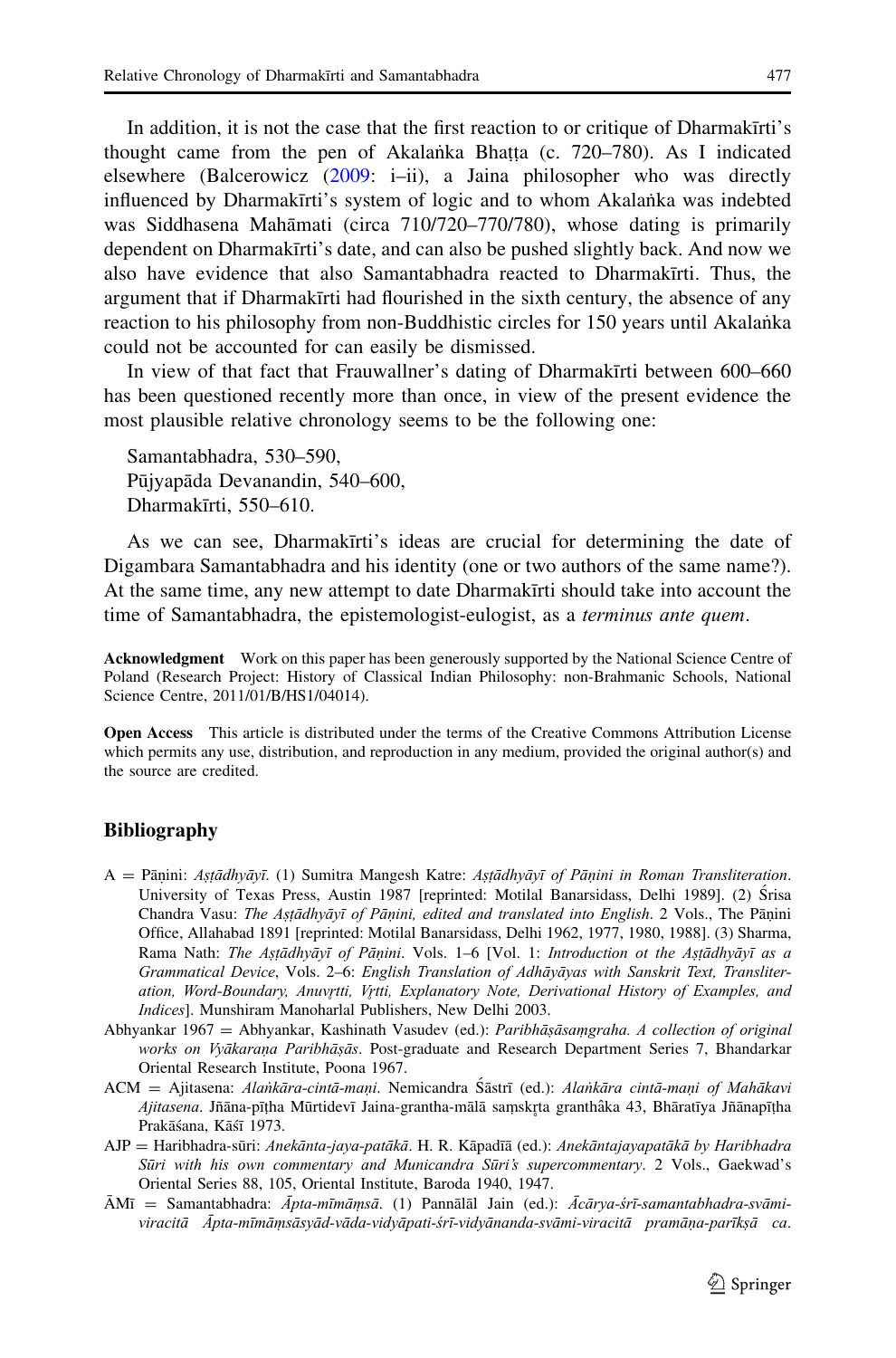<span id="page-41-0"></span>Sanātana Jaina Granthamālā 7, 8, Kāśī (Benares) 1914. (2) See: Shah (1999). (3) See: AṣS. (4) See:<br>Mukhtār (1967). (4) See: Jain (1976) Mukhtār (1967). (4) See: Jain (1976).

A¯ P(J) = Jinasena: Ādi-purāṇa. Pannalal Jain (ed.): Ādipurāṇa of Āchārya Jinasena. Sanskrit text with Hindi translation. Eighth/Seventh Edition. Part 1 & 2. Jñānapīṭha Mūrtidevī Jaina Grantha-mālā 8, 9,<br>Bhāratīva Jñānanītha Prakāśana. Delhi 2000/2001 Bhāratīya Jñānapīṭha Prakāśana, Delhi 2000/2001.

- AṣS = Vidyānanda Pātrakesarisvāmin: *Aṣṭa-sahasrī.* (1) Vaṃśīdhar (ed.): *Aṣṭa-sahasrī tārkika-cakra-*<br>cūdā-maṇi-svādvāda-vidvānatiņā śrī-Vidvānanda-svāmiņā ņirākrta. Nirnava-sāgara Press. Bombav cūḍā-maṇi-syādvāda-vidyāpatinā śrī-Vidyānanda-svāminā nirākŗta. Nirṇaya-sāgara Press, Bombay<br>1915 - (2) Darbārī, Lāl Kothivā: Brahmacārī, Sandīna, Jain (eds.): *Tārkika-śiromani, ācārva* 1915. (2) Darbārī Lāl Koṭhiyā; Brahmacārī Sandīpa Jain (eds.): *Tārkika-śiromaṇi ācārya*<br>vidvānanda-krtra Asta-sahasrī Jaina-vidvā Samsthāna Digambara Jaina Atišava Ksetra Śrīmabāv*idyānanda-kr̥tra Aṣṭa-sahasrī*. Jaina-vidyā Saṃsthāna, Digambara Jaina Atiśaya Kṣetra, Śrīmahā-<br>vīrajī (Rājasthān) 1997 vīrajī (Rājasthān) 1997.
- AşSTV = Yas´ovijaya-gani: *Aşța-sahasrī-tātparya-vivarana*. Muni Vairāgyarati Vijaya (ed.): *Śrī-*<br>*Vasovijaya-gani-viracitam Asta-sahasrī-tātparya-vivaranam* [A Commentary on Vidyānanda Yaśovijaya-gani-viracitam Asta-sahasrī-tātparya-vivaranam. [A Commentary on Vidyānanda Pātrakesarisvāmin's Asta-sahasrī]. 2 Vols., Pravacan Prakās, Pūnā 2004.
- Balcerowicz 2009 = Balcerowicz, Piotr: Jaina Epistemology in Historical and Comparative Perspective. Critical Edition and English Translation of Logical-Epistemological Treatises: Nyāyâvatāra, Nyāyâvatāra-vivrti and Nyāyâvatāra-tippaṇa with Introduction and Notes. Second revised edition. 2 Vols., Motilal Banarsidas, Delhi 2009 [first edition: Alt- und Neu-Indische Studien 53, 1–2, Franz Steiner Verlag, Stuttgart 2001].
- Balcerowicz  $2011 =$  Balcerowicz, Piotr: 'Dharmakīrti's criticism of the Jaina doctrine of multiplexity of reality (anekānta-vāda)', in: Helmut Krasser, Horst Lasic, Eli Franco, Birgit Kellner (eds.): Religion and Logic in Buddhist Philosophical Analysis. Proceedings of the Fourth International Dharmakīrti Conference Vienna, August 23–27, 2005. Österreichische Akademie der Wissenschaften, Philosophisch-Historische Klasse, Denkschriften, 424. Band, Verlag der Österreichischen Akademie der Wissenschaften, Vienna 2011: 1–31.
- Balcerowicz  $2014 =$  Balcerowicz, Piotr: 'Introduction: On attempts to formalise the sy $\bar{a}d$ -v $\bar{a}da$ ', in: Piotr Balcerowicz; Karl H. Potter (eds.): Jain Philosophy (Part Three), Vol. XVII: Encyclopedia Of Indian Philosophies (General editor: Karl H. Potter), Motilal Banarsidass, Delhi 2014: 29–51.
- Balcerowicz (forthcoming<sub>1</sub>) = Balcerowicz, Piotr: 'Do attempts to formalise the *sy* $\bar{a}d$ -v $\bar{a}d\bar{a}$  make sense?', a paper presented at: 11th Jaina Studies Workshop: Jaina Scriptures and Philosophy, SOAS, London 12–13.03.2009. To be published in: Peter Flügel (ed.): Jaina Scriptures and Philosophy. Willem B. Bollée Festschrift, Routledge (forthcoming).
- Balcerowicz (forthcoming<sub>2</sub>) = Balcerowicz, Piotr: *Early Asceticism in India.*  $\overrightarrow{A}$ *jīvikism and Jainism.* Routlege, 2015 (forthcoming).
- Belvalkar 1976 = Belvalkar, Shripad Krishna: An Account of the Different Existing Systems of Sanskrit Grammar. Second revised edition, Bharatiya Vidya Prakashan, Delhi 1976 [first edition: Poona 1915].
- Bronkhorst 1983 = Bronkhorst, Johannes: 'On the History of Pāṇinian Grammar in the Early centuries ˙ Following Pa¯tan˜jali', Journal of Indian Philosophy 11 (1983) 357–412.
- Bronkhorst 2002 = Bronkhorst, Johannes: 'The Cāndra-vyākaraṇa: Some Questions', in: Madhav M.<br>Deshnande: Peter E. Hook (eds.): Indian Linquistic Studies: Eestschrift in Honor of George Cardona Deshpande; Peter E. Hook (eds.): Indian Linguistic Studies: Festschrift in Honor of George Cardona. Motilal Banarsidass, Delhi 2002: 182–201.
- Chatterjee 1978 = Chatterjee, Asim Kumar: A Comprehensive History of Jainism. Part I (up to 1000 A. D.), Firma KLM, Calcutta 1978.
- $Dh\bar{A} = \bar{A}$ nandavardhana: *Dhvanyâloka.* (1) Panḍit Durgāprasāda; Wāsudev Laxman S'astrī Pans'īkar ˙ (eds.): The Dhvanyāloka of Ānandavardhanācārya With the Commentary of Abhinavaguptācārya. Third edition, Kāvyamālā 25, Pāndurang Jāwajī, Nirňaya Sāgar Press, Bombay 1928. (2) K. Krishnamoorthy (ed.): Dhavanyaloka of Anandavardhana. Second edition, Motilal Banarsidass, Delhi 1982.
- Dhaky 2002 = Dhamkī, Madhusūdan (M.A. Dhaky): 'Svāmī Samamtabhadra-no Samay' (in Gujarātī), in:<br>Madhusūdan Dhamkī: *Niroranth Aitihāsik Lekh-Samucea*y (in Gujarātī). 2 Vols. Šrestbī Kastūrbhāj y — aadusüdan Dhamkī: *Nirgranth Aitihāsik Lekh-Samuccay*. (in Gujarātī). 2 Vols., Šreșthī Kastūrbhāī<br>Madhusūdan Dhamkī: *Nirgranth Aitihāsik Lekh-Samuccay*. (in Gujarātī). 2 Vols., Šreșthī Kastūrbhāī<br>Lālbhāī Śreni 4, 5. Ualbhaī Śreni 4–5, Śresthī Kastūrbhāī Lalbhāī Smāraknidhi, Amdaōvad (Ahmedabad) 2002: 28–51.<br>∟albhāī Śreni 4–5, Śresthī Kastūrbhāī Lalbhāī Smāraknidhi, Amdāōd (Ahmedabad) 2002: 28–51.
- ˙ DhPr = Durvekamis´ra: Dharmottara-pradīpa. Pt. Dalsukhbhai Malvania (ed.): Paṇḍita Durveka Miśra's Dharmottara-pradīpa [being a subcommentary on Dharmottara's Nyāya-bindu-ṭīkā, a commentary on Dharmakīrti's Nyāya-bindu]. Kashi Prasad Jayaswal Research Institute, Patna 1955 [reprinted: 1971].
- Dikshit 1980 = Dikshit, Durga Prasad: *Political History of the Chālukyas of Badami*. Shakti Malik Abhinav Publications, Delhi 1980.

 $\acute{S}$  = Akalanka: *Asta-śatī*. See: ĀMī, AsS.<br>S. = Vidvānanda Pātrakesarisvāmin: *Asta* As<br>As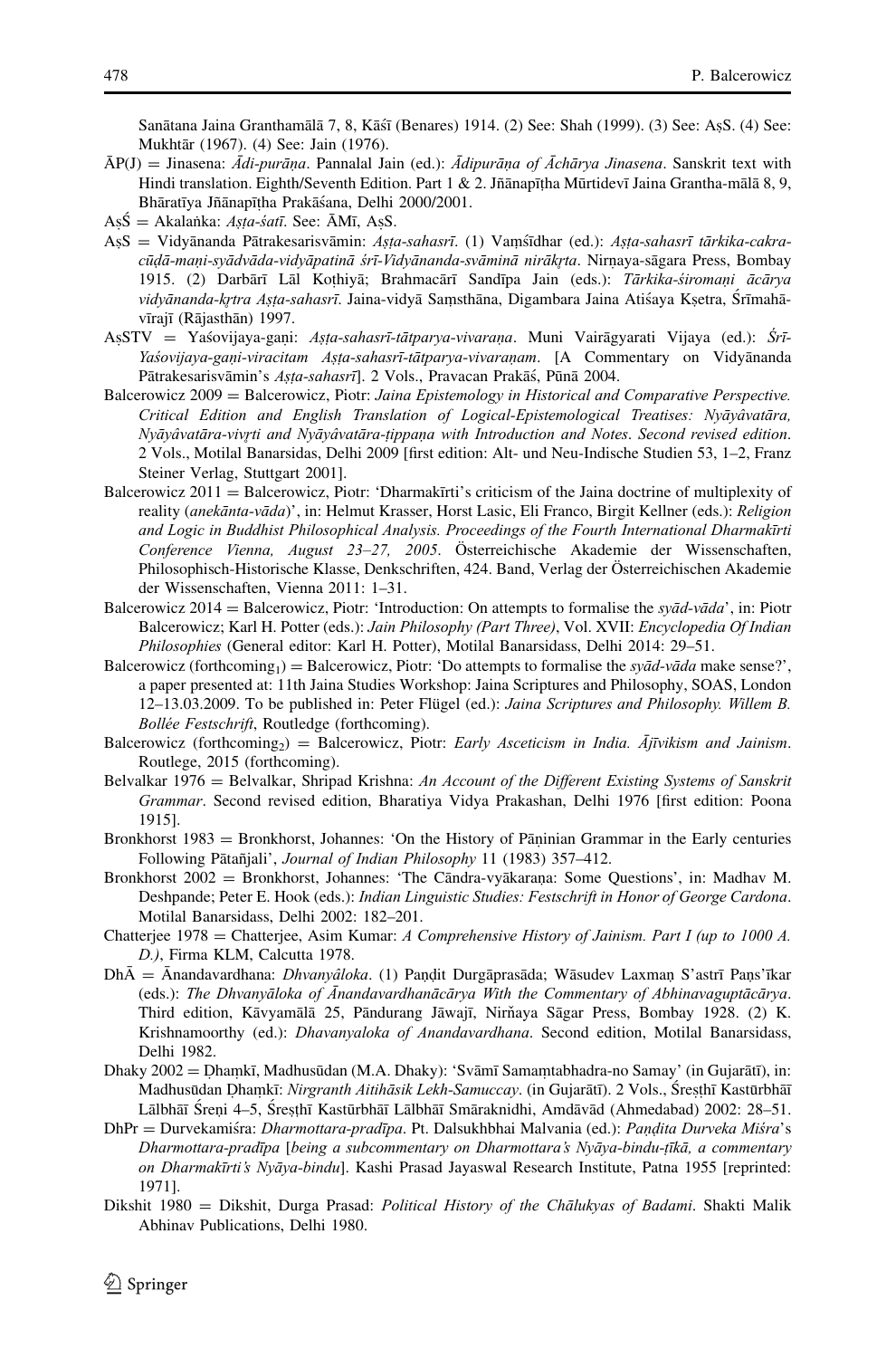- <span id="page-42-0"></span>DMP = Jitāri: Digambara-mata-parīkṣā. H.R. Rangaswamy Iyengar (ed.): Tarkabhāṣā and Vādasthāna of Mokṣākaragupta and Jitāripāda. The Hindustan Press, Mysore 1944.
- DNC = Mallavādin Kṣamāśramaṇa: *Dvādaśâra-naya-cakra*. Muni Jambūvijayajī (ed.): *Dvādaśāraṇ*ṇ<br>Navacakram of Ācārva Śrī Mallavādī Kṣamāśramaṇa With the commentary Nyāyāgamānyṣāriṇī ot Nayacakraṃ of Ācārya Śrī Mallavādī Kṣamāśramaṇa. With the commentary Nyāyāgamānusāriṇī of Ācārya Śrī Siṃhasūri Gaṇi Vādi Kṣamāśramaṇa. Edited with critical notes by … Pt. I (1–4 Aras), Śrī-Jaina-Ātmânaṃda-sabhā, Bhāvnagar 1966 [reprinted: Bhāvnagar 2000]; Pt. II (5–8 Aras):<br>Bhāvnagar 1976: Pt. III (9–12 Aras): Bhāvnagar 1988 Bhāvnagar 1976; Pt. III (9–12 Aras): Bhāvnagar 1988.
- Dunne 1999 = Dunne, John Dowling: Foundations of Dharmakīrti's philosophy: A study of the central issues in his ontology, logic and epistemology with particular attention to the Svopajñavrtti. Unpublished thesis presented to the Harvard University, Cambridge, Massachusetts 1999.
- Faddegon 1935 = Faddegon, Barend (transl.): The Pravacana-sāra of Kunda-kunda Ācārya together with the commentary Tattva-dīpikā, by Amrtacandra Sūri. Jain Literature Society Series 1, University Press, Cambridge 1935.
- Fleet 1884 = Fleet, J.F.: 'Inscriptions of Satyāśraya, of Vijâyaditya, Ś. 651, of Ganga-Kandarpa, Ś. 890, and of Vinayâditya, Ś. 608', The Indian Antiquary 7 (1884) 111-112.
- Folkert 1993 = Folkert, Kendall W.: Scripture and Community. Collected Essays on the Jains. Ed. by John E. Cort, Scholars Press, Atlanta (Georgia) 1993.
- Frauwallner 1961 = Frauwallner, Erich: 'Landmarks in the History of Indian Logic', Wiener Zeitschrift für die Kunde Süd- und Ostasiens 5 (1961) 125–148.
- Fujinaga 2001 = Fujinaga, Sin: Jainakyō no issaichi chisharon (The Theory of the Omniscient Person of Jainism). Heirakuji Shoten, Kyōto 2001 [quoted after Shiga (2013)).
- Fujinaga 2006 = Fujinaga, Sin: 'Why must there be an Omniscient in Jainism?'. In: Peter Flügel (ed.): Studies in Jaina History and Culture, Routledge Advances in Jaina Studies, Routledge, London– New York 2006: 107–116.
- Ganeri 1999 = Ganeri, Jonardon: 'Dharmakīrti's Semantics for the particle  $eva'$ , in: Shoryu Katsura (ed.): Dharmakīrti's Thought and its Impact on Indian and Tibetan Philosophy. Proceedings of the Third International Dharmakīrti Conference, Hiroshima, November 4-6, 1997. Beiträge zur Kultur- und Geistesgeschichte Asiens Nr. 32, Verlag der Österreichischen Akademie der Wissenschaften, Vienna 1999: 101–115.
- Ghoshal 2002 = Ghoshal, Saratchandra (ed., tr.):  $\bar{A}$ pta-mīmāmsā of  $\bar{A}$ chārya Samantabhadra. Edited with Introduction, Translation, Notes and An Original Commentary in English. Bharatiya Jnanpith, Delhi 2002.
- Gillon 1999 = Gillon, Brendan, S.: 'Another look at the Sanskrit particle  $eva$ ', in: Shoryu Katsura (ed.): Dharmakīrti's Thought and its Impact on Indian and Tibetan Philosophy. Proceedings of the Third International Dharmakīrti Conference, Hiroshima, November 4–6, 1997. Beiträge zur Kultur- und Geistesgeschichte Asiens Nr. 32, Verlag der Österreichischen Akademie der Wissenschaften, Vienna 1999: 117–130.
- Handiqui 1968 = Handiqui, Krishna Kanta: Yaśastilaka and Indian Culture or Somadeva's Yaśastilaka and Aspects of Jainism and Indian Thought and Culture in the Tenth Century. Jain Saṃskṛti<br>Samraksak Saṅoha Solāmīr 1968 [first edition: līvarāia Iaina Grantha-mālā 2. Solāmīr 1949] Saṃrakṣak Saṅgha, Solāpur 1968 [first edition: Jīvarāja Jaina Grantha-mālā 2, Ṣolāpur 1949].<br>s 1988 — Haves, Richard P.: *Dionāga on the Interpretation of Signs*, Studies of Classical Ind
- Hayes 1988 = Hayes, Richard P.: Dignāga on the Interpretation of Signs. Studies of Classical India 9, Kluwer Academic Press, Dordrecht 1988.
- HVP = Punnāța Jinasena: Hari-vaṃśa-purāṇa. Pt. Panna Lal Jain (ed.): Harivaṃśa Purāṇa of Āchārya ˙ Jinasena. Sanskrit text with Hindi translation. Jn˜a¯napı¯t ha Mu¯rtidevı¯ Jaina Grantha-ma¯la¯ 27, varasınan sanısının vene mini rimai utanısından sanısının murtatenden<br>Vārāṇasī 1962 [reprinted: Bhāratīya Jñānapīṭha Prakāśana, Delhi 2001].
- **Jain 1976 = Jain, Udayachandra (ed.):** *Āpta-mīmāṃsā-tattva-dīpikā*. Varņī Śatābdī ke Avasarpar, Śrī<br>Ganeš Varni Di, Jaina Samsthān Prakāšan, Vārānasī 1976 (Vīra Sam, 2501) Ganes Varni Di. Jaina Samsthān Prakāsan, Vārāņasī 1976 (Vīra Sam. 2501).<br>1979 — Jaini Padmanahh S.: *The Jaina Path of Purification*, University
- Jaini 1979 = Jaini, Padmanabh S.: *The Jaina Path of Purification*. University of California Press, Berkeley–Los Angeles–London 1979 [reprinted: Motilal Banarsidass, Delhi 1998].
- JV = Pūjyapāda Devanandin: Jainendra-vyākaraṇa. (1) Vindhyeśvarī Prasād Dvivedī (ed.): Jainendravyākaraṇam Devanandi-muni-kr̥tam. Abhayanandi-muni-kr̥ta-mahā-vr̥tti-sahitam. Gavarnmeṃṭ-<br>samskrt kēlei Bustakēlav. Banaras 1910. (2) Śambhunētha Trinēthī: Mahēdava Caturyedī (eds.): samskyt-kālej Pustakālay, Banaras 1910. (2) Šambhunātha Tripāţhī; Mahādeva Caturvedī (eds.):<br>Pūivapāda devanandi viracitam Lainendra vyākaranam tasva tīkā ācārva Abhavanandi prauītā ˙ Pūjyapāda-devanandi-viracitaṃ Jainendra-vyākaraṇam tasya ṭīkā ācārya-Abhayanandi-praṇītā J*ainendra-mahā-vṛttiḥ.* Jñāna-pīṭha Mūrtidevī Jaina-grantha-mālā saṃskṛta granthâka 17, Bhāratīya<br>Iñānapītha Prakāśana\_Kāśī 1956 ı *anıtına a mana iş man tarana pişa*<br>Jñānapītha Prakāśana, Kāśī 1956.
- ˙ Katsura 1985 = Katsura, Shoryu: 'On Trairu¯pya Formulae', in: Buddhism and its relation to other religions. Essays in honour of Dr. Shozen Kumoi on his seventieth birthday. Heirakuji Shoten, Kyoto 1985: 161–172.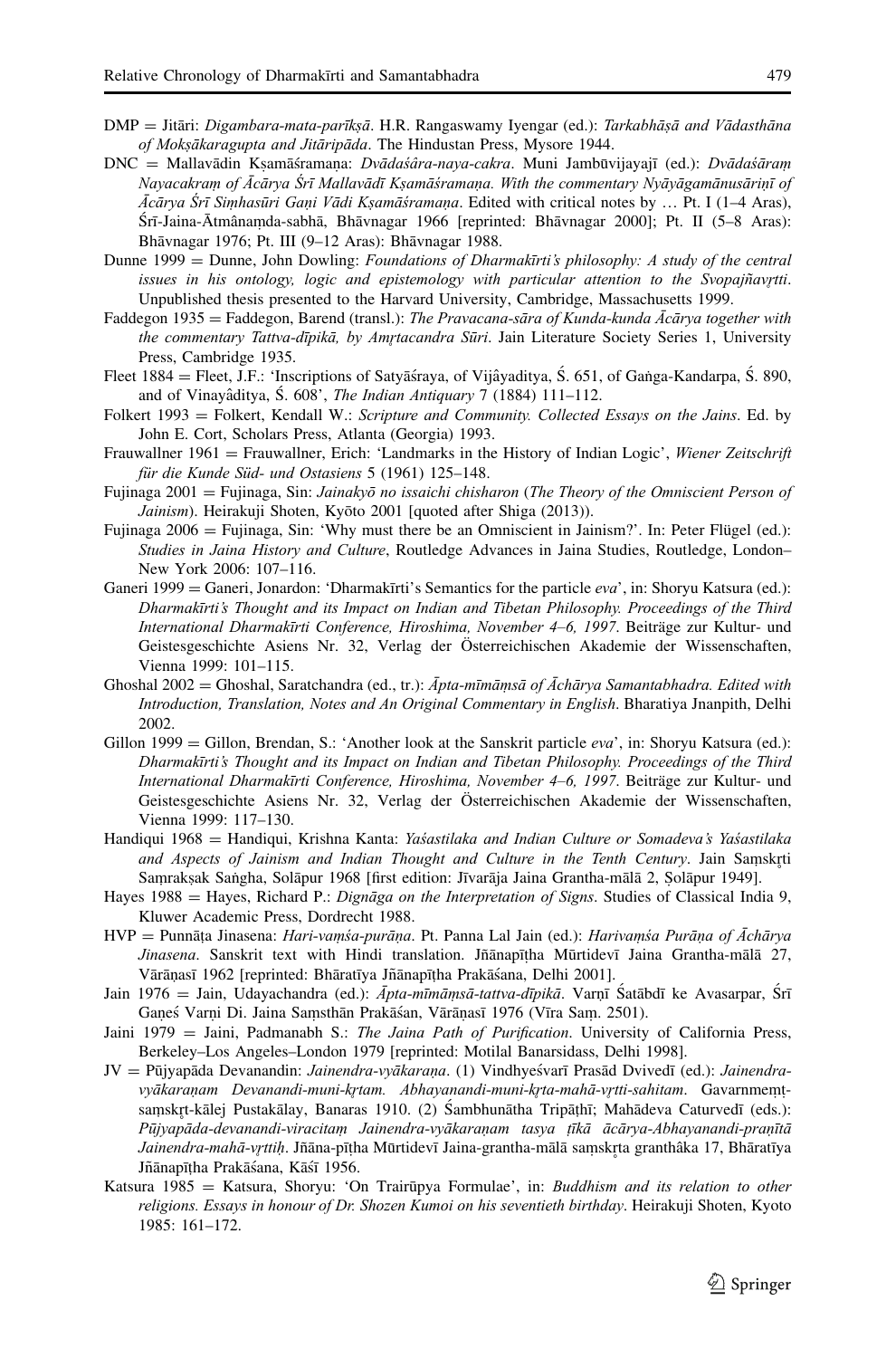- <span id="page-43-0"></span>Katsura 1986 = Katsura, Shoryu: 'On the origin and development of the concept of *vyāpti* in Indian logic", The Journal of Hiroshima Philosophical Society/Hiroshima Tetsugakkai 38 (1986) 1–16.
- Kimura 1999 = Kimura, Toshihiko: 'A New Chronology of Dharmakirti,' in: Shoryu Katsura (ed.): Dharmakīrti's Thought and its Impact on Indian and Tibetan Philosophy. Proceedings of the Third International Dharmakīrti Conference, Hiroshima, November 4–6, 1997. Beiträge zur Kultur- und Geistesgeschichte Asiens Nr. 32, Verlag der Österreichischen Akademie der Wissenschaften, Wien 1999: 209–214.
- Krasser 2011 = Krasser, Helmut: 'Bhaviveka, Dharmakīrti and Kumarila,' in: Toru Funayama (ed.): Chūgoku-Indo syūkyṁ-shi tokuni bukkyṁ-shi ni okeru syomotsu no ryūtsū-denpa to jinbutsu-idṁ no chiiki-tokusei [Regional characteristics of text dissemination and relocation of people in the history of Chinese and Indian religions, with special reference to Buddhism]. A Report of Grant-In-Aid for Scientific Research (B): Project Number 19320010. University of Kyoto, Zinbun Kagaku Kenkyusyo, March, 2011: 193–242.
- Krasser  $2012 =$  Krasser, Helmut: Bhāviveka, Dharmakīrti and Kumārila,' in: François Voegeli; Vincent Eltschinger; Danielle Feller; Maria Piera Candotti; Bogdan Diaconescu; Malhar Kulkarni (eds.): Devadattīyam. Johannes Bronkhorst Felicitation Volume. Welten Süd- und Zentralasiens 5, Peter Lang Verlag, Bern–Berlin–Bruxelles–Frankfurt am Main–New York–Oxford–Wien 2012: 535–594.
- Lahiri 2007 = Lahiri, Ratna: 'Samantabhadra (430?). Āptamīmāmsā', in: Dalsukh Malvania; Jayendra Soni (eds.): Jain Philosophy (Part One), Vol. XVII: Encyclopedia Of Indian Philosophies (General editor: Karl H. Potter), Motilal Banarsidass, Delhi 2007: 139–154.
- Lindtner 1980 = Lindtner, Christian: 'Apropos Dharmakīrti—Two New Works and a New Date', Acta Orientalia 41 (1980) 27–37.
- Lindtner 1992 = Lindtner, Christian: 'On the Date of Dharmakīrti etc.', The Brahmavidyā: Adyar Library Bulletin 56 (1992) 56–62.
- MŚV = Kumārila Bhaṭṭa: *Mīmāṃsā-śloka-vārttika*. (1) Dvārikādāsa Śāstrin (ed.): *Ślokavārttika of Śri*<br>Kumārila Bhatta with the Commentary Nyāya-ratnâkara of Śrī Pārthasārathi Miśra Prāchyabhārati ˙ Kumārila Bhaṭṭa with the Commentary Nyāya-ratnâkara of Śrī Pārthasārathi Miśra. Pra¯chyabha¯rati Series 3, Tārā Publications, Varanasi 1978.
- Mukhtār 1925 = Mukhtār, Jugalkishore (Jugalkis´or): Svāmī Samantabhadra (itihās). Jaina-grantharatnākar Kāryālay, Hīrābāg, Bambaī (Bombay) 1925.
- Mukhtār 1926 = Mukhtār, Jugalkishore (Jugalkis´or): See: RK $\overline{SA}_1$ .
- Mukhtār 1934 = Mukhtār, Jugalkishore (Jugalkisor): 'Samantabhadra's Date and Dr. Pathak', Annals of the Bhandarkar Oriental Research Institute 15,1 (1933–34) 67–88.
- Mukhtār 1949 = Mukhtār, Jugalkishore (Jugalkisor): 'Sanmati Siddhasenānta', Anekānta 9, 11-12 (1949).
- Mukhtār 1967 = Mukhtār, Jugalkiśor (ed.): Śrīmat-svāmi-Samantabhadrâcārya-varya-viracita Devâgama aparanāma Āpta-mīmāṃsā. Vīra-sevā-mandir-trast-prakāśan, Vārāṇasī 1967.
- ˙ Narasimhachar 1923 = Narasimhachar, R.: Epigraphia Carnatica. Vol. II: Inscriptions At Sravana Belgola. Revised Edition, Mysore Archaeological Series, Mysore Government Central Press, Bangalore 1923.
- NB = Dharmakīrti: Nyāya-bindu. (1) Th. Stcherbatsky (ed.): Nyāya-bindu-ṭīkā of Dharmottara with Nyāya-bindu of Dharmakīrti. Buddhica 7, St. Pétersbourg 1918 [reprinted: Biblio Verlag, Osnabrück 1970]. (2) See: DhPr.
- Ohira 1982 = Ohira, Suzuko: A Study of the Tattvārthasūtra with Bhāṣya with Special Reference to Authorship and Date. Lalbhai Dalpatbhai Series 86, Bharatiya Sanskrit Vidyamandir – L.D. Institute of Indology, Ahmedabad 1982.
- Pathak 1930a = Pathak, K.B.: 'On the Date of Samantabhadra', Annals of the Bhandarkar Oriental Research Institute 11,2 (1930) 149–154.
- Pathak 1930b = Pathak, K.B.: 'Śāntarakṣita's Reference to Kumarila's Attacks on Samantabhadra and<br>Akalaṅkadeva', Annals of the Bhandarkar Oriental Research Institute 11.2 (1930) 155–164 Akalan̆kadeva', Annals of the Bhandarkar Oriental Research Institute 11,2 (1930) 155-164.
- Pathak 1931 = Pathak, K.B.: 'Kumārila's Verses Attacking the Jain and Buddhist Notions of an Omniscient Being', Annals of the Bhandarkar Oriental Research Institute 12,2 (1931) 123–131.
- Pathak 1931–32 = Pathak, K.B.: 'The text of the Jainendra-vyākaraṇa and the priority of Candra to<br>
Privanāda', Annals of the Bhandarkar Qriantal Basearah Institute 13 (1931–32) 25, 36 Pūjyapāda', Annals of the Bhandarkar Oriental Research Institute 13 (1931–32) 25–36.
- Pind 2009 = Pind, Ole Holten: Dignāga's Philosophy of Language. Dignāga on anyāpoha. Pramāṇasamuccaya V  $1-50$ . Texts, Translation, and Annotation. Österreichische Akademie der Wissenschaften, Sitzungsberichte, Vienna 2009.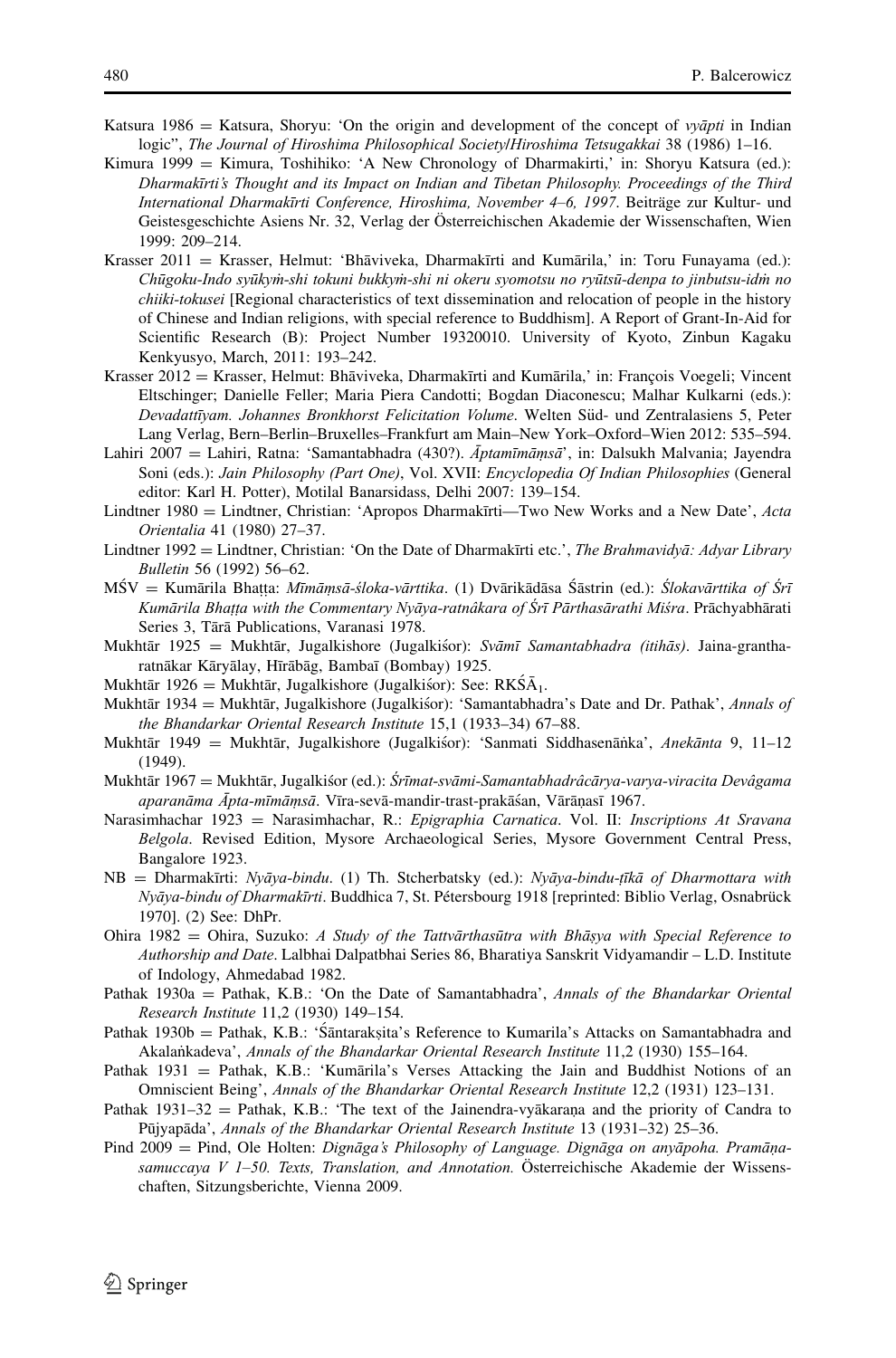- <span id="page-44-0"></span>Potter 2007 = Potter, Karl H.: 'Samantabhadra, *Yuktyanuśāsana'*, in: Dalsukh Malvania; Jayendra Soni (eds.): Jain Philosophy (Part One), Vol. XVII: Encyclopedia Of Indian Philosophies (General editor: Karl H. Potter), Motilal Banarsidass, Delhi 2007: 154–158.
- Premī 1956 = Premī, Nātūrām: Jaina sāhitya aur itihās. Hemacandra Modī, Hindī-grantha-ratnākara Kāryālay, Bombay 1956.
- PS = Dignāga: Pramāņa-samuccaya. (1) Chapter I, see: Hattori (1968). (2) In: DNC (Muni Jambūvijayajī), Pt. I, pp. 97–134. (3) Chapter I, see: Steinkellner (2005).
- PST = Jinendrabuddhi: *Pramāna-samuccaya-tīkā*. Ernst Steinkellner; Helmut Krasser; Horst Lasic (ed.): Jinendrabuddhi's Pramāṇasamuccayaṭīkā: Chapter 1. Part I: Critical Edition. Part II: Diplomatic Edition. 2 Vols. Verlag der Österreichischen Akademie der Wissenschaften/China Tibetology Publishing House, Beijing–Vienna 2005.
- $PSV =$  Dignāga: *Pramāņa-samuccaya-vr̥tti*. Chapter I, see:  $PS<sub>3</sub>$  / Steinkellner (2005).
- PV = Dharmakīrti: *Pramāņa-vārttika.* (1) Dalasukh Mālavaṇiyā (ed.): *Ācārya Dharmakīrti kr̥ta*<br>Sv*ârthānumāņa-pariceheda General* Edition: V.S. Agarwaļa Hindu Vishvavidvalava Nepal Raiva Svârthānumāna-pariccheda. General Edition: V.S. Agarwala, Hindu Vishvavidyalaya Nepal Rajya Sanskrit Series 2, Varanasi [1959]. (2) Raniero Gnoli (ed.): The Pramāṇavārttikam of Dharmakīrti, the First Chapter with the Autocommentary. Text and Critical Notes. Serie Orientale Roma 23, Ismeo, Roma 1960. (3) Ram Chandra Pandeya (ed.): The Pramāṇa-vārttikam of Ācārya Dharmakīrti with Sub-commentaries: Svmpajña-vr̥tti of the Author and Pramāṇa-vārttika-vr̥tti of Manoratha*nandin.* Motilal Banarsidass, Delhi 1989. (4) Rāhula Sāṅkṛtyāyana (ed.): *Pramāṇavārttikam Ācārya-*.<br>Manorathanandi-kr̥tayā vr̥ttyā saṁvalitam [Dharmakīrti's Pramāṇavārttikam with a commentary by Manorathanandin]. Parts I–II, Appendix to Journal of the Bihar and Orissa Research Society 24–26, Patna 1938–1940. [The chapter numbering in the present paper follows this edition: PV<sub>4</sub>]. (5) Rāhula Sāṅkṛtyāyana (ed.): Pramāṇa–vārttikam by Ācārya Dharmakīrti. The Journal of the Bihar and Orissa Research Society 24, Bihar and Orissa Research Society Patna 1938. (6) Yūsho Miyasaka (ed.): 'Pramāṇa-vārttika-kārikā (Sanskrit and Tibetan).' [Chapter 2 = Pramāṇa-siddhi, Chapter 3 = Pratyakṣa, Chapter 4 = Parārthānumāna]. Acta Indologica [Īndo-koten-kenkyū] 2 (1971/72) 1– 206 [Narita: Naritasan Shinshoji].
- PVSV = Dharmakīrti: Pramāņa-vārttika-svavrtti. See: PV.
- PVSVT = Karņakagomin: *Pramāņa-vārttika-svavr̥tti-ṭīkā*. Rāhula Sāṅkr̥tyāyana (ed.): *Ācārya-Dhar-*<br>makīrteh Pramāna-vārttikam (svârthānumāna-paricchedah), svongiña-vrttvā Karnakagomimakīrteḥ Pramāṇa-vārttikam (svârthānumāna-paricchedaḥ) svopajña-vr̥ttyā Karṇakagomiviracitayā tat-tīkayā ca sahitam. Kitāb Mahal, Ilāhābād [Allahabad] 1943 [reprinted: Kyoto 1982].
- Rice  $1889 =$  Rice, B[enjamin] Lewis: *Inscriptions at Śravana Belgola, a chief seat of the Jains*. Mysore Government Central Press, Mysore 1889.
- Rice 1898 = Rice, B[enjamin] Lewis: *Inscriptions in the Mysore District*, Part II. *Epigraphica Carnatica*. Vol. 4, Mysore Archaeological Series, Mysore Government Press, Bangalore 1898.
- $RK\ddot{S}\bar{A}$  = Samantabhadra: *Ratna-karanda-śrāvakâcāra*. (1) Mukhtār, Jugalkis´or (ed.): Ś*rīmat*-Samantabhadra-svāmi-viracito Ratna-karaṇḍaka-śrāvakâcāraḥ śrī-Prabhācandrâcārya-nirmitatīkôpetaḥ. Maṇikacandra Di. Jaina-grantha-mālā 24, Maṇikacandra Di. Jainagrantha-mālā-samitiḥ,<br>Bombay 1926 (Vīra-Samvat 2451/Vikrama-Samvat 1982). (2) Śrī *Batnakaranda Śrāvakācāra*, Śrī Bombay 1926 (Vīra-Saṃvat 2451/Vikrama-Saṃvat 1982). (2) *Śrī Ratnakaraṇḍa Śrāvakācāra.* Śrī<br>Madhyaksetrīva Mumuksu Mandala Sangha, Sangra (Madhya Pradesh) 1983 [reprinted: 1985]. (3) Madhyakṣetrīya Mumukṣu Maṇḍala Saṅgha, Sagara (Madhya Pradesh) 1983 [reprinted: 1985]. (3)<br>Darṣan Sāṇar: Khūbeand Jain Śāṣtrī (eds.): *Kavi-vedhā tārkika-cūdā-mani śrī-Samantabhadrâcārva* رت المستشفات المستقبلية المستقبلية المستقبلية المستقبلية المستقبلية المستقبلية المستقبلية المستقبلية المستقبل<br>Darśan Sāgar; Khūbcand Jain Śāstrī (eds.): *Kavi-vedhā tārkika-cūḍā-maṇi śrī-Samantabhadrâcārya*vir*acita Ratna-karaṇḍa Śrāvakâcāra kī Bhāṣā-ṭīkā*. Śrī Digambara Jaina Samāj, Gāṃdhī Nagar, Dillī 1990 (Vī. Sam. 2515). (4) Bharata-sāgara-jī Mahā-rāja (ed.): *Šrī Samantabhadrâcārya-viracita*<br>Patra karanda Šrāvakâgāra, Āgārva Šrī Vimaļa sāgara jī Mahā-rāja (ed.): *Šrī Samantabhadrâcārya-viracita* Ratna-karanda Śrāvakâcāra. Ācārya Šrī Vimala-sāgara-jī Mahā-rāja Hīraka Jayantī Prakāśana Mālā no. 64, Śrī Bharatavarsīya Anekânta Vidvad Parisat, Sonāgir [no date of publication]. (4) Champat<br>Pai Jai (transl.): *The Batna Karanda Sravakachara or the Householder's Dharma of Sri Samanta* Rai Jai (transl.): The Ratna Karanda Sravakachara or the Householder's Dharma of Sri Samanta Bhadracharya Translated into English. Sri Jain Matt / Dhavalathraya Trust, Moodbidri 1931. (5) Willem Bollée: Ratnakarandaka Shravakacara. Edited, translated and annotated. Pandit Nathuram Premi Research Series 41, Hindi Granth Karyalay, Mumbai 2012.
- RVār = Akalantka: Tattvârtha-vārttika (Rāja-vārttika). Mahendra Kumar Jain (ed.): Tattvārtha-vārttika [Rāja-vārttika] of Śrī Akalaṅkadeva. Edited with Hindi Translation, Introduction, appendices, variant readings, comparative notes etc. Parts I–II. Jñānapītha Mūrtidevī Jaina Grantha-mālā: Sanskrit Ustaniga, venipatative netes ven ratus 1 m vitampinia martiaen valma enama maia. 5<br>Grantha 10, 20, Bhāratīya Jñānapīṭha Prakāśana, Delhi 1953–1957 [2. edition: Delhi 1982].
- Scharfe 1977 = Scharfe, Hartmut: *Grammatical Literature*. In the series: Jan Gonda (ed.): *A History of* Scharfe 1977 = Scharfe, Hartmut: *Grammatical Literature*. In the series: Jan Gonda (ed.): *A History of* Indian Literature: Vol. V, fasc. 2, Otto Harrassowitz, Wiesbaden 1977.
- Shah 1999 = Shah, Nagin (ed., tr.): Samantabhadra's Āptamīmāṃsā. Critique of an Authority [Along with English Translation, Introduction, Notes and Akalaṅka's Sanskrit Commentary Aṣṭaśatī]. Sanskrit-Sanskriti Grantha-mālā, Dr. Jagruti Dilip Sheth, Ahmedabad 1999.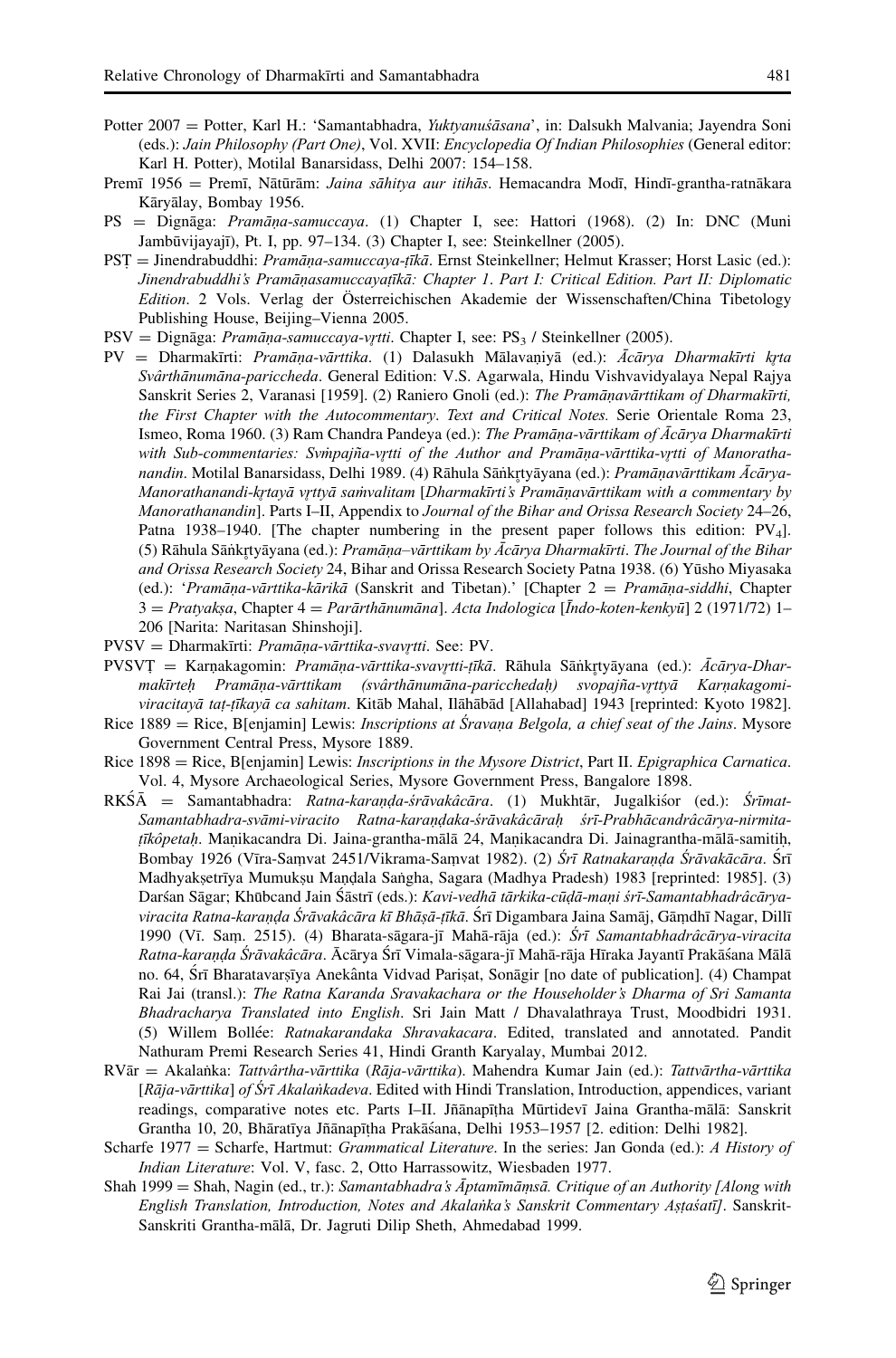- <span id="page-45-0"></span>Shiga 2013 = Shiga, Kiyokuni: 'Conflicts and Interactions between Jaina Logicians and Arcata', *Journal*<br>of *Jaina Studies* 19 (2013) 19–68 of Jaina Studies 19 (2013) 19–68.
- $SSi =$  Pūjyapāda Devanandin: Sarvârtha-siddhi. (1) Phoolchandra Shastri (ed.):  $\bar{A}c\bar{a}r\gamma a P\bar{u}j\gamma a\rho\bar{a}da's$ Sarvārthasiddhi [The commentary on Ācārya Griddhapiccha's Tattvārtha-sūtra]. Edited and translated [into Hindi]. Varanasi 1934 [reprinted: JMJG 13, D 2000]. (2) Jinadasa Śastri (ed.): Tattvārtha-vr̥ttiḥSarvārtha-siddhiḥ—Pūjyapāda Devanandin. Śrīsekhārāma Nemicandra Granthāmālā 128, Devajī Sakhārām Diśī & Māṇikacandra-digambara-jaina-parīkṣālaya-mantri, Sodaśapur<br>1939 ˙ 1939.
- Steinkellner 1991 = Steinkellner, Ernst: 'Apropos of Lindtner's Two New Works of Dharmakīrti,' in Debabrata Sen Sharma; Manabendu Banerjee (eds.): Prajñājyoti: Prof. Dr. Gopikamohan Bhattacharya Commemoration Volume. Nirmal Book Agency, Kurukshetra 1991: 277–286.
- Steinkellner 2005 = Steinkellner, Ernst: Dignāga's Pramāṇasamuccaya, Chapter 1. A hypothetical reconstruction of the Sanskrit text with the help of the two Tibetan translations on the basis of the hitherto known Sanskrit fragments and the linguistic materials gained from Jinendrabuddhi's Tīkā. Österreichische Akademie der Wisssenschaften, Vienna 2005 (April). <[www.oeaw.ac.at/ias/](http://www.oeaw.ac.at/ias/Mat/dignaga_PS_1.pdf)  $Mat/dignaga_PS_1.pdf$ .
- Steinkellner–Much 1995 = Steinkellner, Ernst; Much, Michael Torsten: Texte der erkenntnistheoretischen Schule des Buddhismus—Systematische Übersicht über die buddhistische Sanskrit-Literatur II, Abhandlungen der Akademie Wissenschaften in Göttingen, Philologisch-Historische Klasse, Dritte Folge Nr. 214, Vandenhoeck & Ruprecht, Göttingen 1995.
- STP = Siddhasena Divākara: Sammati-tarka-prakaraṇa. (1) Sukhlāl Saṅghavi; Becardās Dośi (ed.): Saṃmatitarka-prakaraṇam by Siddhasena Divākara with Abhayadevasūri's Tattva-bodha-vidhāyinī. Gujarāt-purā-tattva-mandir-granthāvalī 10, 16, 18, 19, 21, Gujarāt-purā-tattva-mandir, Amdāvād 1924–1931 [reprinted: 2 Vols., Rinsen Buddhist Text Series VI–1, 2; Kyoto 1984].
- StVi = Samantabhadra: Stuti-vidyā. Pannālāl Jain (ed., Hindi transl.); Jugal Kisor Mukhtār 'Yugavīra' (Introduction): Śrīmat-svāmi-Samantabhadrācārya-viracitā Stuti-vidyā (Jina-śataka) [Samantabhadra-bhāratīkā eka aṅga] śrī-Vasunandy-ācārya-kr̥ta saṃskr̥ta-ṭīkāse alaṃkr̥ta tathā hindīanuvāda se yukta. Cīra-sevā-mandir, Sarasāvā Jilā Sahāranpur 1950.
- $StViT = Stuti-vidv\bar{a}$ -tīkā. See StVi.
- SvSt = Samantabhadra (?): Svayambhū-stotra. (1) Jugal Kis´or Mukhtār 'Yugavīra' (ed., introd.): Śrīmatsvāmi-Samantabhadrâcārya-viracita catur-viṃśati-jina-stavanâtmaka Svayambhū-stotra (stuti-paraka jainâgama). Vira-sevā-mandira-grantha-mālā 7, Vira-sevā Mandira, Sarasāvā Jilā Sahāranapura 1951. (2) Pannālāl Jain (ed.): Ācārya samantabhadra viracita Svayambhū-stotra [*Saṃskr̥ta-ṭīkā śrī Prabhācandrâcārya*]. 2 ed., Bhāratavarṣīya Anekānta Vidvat Pariṣad Puṣpa<br>Samkhyā 31. Bhāratavarṣīya Anekānta Vidvat Pariṣad Vārānaṣī 1995. (3) Devendra K. Goval (ed Saṃkhyā 31, Bhāratavarṣīya Anekānta Vidvat Pariṣad, Vārāṇasī 1995. (3) Devendra K. Goyal (ed.,<br>tr.): *The Path to Enlighterment*, Sygyambhu Stotra by *Acharya Samantahhdra Syami, English* ˙ tr.): The Path to Enlightenment. Svayambhu Stotra by Acharya Samantabhdra Svami. English Translation with introduction. Radiant Publishers, New Delhi 2000.
- TBV = Abhayadeva-sūri: Tattva-bodha-vidhāyinī. See: STP.
- Tillemans 2000 = Tillemans, Tom J.F.: Dharmakīrti's Pramāṇavārttika. An Annotated Translation of the Fourth Chapter (parārthānumāna). Volume 1 (k. 1–148). Verlag der Österreichischen Akademie der Wissenschaften, Vienna 2000.
- TSa = Śāntarakṣita / Kamalaśīla: *Tattva-saṅgraha.* (1) Embar Krishnamacharya (ed.): *Tattvasaṅgraha of*<br>Sāntarakṣita with the commentary of Kamalaṣīla, 2 Vols. Gaekwad's Oriental Series 30-31 Śāntarakṣita with the commentary of Kamalaśīla. 2 Vols., Gaekwad's Oriental Series 30–31, Oriental Institute, Baroda 1926 [reprinted: 1984, 1988]. (2) Dvarikadas Shastri (ed.): Tattvasangraha of Ācārya Shāntarakṣita with the Commentary 'Pañjikā' of Shri Kamalashīla. 2 Vols. Bauddha Bharati Series 1, Bauddha Bharati, Vārāņasī 1981-1982.
- TSaP = Kamalası̃la: Tattva-saṅgraha-pañjikā. See: TSa.
- $TT =$  Siddhasena-ganin (Gandhahastin): *Tattvârthâdhigama-ṭīkā*. Hīrālāl Rasikdās Kapadia (ed.):<br>Tattvārthādhigamasūtra (4 Trastise on the Eundamantal Principles of Jainism) by His Holinges Śri Tattvārthādhigamasūtra (A Treatise on the Fundamental Principles of Jainism) by His Holiness Śrī Umāsvāti Vāchaka, together with His connective verses commented upon by Śrī Devaguptasūri  $\&$  Śrī Siddhasenagani and His own gloss elucidated by Śrī Siddhasenagani, edited with Introduction in English and Sanskrit. 2 Vols., Sheth Devchand Lalbhai Jain Pustakoddhar Fund Series Nos. 67 and 76, Jivanachand Sakerchand Javeri, Bombay 1926 (Part I: Chapters I–V), 1930 (Part II: Chapters  $VI-X$ ).
- Upadhye 1971 = Upadhye, A.N. (ed.): Siddhasena Divākara's Nyāyāvatāra (edited by the late S.C. Vidyabhusan with English Translation, Notes etc.) and with the Vivrti of Siddharşi as well as The Text of 21 Dvātriṃśikās and the Sammaï-suttam; Vinayavijaya's Nayakarṇikā, edited by… with an Introduction, Bibliographic Review, Indices etc. Jaina Sāhitya Vikāsa Maṇḍala, Bombay 1971.